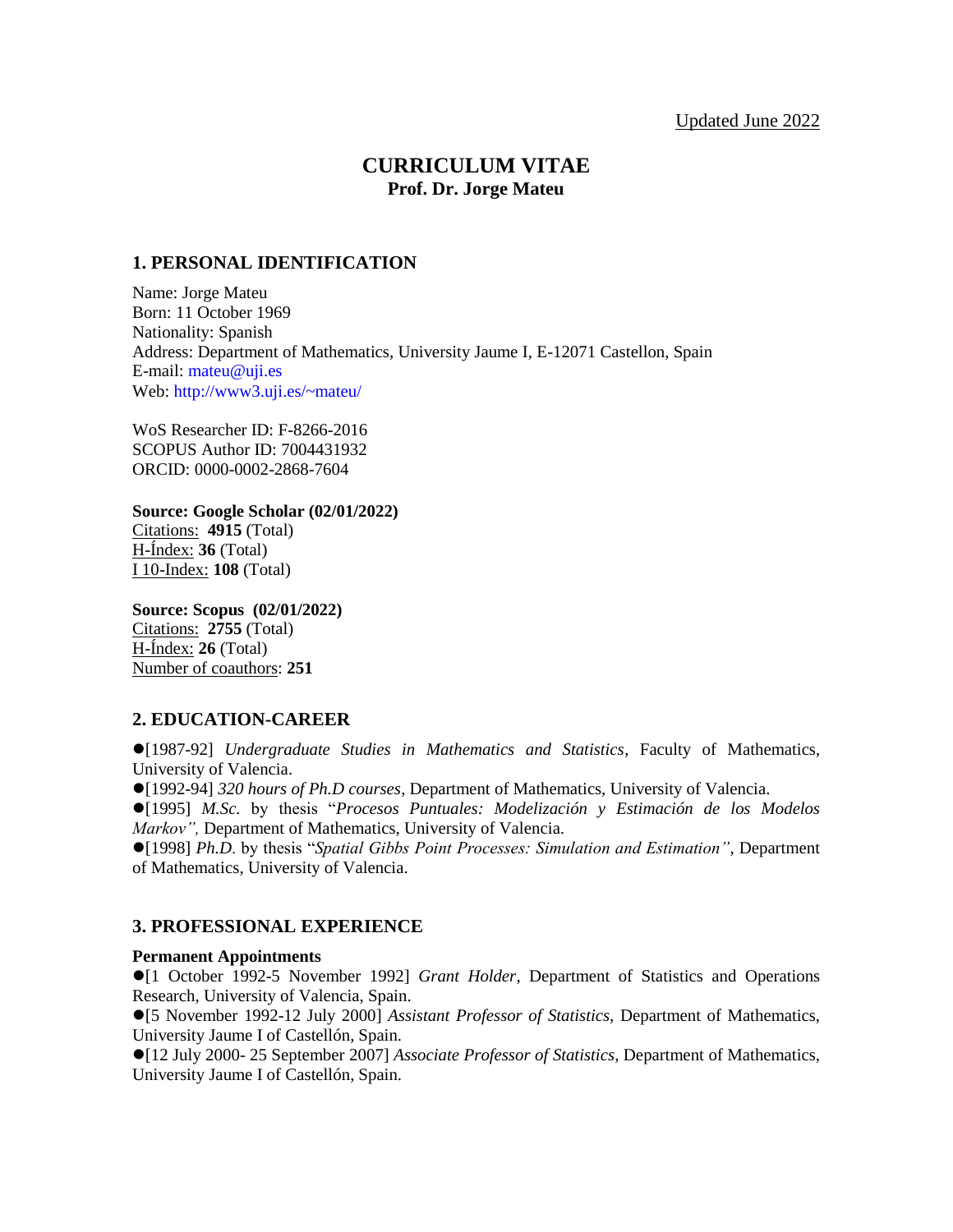[25 September 2007-Present] *Full Professor of Statistics,* Department of Mathematics, University Jaume I of Castellón, Spain.

#### **Visiting Positions**

1993 (2 months) *Visiting Research Student*, Department of Mathematics and Statistics, Lancaster University, Lancaster, UK.

1996 (1 month) *Visiting Research Student*, Department of Mathematics and Statistics, Lancaster University, Lancaster, UK.

1997 (2 months) *Visiting Research Student*, Department of Mathematics and Statistics, Lancaster University, Lancaster, UK.

1998 (2 months) *Visiting Lecturer*, Department of Mathematics and Statistics, Lancaster University, Lancaster, UK.

# **4. RESEARCH GRANTS**

#### **Joint Principal Investigator**

Statistics for spatial distributions and image analysis. *Bancaja*, 1993-1994. **10645 EUROS**

Statistics for spatio-temporal data. Applications to Economy, Medicine and Biology. *Bancaja*, 1995-1997. **24522 EUROS**

Analysis of sequences of digital images: application to eye disease diagnosis. *Generalitat Valenciana*, 1995-1996. **41470 EUROS**

Generation of computational languages for complex system modelling. *Generalitat Valenciana*, 1999-2000. **4808 EUROS**

Statistical modelling of Mediterranean ecosystems after forest fires. *Generalitat Valenciana*, 1998-2000. **15025 EUROS**

Application of Stochastic Geometry models to ceramic design. *Generalitat Valenciana*, 2000- 2001. **6912 EUROS**

Abstract categories in genomic regulation networks. *Ministerio de Educación y Ciencia* (Programme EXPLORA 2006), 2006-2007. **13150 EUROS**.

Network on corporative research in computacional biomedicine (CONBIOMED). *Ministerio de Sanidad y Consumo*, 2008. **30616 EUROS**

Research collaboration with the Euromediterranean Institute of Water: Optimization and modelling of transport of plaguicides and fertilizers, 2009. **16390 EUROS**.

OBENOMICS: plataforma Web para la gestión e integración del conocimiento en Epidemiología Genómica de la Obesidad. *Conselleria de Sanidad, Generalitat Valenciana, AP-050/09*, 2009. **6000 EUROS**.

NUTRIFIS: Development of a computational biomedical tool to integrate food ingestion and physical activity in paedriatic attention. *Instituto de Salud Carlos III - Fondo de investigaciones Sanitarias (ISCIII-FIS), Ministerio de Ciencia e Innovación (MICINN)*, 2009-2010. **40172 EUROS**.

Metodi di integrazione delle fonti energetiche rinnovabili e monitoraggio satellitare dell'impatto ambientale/Integration methods for greenhouse energy sources and monitoring of the environmental impact. *Ente Gestore di Regione Lombardia (RL2009)*, 2011-2012.

Interactive visualiation 3D: geometric models, graphics, learning and content generation. *Generalitat Valenciana* (*PROMETEOII/2014/062*), 2014-2015. **39000 EUROS**

GEO-C: Joint Doctorate in Geoinformatics - Enabling Open Cities. *CEE Horizon 2020 MSCA-ITN-2014, Marie Curie (642332-GEO-C)*, 2015-2018. **3600000 EUROS (Consortium), 1239365 EUROS (UJI)**.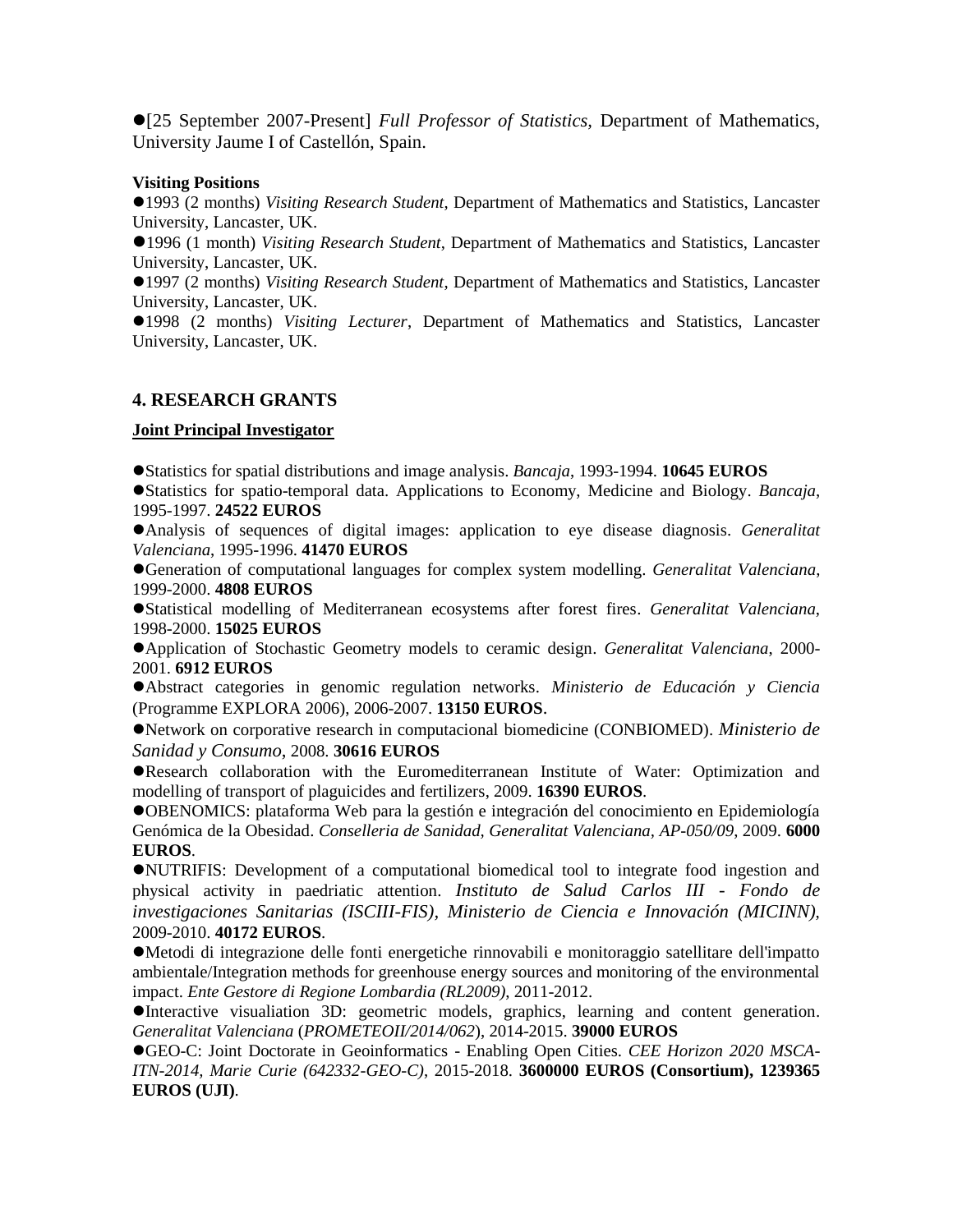Erasmus Mundus Master in Geospatial Technologies. *CEE, EACEA Erasmus Mundus*, 2007- 2018. **4500000 EUROS (Consortium), 1300000 EUROS (UJI)**.

Complex space-time modeling and functional analysis for probabilistic forecast of seismic events. *Italian Ministry of Education, University and Research (MIUR-PRIN 2015)*, 2017-2019. **200000 EUROS**.

# **Principal Investigator**

Investigation of spatial dimension in economical structures. *Generalitat Valenciana*, 2000. **7243 EUROS**

Detection of features in noisy images by means of spatial point proceses. *Bancaja*, 2001-2003. **13449 EUROS**

Modelling spatio-temporal environmental processes. *Ministerio (BFM2001-3286)*, 2002-2004. **18420 EUROS**

Mathematical and statistical modelling of the aquifer of the Castellon Plain (Spain). *Diputación de Castellón*, 2003-2004. **12000 EUROS**

Spatio-temporal statistical models for the evaluation and characterization of forest fires indexes in the province of Castellon (Spain). *Fundación Davalos-Fletcher de Castellón*, 2003-2004. **8000 EUROS**

Law determination and mathematical modelling for the extraction, logistics and treatment of certain types of residuals. *I+D+I Generalitat Valenciana*, 2003-2005. **32432 EUROS**

*The development of statistical data analysis of marked point patterns*. *ESRI* (Contract No. 2003C1389), 380 New York Street, Redlands, CA 92373-8100, USA, 2003-2004. **24000 EUROS**

Spatial distribution of economical activity in the European Union (1980-2000). *Instituto Valenciano de Investigaciones Económicas (IVIE)*, 2004. **4500 EUROS**

Theoretical formulation and practical analysis of three-dimensional spatial structures through stochastic point processes. *Generalitat Valenciana (GV04A/724)*, 2004-2005. **16400 EUROS**

Three-dimensional marked point processes for the statistical analysis of spatial patterns. Applications to problems in astronomy and geology. *Bancaja*, 2005-2007. **22050 EUROS**

Statistical modelling for spatio-temporal data. Applications to mortality dynamic tables and evoked potentials in Psychology and Neurophysiology. *Ministerio (MTM2004-06231)*, 2005-2007. **50000 EUROS**

New methodological developments for space-time covariances and their applications. *Ministerio (MTM2007-62923)*, 2008-2010. **82885 EUROS**

New families of space-time non-separable, non-stationary and anisotropic covariance functions: theory and applications. *Bancaja*, 2009-2011. **27000 EUROS**.

Selected main problems in stochastic space-time processes. *Ministerio (MTM2010-14961)*, 2011- 2013.**79500 EUROS.**

Local second-order characteristics for space-time stochastic processes. Applications in Epidemiology and Environment. *Bancaja (P1-1B2012-52)*, 2013-2015. **23576 EUROS**.

New families of spatio-temporal point processes with intensities driven by random fields. *Ministerio (MTM2013-43917-P)*, 2015-2016. **42874 EUROS**.

SEnviro: Sense our ENVIROnment. *Init, UJI*, 2014. **3500 EUROS**.

Dynamic prediction of the spatio-temporal movement in public spaces. Application to the city of Castellon (Spain). *Fundación Dávalos-Fletcher*, 2015-2016. **8000 EUROS**.

Spatio-temporal point processes over new supports. Second-order characteristics over networks. *Bancaja (P1-1B2015-40)*, 2016-2018. **20320 EUROS**.

New families of spatio-temporal stochastic processes linking geostatistics and point patterns. Modelling, estimation and prediction over networks and trajectories. *Ministerio (MTM2016-78917- R)*, 2017-2019. **42700 EUROS**.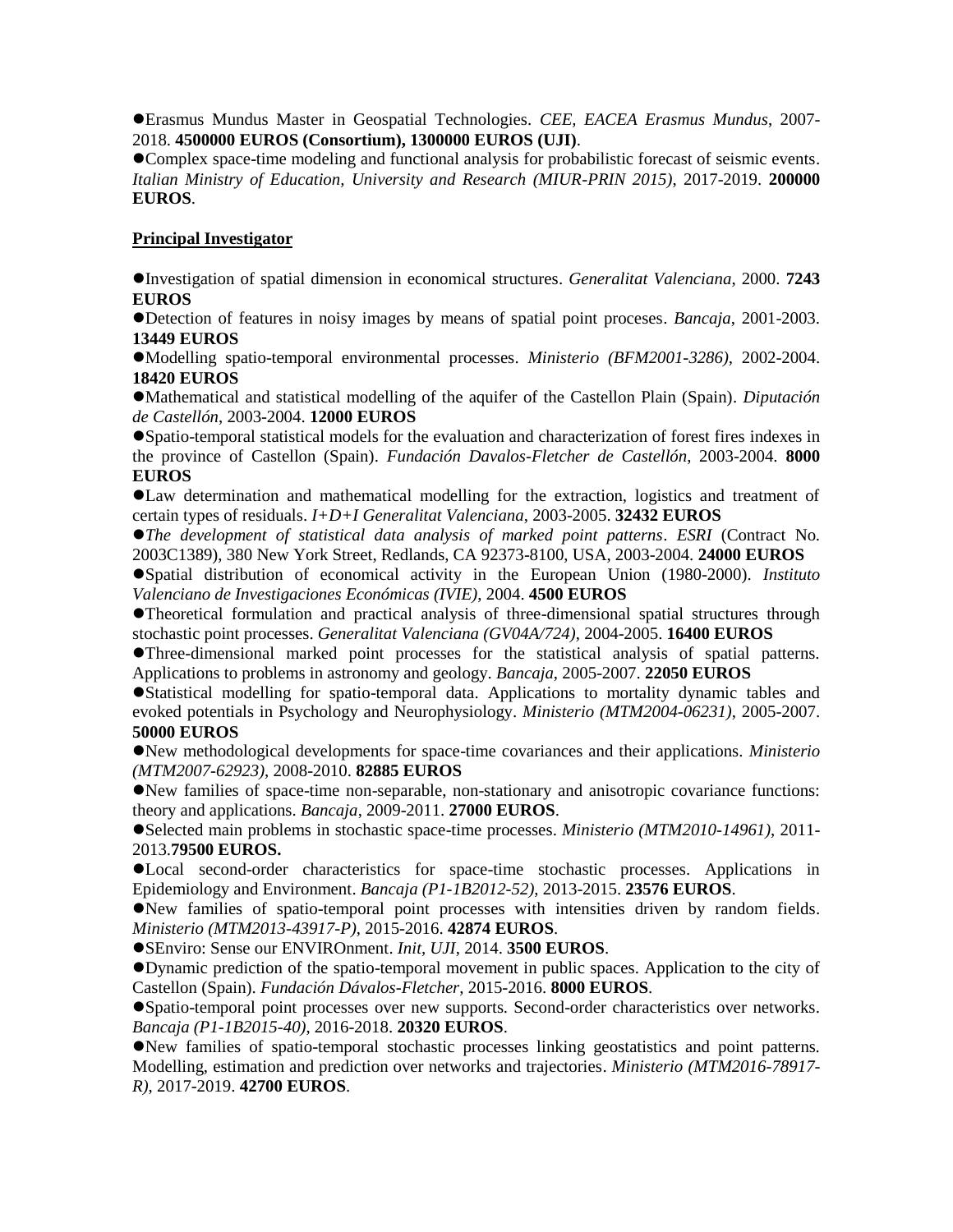Modelling, estimation and prediction of crime data in Kennedy, Bogota. *D.C.ECSAN de la Escuela de Cadetes de Policía (2IC-FR-0002)*, 2018. **161640000 Pesos Colombianos**.

Spatial and spatio-temporal point processes on networks. Second-order characteristics and models. *UJI (UJI-B2018-04)*, 2019-2021. **13600 EUROS.**

New families of spatio-temporal stochastic processes over networks. *Generalitat Valenciana, Grupos de Investigación Consolidados (AICO/2019/198)*, 2019-2020. **40000 EUROS.**

Statistical analysis of events in space-time on networks and trajectories. Second-order characteristics, parametric models, inference and functional marks. *Ministerio de Ciencia e Innovación* (*PID2019-107392RB-I00*), 2020-2023. **55660 EUROS**.

Stochastic models and inference for marked spatio-temporal point processes on networks*. UJI (UJI-B2021-37)*, 2022-2024. **11324 EUROS**.

#### **5. SPECIAL INVITED LECTURES**

Keynote Speaker by paper "*On the MLE for a spatial point pattern*", 8th International Workshop on Stereology, Stochastic Geometry and Image Analysis, Sandbjerg Manor (Denmark), 1995.

Keynote Speaker, by paper "*The pseudo-likelihood estimation method for marked Gibbs processes*", Stochastic Geometry: Theory and Applications, Toulouse (France), 1996.

Keynote Speaker, by paper "*A comparative study of simulation methods for marked Gibbs processes*", 9th International Workshop on Stereology, Stochastic Geometry and Image Analysis, Comillas (Spain), 1997.

Invited Paper "*Extensions to the variogram estimator*", SEMSTAT, Eindhoven (The Netherlands), 1999.

Keynote Speaker, by paper "*A comparison of model-based and design-based approaches to the analysis of replicated spatial point processes*", 10th International Workshop on Stochastic Geometry, Stereology and Image Analysis, Calgary (Canada), 1999.

Keynote Speaker, by paper "*Spectral tests of nonstationarity for spatial processes*", Environmental Modeling and Statistical Analysis, Granada (Spain), 2002.

Invited Paper "*Detection and estimation of spatial patterns in terrestrial plant communities*", Alcala 2nd International Conference on Mathematical Ecology, Alcala de Henares (Spain), 2003.

Keynote Speaker, by paper "*Spatial smoothing through a non-negative kernel family*", IWAP-Second International Workshop in Applied Probability, University of Piraeus (Greece), 2004.

Keynote Speaker, by paper "*New classes of covariance functions for spatio-temporal modelling*",

2nd Spanish Workshop on Spatio-Temporal Modelling of Environmental Processes, METMA, Granada (Spain), 2004.

Invited Paper "*Understanding three-dimensional biological images through stochastic modelling*", Primer Congreso Conjunto de Matemáticas RSME-SCM-SEIO-SEMA (MAT.ES 2005), Valencia (Spain), 2005.

Keynote Speaker, by paper "*Methods and models for spatio-temporal modelling*", GRASPA, Bertinoro (Italy), 2005.

Keynote Speaker, by paper "*Spatio-temporal georeferenced data analysis through copulas and Dagum distributions",* Spatial Econometrics and Statistics Workshop, Toulouse (France), 2005.

Keynote Speaker, by paper "*Space-time point process models for wildfire hazard evaluation*", Workshop on Forest Fires and Point Processes, Toronto (Canada), 2005.

Keynote Speaker, by paper "*Modelling space-time interactions for stochastic systems*", New Themes and Techniques in Complex Systems. Lake District (UK), 2005.

Keynote Speaker, by paper "*A deeper look at some properties of space-time covariance functions*", Spanish Workshop on Spatio-Temporal Modelling of Environmental Processes, METMA, Pamplona (Spain), 2006.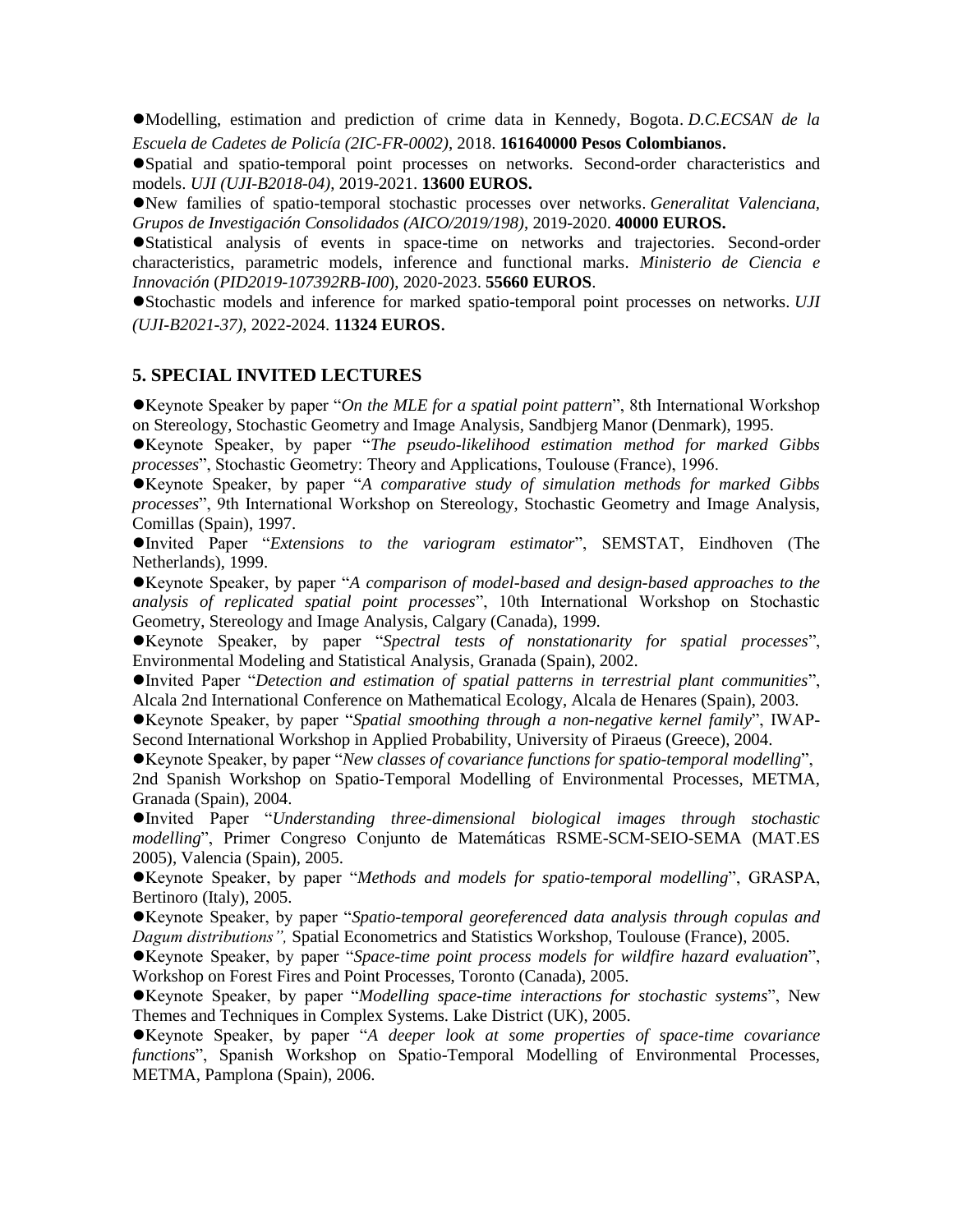Invited Paper "*Building space-time covariance functions through quasi-arithmetic means*", Taipei International Statistical Symposium and ICSA International Conference*,* Academia Sinica, Taipei (Taiwan), 2007.

Invited Paper "*Challenging space-time complexity: a composite likelihood approach*", 18th annual meeting of the International Environmetrics Society-TIES*,* Mikulov (Czech Republic), 2007. Invited Discussant in the invited paper meeting (IPM08): "*Recent Advances in Spatial Statistics with Environmental Applications*", 56th Session of ISI*,* Lisboa (Portugal), 2007.

Invited Paper "*The Dagum family and the mistery of its permissibility conditions*", 7th French-Danish Workshop on Spatial Statistics and Image Analysis in Biology, Toulouse (France), 2008.

Keynote Speaker, by paper "*Spatial and spatio-temporal dependencies: an excursus through biometrical applications*", II Iberian Mathematical Meeting*,* Badajoz (Spain), 2008.

Keynote Speaker, by paper "*Analysis of spatial and space-time stochastic dependencias: methods and applications*", Workshop on Oceanography and Statistical and Computational Hydraulics, Santiago de Compostela (Spain), 2009.

Keynote Speaker, by paper "*Spatial and spatio-temporal point pattern analysis. An overview and applications to forest fires*", Workshop on Strategic Data Analysis*,* Santiago de Compostela (Spain), 2010.

Invited Paper "*Composite likelihood-based estimation methods for space-time stochastic processes*", Fifth International Workshop in Applied Probability, Madrid (Spain), 2010.

Invited Paper "*A coherence-based measure for spatial classification*", Fifth International Workshop in Applied Probability, Madrid (Spain), 2010.

Invited Paper "*Spatial point pattern classification with environmental applications*", Annual Meeting of the German Statistical Society, Nuremberg (Germany), 2010.

Invited Paper "*Spatially correlated functional data*", Spatial Data Methods for Environmental and Ecological Processes*,* Puglia (Italy), 2011.

Invited Paper "*Space-time modelling to help risk management*", Second Symposium on Games and Decisions in Reliability and Risk*,* Lake Maggiore (Italy), 2011.

Keynote Speaker, by paper "*The problem of classification in spatial point patterns*", 22st Colombian Statistics Symposium*,* Bucaramanga (Colombia), 2012.

Keynote Speaker, by paper "*The problem of classification in spatial point patterns*", VI International Workshop on Spatio-Temporal Modelling (METMAVI)*,* Guimaraes (Portugal), 2012.

Keynote Speaker, by paper "*Classification and clustering in spatial and spatio-temporal point patterns*", Statistische Woche 2012*,* Vienna (Austria), 2012.

Keynote Speaker, by paper "*Classification and clustering in spatial and spatio-temporal point patterns*", 2nd Conference on Spatial Statistics, Ohio (USA), 2013.

Invited Paper "*Local clustering in spatio-temporal point patterns*", 15th Annual Conference of the International Association for Mathematical Geosciences (IAMG 2013)*,* Madrid (Spain), 2013.

Keynote Speaker, by paper "*Recent contributions to the analysis of spatio-temporal point patterns*", 12th Iranian Statistical Conference, Kermanshah (Iran), 2014.

Invited Paper "*A functional model for detecting changes in evolving shapes brain tumors*", The 47th SIS scientific meeting of the Italian Statistical Society (SIS-2014), Cagliari (Italy), 2014.

Keynote Speaker, by paper "*An ANOVA-type procedure for replicated spatio-temporal point patterns with environmental applications*", Seismomatics. Towards analysis and forecasting of catastrophic events, Valparaiso (Chile), 2015.

Invited Paper "*Spatially dependent count data prediction using a copula approach - application to rat and cockroach sightings*", 3rd Conference on Spatial Statistics, Avignon (France), 2015.

Invited Paper "*An ANOVA-type procedure for replicated spatio-temporal point patterns with environmental applications*", 25th TIES Conference, Al Ain (United Arab Emirates), 2015.

Keynote Speaker, by paper "*An ANOVA-type procedure for replicated spatio-temporal point patterns with environmental applications*", 13th Iranian Statistical Conference, Kerman (Iran), 2016.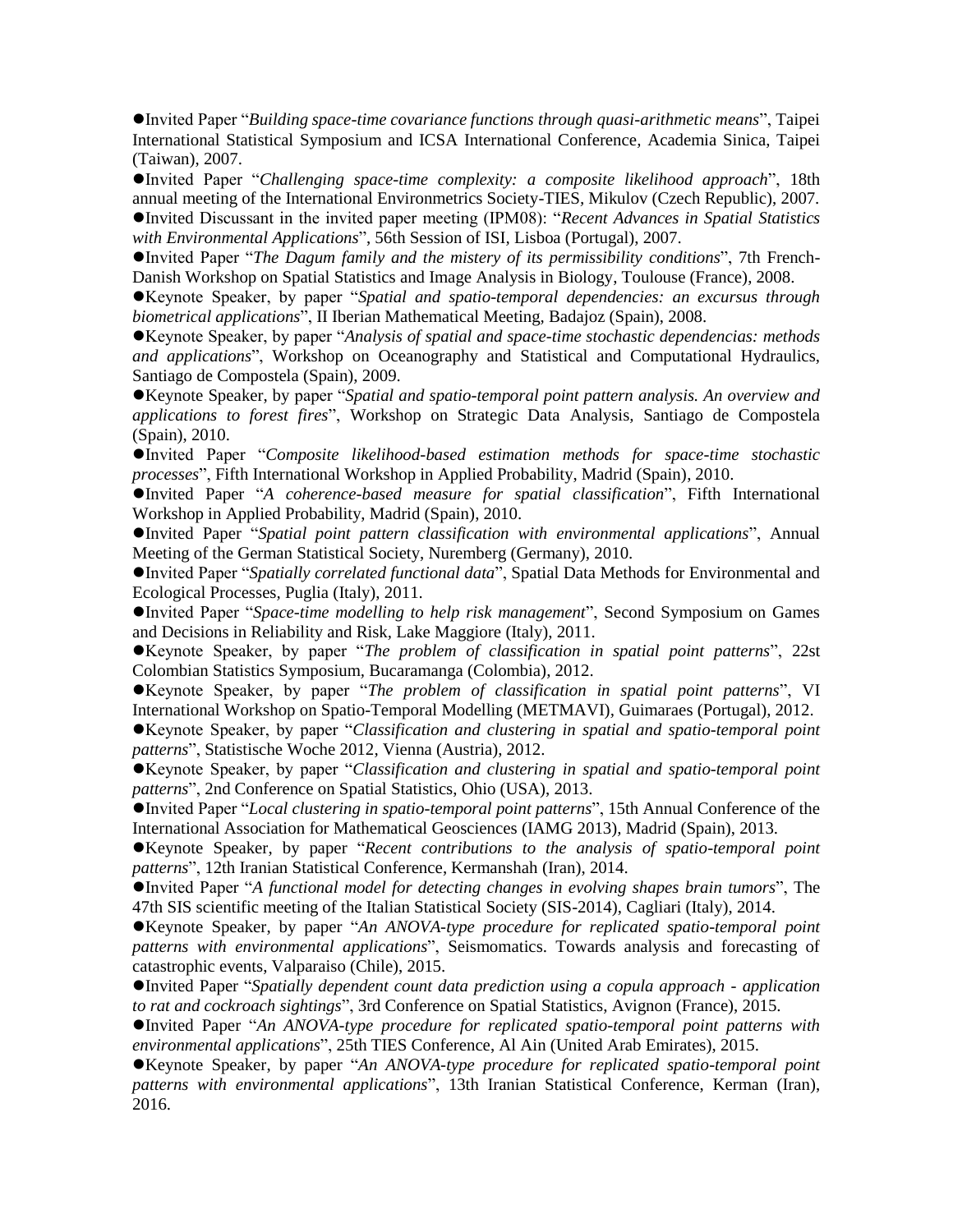Invited Paper *"*Peter Diggle: a pragmatic vision of spatial statistics, and the right balance between science and humanity*"*, Spatial Statistics, Lancaster, 2017.

Invited Paper *"Point patterns in space and space-time: Linear models and change of support"*, Computational and Methodological Statistics (CMStatistics 2017), London, 2017.

Invited Paper "*Linear models for complex spatial point process dependencies*", 28th Annual Conference of the International Environmetrics Society (TIES2018). Guanajuato, Mexico, 2018.

Invited Paper "*An ANOVA-type procedure for replicated spatial and spatio-temporal point patterns*", Biannual Conference of the Royal Spanish Mathematical Society. Santander, 2019.

Keynote Speaker, by paper "*Procesos estocasticos con dependencias espaciales y temporales. Prediccion de crimenes y diseño de experimentos en ingenieria*", XII Coloquio de Estadistica. Medellin, 2019.

Keynote Speaker, by paper "*Complex Spatio-Temporal Point Process Dependencies*", German Statistical Week, Dresden, 2020.

Keynote Speaker, by paper "*Space-time statistical models for the analysis, prediction and monitoring of crime data*", 4th Seminar on Spatial Statistics and its Applications, Tehran, 2021.

Keynote Speaker, by paper "*Spatio-temporal point process models for the analysis of infectious diseases*", 20th International Workshop in Spatial Econometrics and Statistics, Lille, 2022.

# **6. CONFERENCE ORGANIZATION (since 2000)**

*First Spanish Workshop on Spatio-Temporal Modelling of Environmental Processes (METMA1)*. 28-31 October **2001**, Benicassim, Castellón (Spain).

*ISI International Conference on Environmental Statistics and Health*. July **2003**, Santiago de Compostela (Spain).

*International Conference on Spatial Point Processes and their Applications*.April **2004**, Castellón (Spain).

*Second Spanish Workshop on Spatio-Temporal Modelling of Environmental Processes (METMA2)*. June **2004**, Granada (Spain).

*International Seminar on Special Functions with a View on Building Space-Time Covariance Functions*. 24-28 April, 12-16 June **2006**, Castellon (Spain).

*International Seminar on Copula Modelling*. July **2006**, Castellon (Spain).

*International Workshop on Spatio-Temporal Modelling (METMA4).* September **2008**, Algher (Sardinia, Italy).

*International Workshop on Spatio-Temporal Modelling (METMA6).* September **2012**, Guimaraes (Portugal).

*XXXIV Congreso Nacional de Estadística e Investigación Operativa (SEIO-2013).* September **2013**, Castellón (Spain).

*Satellite workshop of the IBC2014 on Spatio-Temporal Statistics.* July **2014**, Valencia (Spain).

*International Workshop on Spatio-Temporal Modelling (METMA7).* September **2014**, Turin (Italy).

*International Workshop on Spatio-Temporal Modelling (METMA8).* June **2016**, Valencia (Spain). *International Workshop on Spatio-Temporal Modelling (METMA9).* June **2018**, Montpellier (France).

*5th Spatial Statistics Conference*. July **2019**, Sitges, Barcelona (Spain).

*International Workshop on Spatio-Temporal Modelling (METMA10).* June **2022**, Lleida (Spain).

# **7. REFEREED ARTICLES**

1. MONTES, F. & MATEU, J. (1996). On the MLE for a spatial point pattern. *Advances in Applied Probability (SGSA)* , **28**, 339.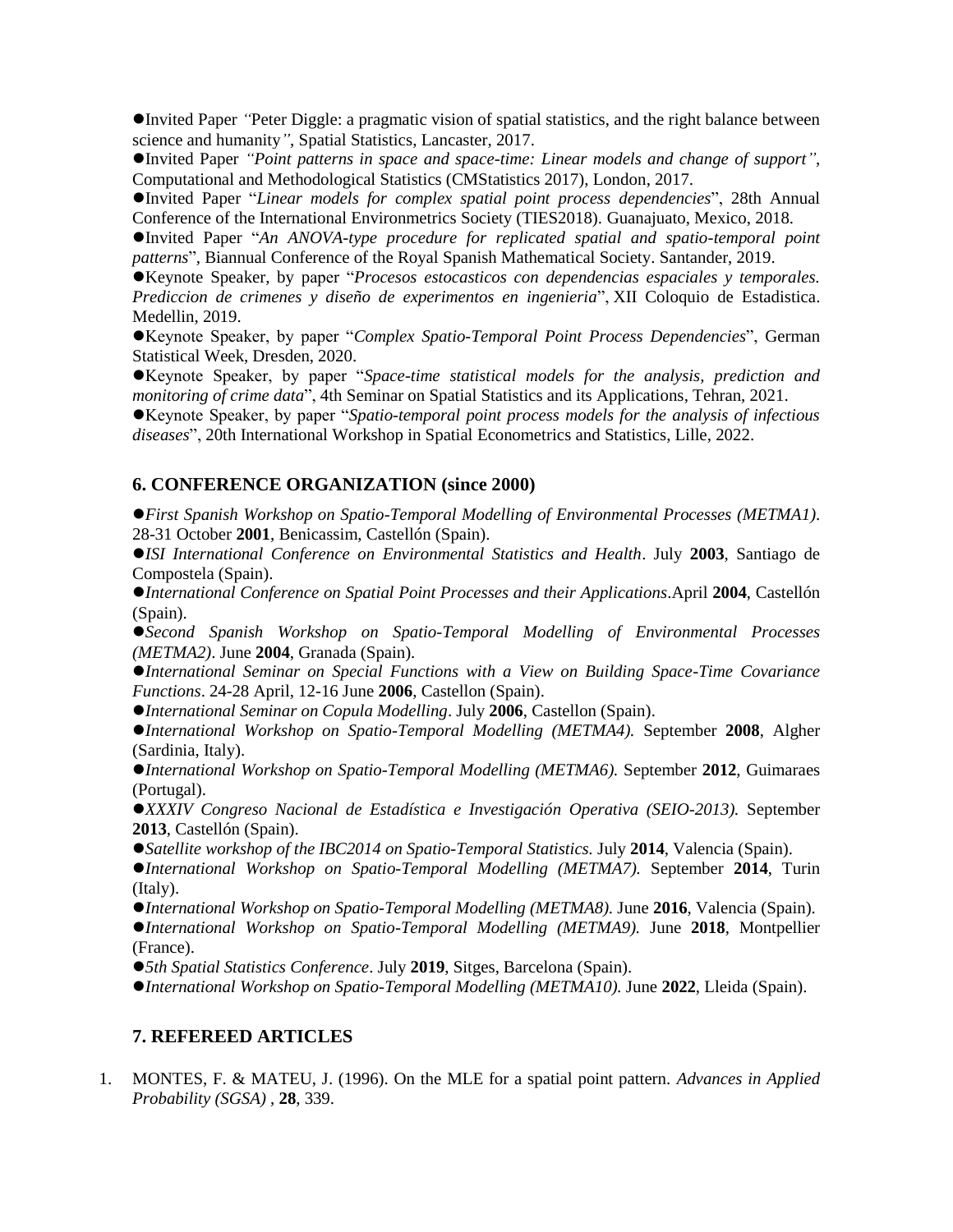- 2. BOIX, A., MATEU, J., JORDAN, M.M. & SANFELIU, T. (1996). A Statistical model based on multiple regression applied to the prediction of air particle concentrations in the atmosphere. *Journal of the Hungarian Meteorological Service*, **100**, 303-327.
- 3. PEREZ, C., ANTOLIN, C., USO, J.L. & MATEU, J. (1996). Relación entre varios factores edáficos y especies de Oligoquetos terrícolas de la Comunidad Valenciana. *Real Sociedad Española de Historia Natural (RSEHN)*, **125**.
- 4. MATEU, J. (1997). Methods of assessing and achieving normality applied to Environmental data. *Environmental Management*, **21**, 767-777.
- 5. USO, J.L., MATEU, J., KARJALAINEN, T. & SALVADOR, P. (1997). Allometric regression equations to determine aerial biomasses of mediterranean shrubs. *Plant Ecology*, **132**, 59-69.
- 6. USO, J.L., MATEU, J. & LOPEZ, J.A. (1997). Mathematical and Statistical formulation of an ecological model with applications. *Ecological Modelling*, **101**, 27-40.
- 7. JORDAN, M.M., MATEU, J. & BOIX, A. (1998). A classification of sediment types based on statistical multivariate techniques *Journal of Water, Air and Soil Pollution*, **107**, 91-104.
- 8. MATEU, J. & MONTES, F. (1998). Modelización de la distribución espacial de quistes en el estómago de la marsopa mediante un proceso de Gibbs. *Questiio*, **22**, 175-194.
- 9. MATEU, J., USO, J.L. & MONTES, F. (1998). The Spatial Pattern of a Forest Ecosystem. *Ecological Modelling*, **108**, 163-174.
- 10. MATEU, J. & MONTES, F. (1998). A comparative study of simulation methods for marked Gibbs processes. *Advances in Applied Probability (SGSA)*, **30**, 271-294.
- 11. POLO, E., REYES, E., MATEU, J. & CASANOVA, C. (1998). Análisis de la relación entre morbilidad y nivel de demanda en atención primaria pediátrica: Un estudio sobre 1359 niños. *Anales Españoles de Pediatría*, **49**, 273-279.
- 12. POLO, E., REYES, E., SERRANO, C., MATEU, J. & CASANOVA, C. (1998). Factores familiares y nivel de demanda en atención primaria pediátrica. *Revista Española de Pediatría*, **54**, 497-505.
- 13. VILLACAMPA, Y., USO, J.L., MATEU, J., VIVES, F. & SASTRE, P. (1999). Generative and recognoscitive grammars of ecological models. *Ecological Modelling*, **117**, 315-332.
- 14. MATEU, J. & RIBEIRO, P.J. (1999). Geostatistical data versus point process data: analysis of second-order characteristics. *Quantitative Geology and Geostatistics*, **10**, 213-224.
- 15. JORDAN, M.M., BOIX, A., MATEU, J. & SANFELIU, T. (1999). Estudio de los niveles de partículas y dióxido de azufre en un área industrial cerámica. *Técnica Cerámica*, **268**, 1003-1007.
- 16. SASTRE, P., USO, J.L., VILLACAMPA, Y., MATEU, J. & SALVADOR, P. (1999). Statistical linguistic laws in ecological models. *Cybernetic Systems: An International Journal*, **30**, 697-724.
- 17. CORTES, M., VILLACAMPA, Y., MATEU, J. & USO, J.L. (2000). A new methodology for modelling highly structured systems. *Environmental Modelling & Software*, **15**, 461-470.
- 18. USO, J.L., MATEU, J. & LOPEZ, J.A. (2000). Medea: Software development for prediction of mediterranean forest degraded areas. *Advances in Engineering Software*, **31**, 185-196.
- 19. MATEU, J. & MONTES, F. (2000). Approximate maximum likelihood estimation for a spatial point pattern. *Questiio*, **24**, 3-25.
- 20. ALBERT, J.M., MATEU, J. & PERNIAS, J.C. (2000). Spatial structure analysis using planar indices. *Questiio*, **24**, 27-51.
- 21. DIGGLE, P.J., MATEU, J. & CLOUGH, H. (2000). A comparison between parametric and nonparametric approaches to the analysis of replicated spatial point patterns. *Advances in Applied Probability (SGSA)*, **32**, 331-343.
- 22. CIFRE, E., MATEU, J. & SALANOVA, M. (2000). Validación del modelo vitamínico de Warr mediante regresión no paramétrica localmente ponderada. *Psicothema*, **12**, 135-139.
- 23. USO, J.L., VILLACAMPA, Y., MATEU, J. & SASTRE, P. (2000). Uncertainty and complementarity principles in ecological models. *Cybernetics & Systems*, **31**, 137-159.
- 24. MATEU, J. (2000). Second-order characteristics of spatial marked processes with applications. *Journal of Nonlinear Analysis*, **1**, 145-162.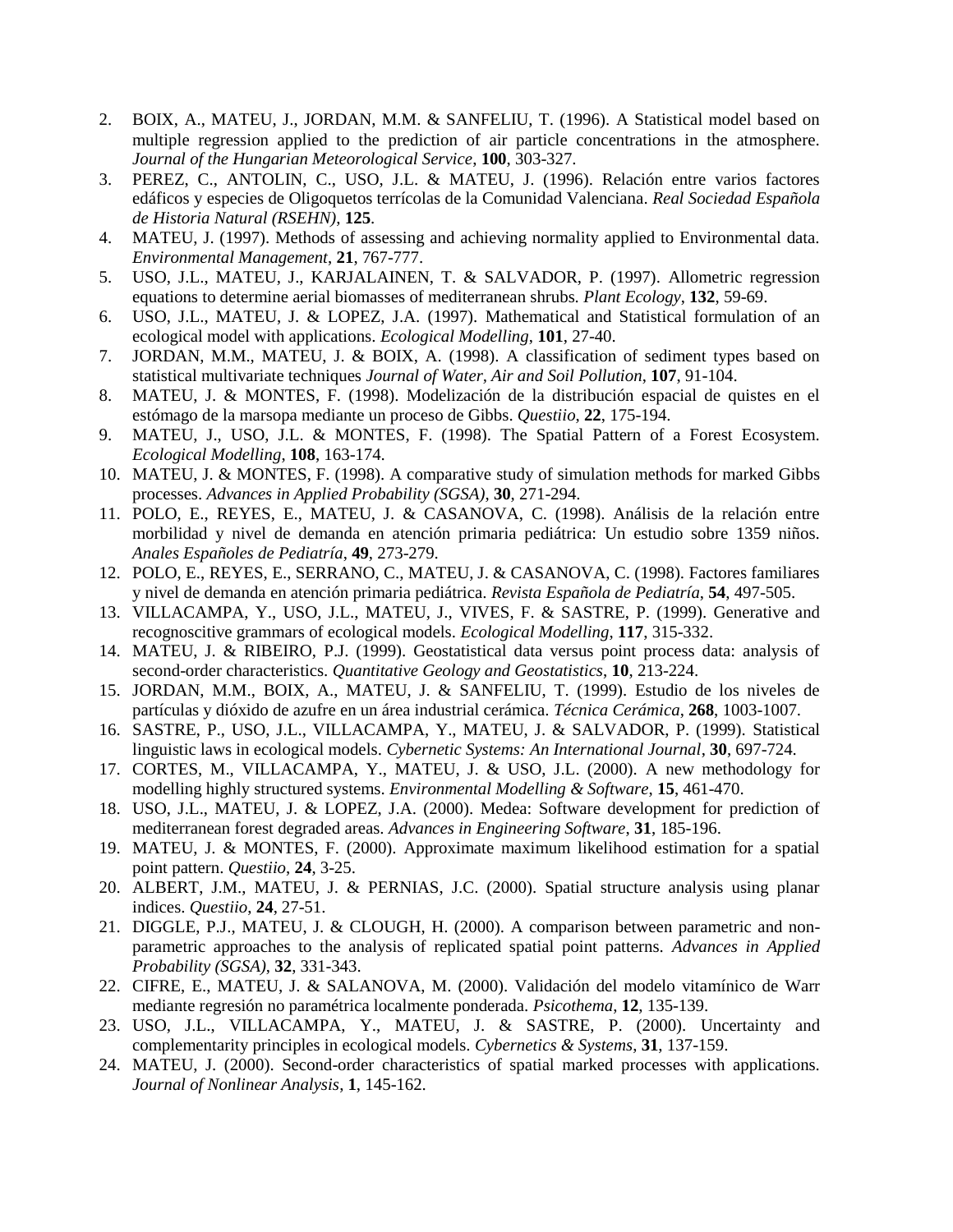- 25. SASTRE, P., USO, J.L. & MATEU, J. (2000). Adaptation of linguistic laws to ecological models. *Kybernetes*, **29**, 1306-1323.
- 26. MONTES, F. & MATEU, J. (2000). Punts al pla: ordre o atzar? *Butlletí de la Societat Catalana de Matematiques*, **15**, 51-69.
- 27. MATEU, J. & MONTES, F. (2001). Likelihood inference for Gibbs processes in the analysis of spatial point patterns. *International Statistical Review*, **69**, 81-104.
- 28. MATEU, J. (2001). Parametric procedures in the analysis of replicated spatial point patterns. *Biometrical Journal*, **43**, 375-394.
- 29. USO, J.L., SASTRE, P. & MATEU, J. (2001). Syntax and first entropic approximation of L(Mt): A Language for ecological modelling. *Kybernetes*, **30 (9-10)**, 1304-1318.
- 30. MATEU, J. & MONTES, F. (2001). Pseudo-likelihood inference for Gibbs processes with exponential families through generalized linear models. *Statistical Inference for Stochastic Processes*, **4**, 125-154.
- 31. CALDUCH, M.A. & MATEU, J. (2001). Homogeneity versus inhomogeneity in spatial point processes: misfitting issues. *Portuguese Statistical Review*, **2**, 81-82.
- 32. ALBERT, J.M., MATEU, J. & PERNIAS, J.C. (2002). Modelling of spatial point processes derived from a sequence of auto-Poisson lattice schemes. *Environmental Modelling & Software*, **17(2)**, 105- 123.
- 33. MATEU, J. (2002). Statistical procedures for spatial point pattern recognition. *Questiio*, **26**, 29-59.
- 34. MATEU, J. & LORENZO, G. (2002). Detección de rasgos en imágenes binarias mediante procesos puntuales espaciales marcados. *Questiio*, **26**, 61-85.
- 35. USO, J.L., MATEU, J. & PATTEN, B.C. (2002). Mathematical approach to the concept of Environment: Open Systems and Processes. *International Journal of General Systems*, **31**, 213-223.
- 36. MATEU, J. (2002). Recent Developments in Spatial Analysis and its Relationship to Behavioural Modelling: an Overview. *Metodología de las Ciencias del Comportamiento*, **4(2)**, 339-377.
- 37. MATEU, J. & MONTES, F. (2002). Discussion to the paper "Spatial-Temporal Nonlinear Filtering Based on Hierarchical Statistical Models" by Irwin, Cressie & Johannesson. *Test*, **11**, 249-302.
- 38. MARTINEZ, F., MATEU, J. & MONTES, F. (2003). Análisis espacio-temporal el acuífero el cuaternario de Jávea. *Boletín Geológico y Minero de España*, **114 (3)**, 323-332.
- 39. MATEU, J., MONTES, F. & FUENTES, M. (2003). Recent advances in space-time statistics with applications to atmospheric data: An overview. *Journal of Geophysical Research*, **108 (D24)**.
- 40. BODAS-SALCEDO, A., LOPEZ-BAEZA, E., MARTINEZ, F., MATEU, J. & MONTES, F. (2003). Spatio-temporal modeling and prediction of solar radiation. *Journal of Geophysical Research*, **108 (D24)**.
- 41. MATEU, J. & JUAN, P. (2004). A spectral test of nonstationarity for spatial processes. *Quantitative Geology and Geostatistics*, **13**, 213-224.
- 42. MATEU, J., ARTES, J. & LOPEZ, J.A. (2004). Computational issues for perfect simulation in spatial point patterns. *Communications in Nonlinear Science and Numerical Simulation*, **9**, 229-240.
- 43. JORDAN, M.M., NAVARRO, J., GARCIA, E., MATEU, J. & JUAN, P. (2004). Spatial dynamics of soil salinity under arid and semiarid conditions: Geological and environmental implications. *Environmental Geology*, **45**, 448-456.
- 44. MATEU, J., MONTES, F. & PLAZA, M. (2004). The 1970 US draft lottery revisited: a spatial analysis. *Journal of The Royal Statistical Society-Series C. Applied Statistics*, **53**, 219-229.
- 45. GREGORI, P., van LIESHOUT, M.N.M. & MATEU, J. (2004). Mixture formulae for shot noise weighted point processes. *Statistics and Probability Letters*, **67 (4)**, 311-320.
- 46. AXIS, J. & MATEU, J. (2004). Spatio-temporal modelling of benthic biological species. *Journal of Environmental Management*, **71 (1)**, 67-77.
- 47. STOICA, R.S., MARTINEZ, V.J., MATEU, J. & SAAR, E. (2005). Detection of cosmic filaments. *Astronomy and Astrophysics*, **434**, 423-432.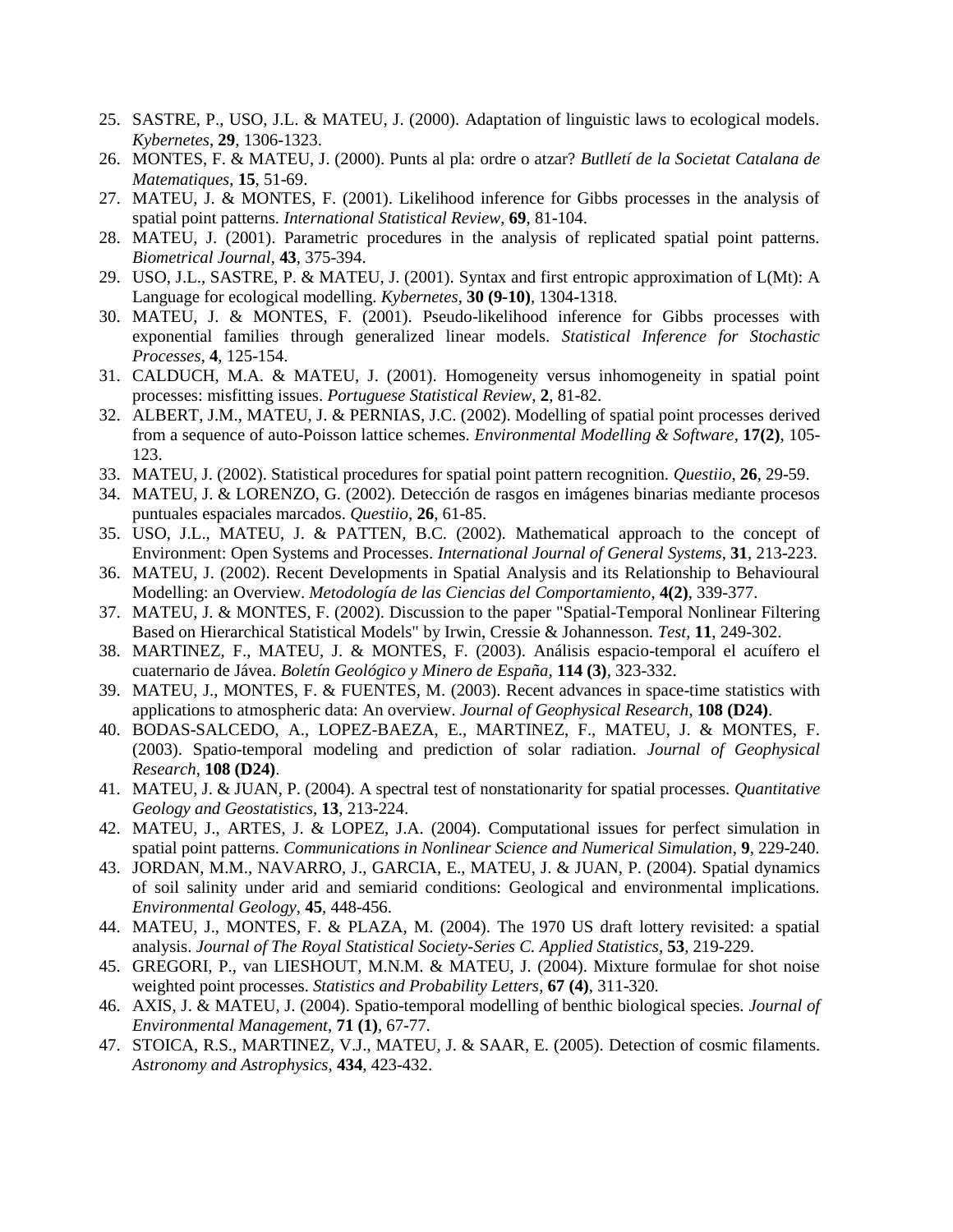- 48. STOICA, R.S., GREGORI, P. & MATEU, J. (2005). Simulated annealing and object point processes: tools for analysis of spatial patterns. *Stochastic Processes and Their Applications*, **115**, 1860-1882.
- 49. MATEU, J. & SAURA, F. (2005). Discussion to the paper "Residual analysis for spatial point processes" by Baddeley, Turner, Moller & Hazelton. *Journal of the Royal Statistical Society B*, **67**, 617-666.
- 50. MATEU, J. & LOPEZ, J.A. (2005). Cluster spatial point process models for cosmological applications. *Journal of Computational Methods in Sciences and Engineering*, **5 (2)**, 115-139.
- 51. USO, J.L.,VIVES-MACIA, F. & MATEU, J. (2006). Regular grammars of L(Mt): A Language for ecological systems modelling (I). *Kybernetes*, **35 (6)**, 837-850.
- 52. USO, J.L.,VIVES-MACIA, F. & MATEU, J. (2006). Regular grammars of L(Mt): A Language for ecological systems modelling (II). *Kybernetes*, **35 (10)**, 1636-1645.
- 53. SAURA, F. & MATEU, J. (2006). Estimating mark functions through spectral analysis for marked point patterns. *Communications in Statistics: Theory and Methods*, **35 (5)**, 861-886.
- 54. PORCU, E., GREGORI, P. & MATEU, J. (2006). Nonseparable stationary anisotropic space-time covariance functions. *Stochastic Environmental Research and Risk Assessment*, **21**, 113-122.
- 55. PORCU, E., MATEU, J., ZINI, A. & PINI, R. (2006). The Dagum family for spatio-temporal modelling. *Advances in Applied Probability*, **37**, 1-17.
- 56. COMAS, C. & MATEU, J. (2007). Modelling forest dynamics: a perspective from point process methods. *Biometrical Journal*, **49 (2)**, 176-196.
- 57. NAVARRO, J., JORDAN, M.M., MELENDEZ, I., GOMEZ, I., JUAN, P. & MATEU, J. (2007). Estimation of soil salinity in semi-arid land using a geostatistical model. *Land Degradation & Development*, **18**, 339-353.
- 58. YU, K., MATEU, J. & PORCU, E. (2007). A kernel-based method for nonparametric estimation of variograms. *Statistica Neerlandica*, **61 (2)**, 173-197.
- 59. HUANG, H.C., MARTINEZ, F., MATEU, J. & MONTES, F. (2007). Model comparison and selection for stationary space-time models. *Computational Statistics and Data Analysis*, **51**, 4577- 4596.
- 60. PORCU, E., MATEU, J., ZINI, A. & PINI, R. (2007). Modelling spatio-temporal data: a new variogram and covariance structure proposal. *Statistics and Probability Letters*, **77**, 83-89.
- 61. RENSHAW, E., MATEU, J. & SAURA, F. (2007). Disentangling mark/point interaction in marked point processes. *Computational Statistics and Data Analysis*, **51**, 3123-3144.
- 62. PORCU, E., MATEU, J. & BEVILACQUA, M. (2007). Covariance functions which are stationary or nonstationary in space and stationary in time. *Statistica Neerlandica*, **61 (3)**, 358-382.
- 63. PORCU, E. & MATEU, J. (2007). Mixture-based modeling for space-time data. *Environmetrics*, **18**, 285-302.
- 64. ALBERT, J.M., MATEU, J. & ORTS, V. (2007). Distribución espacial de la actividad económica en la Unión Europea. *Instituto Valenciano de Investigaciones Económicas, Working Paper, Serie EC*, **WP-EC 2007-02**.
- 65. MATEU, J., JUAN, P. & PORCU, E. (2007). Geostatistical analysis through spectral techniques: some words of caution. *Communications in Statistics: Computation and Simulation*, **36 (5)**, 1035- 1051.
- 66. MATEU, J. (2007). Discussion to the paper "Modern statistics for spatial point processes" by Moller & Waagepetersen. *Scandinavian Journal of Statistics*, **34 (4)**, 643-684.
- 67. PORCU, E., NICOLIS, O. & MATEU, J. (2007). A note on decoupling of local and global behaviour for the Dagum random field. *Probabilistic Engineering Mechanics*, **22(4)**, 320-329.
- 68. PORCU, E., GREGORI, P. & MATEU, J. (2007). La descente et la montée étendues: the spatially d-anisotropic and the spatiotemporal case. *Stochastic Environmental Research and Risk Assessment*, **21 (6)**, 683-693.
- 69. MATEU, J. (2007). Computing limiting stochastic processes for spatial structure detection. *Journal of Numerical Analysis, Industrial and Applied Mathematics*, **2 (1-2)**, 79-102.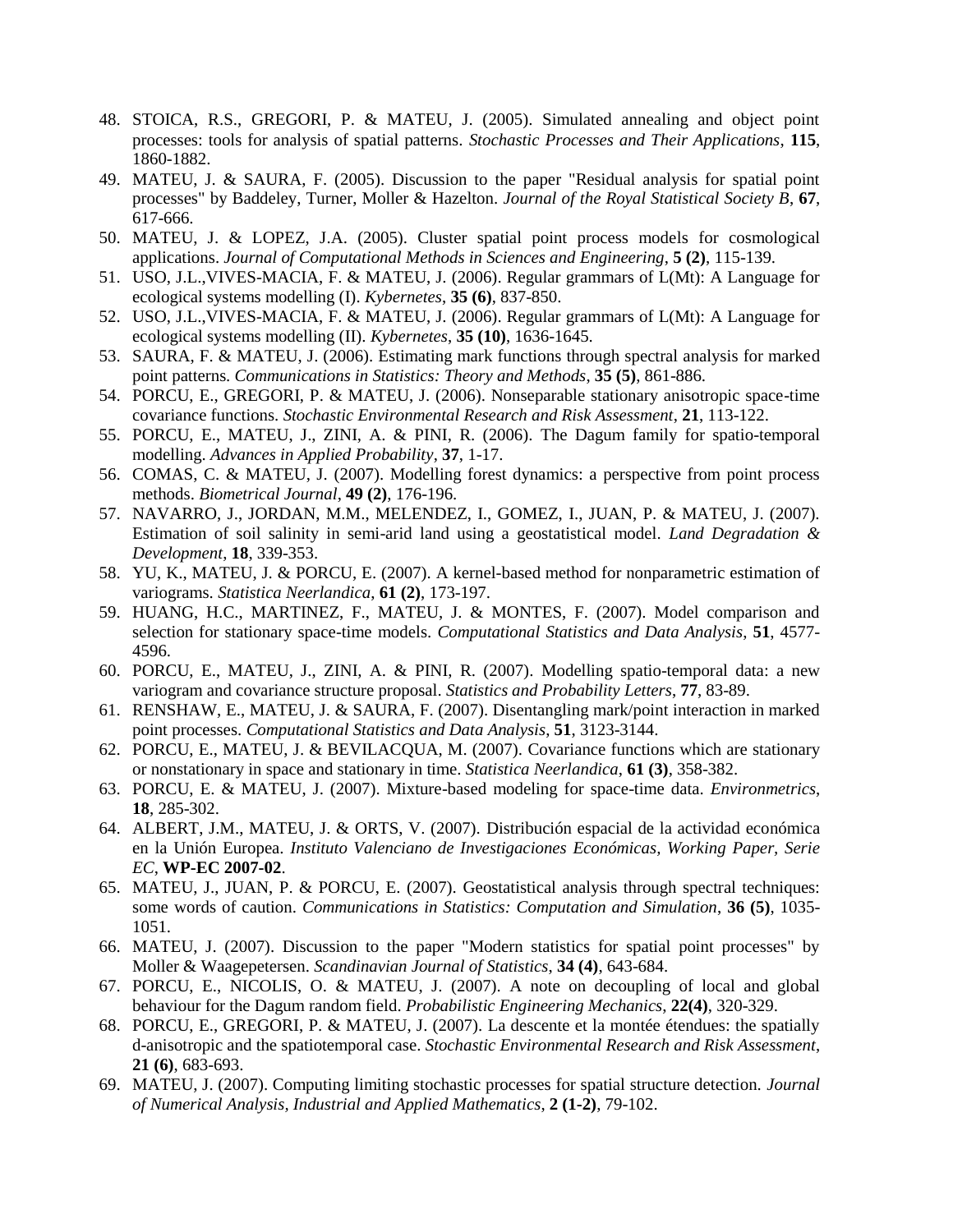- 70. COMAS, C., MATEU, J., PALAHI, M. & PUKKALA, T. (2007). Modelización forestal a través del desarrollo de procesos puntuales. *Cuadernos de la Sociedad Española de Ciencia Forestal*, **23**, 61-66.
- 71. COMAS, C. & MATEU, J. (2007). On soft- and hard-particle motions for stochastic marked point processes. *Journal of Statistical Computation and Simulation*, **77 (12)**, 1091-1121.
- 72. MATEU, J., PORCU, E., CHRISTAKOS, G. & BEVILACQUA, M. (2007). Fitting negative spatial covariances to geothermal field temperatures in Nea Kessani (Greece). *Environmetrics*, **18**, 759- 773.
- 73. MATEU, J., LORENZO, G. & PORCU, E. (2007). Detecting features in spatial point processes with clutter via local indicators of spatial association. *Journal of Computational and Graphical Statistics*, **16 (4)**, 968-990.
- 74. COMAS, C. & MATEU, J. (2008). Growing and reproducing particles evolving through space and time. *Metrika*, **67 (2)**, 145-169.
- 75. GREGORI, P., PORCU, E., MATEU, J. & SASVARI, Z. (2008). On potentially negative space time covariances obtained as sum of products of marginal ones. *Annals of the Institute of Statistical Mathematics*, **60**, 865-882.
- 76. MARTINEZ, F., MATEU, J., MONTES, F., BODAS-SALCEDO, A. & LOPEZ-BAEZA, E. (2008). A comparative analysis of different spatial sampling schemes: modelling of SSRB data. *International Journal of Remote Sensing*, **29 (6)**, 1635-1647.
- 77. MATEU, J., PORCU, E. & GREGORI, P. (2008). Recent advances to model anisotropic space-time data. *Statistical Methods & Applications*, **17**, 209-223.
- 78. PORCU, E., MATEU, J. & SAURA, F. (2008). New classes of covariance and spectral density functions for spatio-temporal modelling. *Stochastic Environmental Research and Risk Assessment*, **22 (1)**, 65-79.
- 79. COMAS, C. & MATEU, J. (2008). On random and Gibbsian particle motions for point processes evolving in space and time. *Communications in Statistics: Simulation and Computation*, **37 (2)**, 380-395.
- 80. DEBON, A., MONTES, F., MATEU, J., PORCU, E. & BEVILACQUA, M. (2008). Modelling residuals dependence in dynamic life tables: a geostatistical approach. *Computational Statistics and Data Analysis*, **52**, 3128-3147.
- 81. COMAS, C. & MATEU, J. (2008). Space-time dependence dynamics for birth-death point processes. *Statistics and Probability Letters*, **78 (16)**, 2715-2719.
- 82. BERG, C., MATEU, J. & PORCU, E. (2008). The Dagum family of isotropic correlation functions. *Bernoulli*, **14 (4)**, 1134-1149.
- 83. RENSHAW, E., COMAS, C. & MATEU, J. (2009). Analysis of forest thinning strategies through the development of space-time growth-interaction simulation models. *Stochastic Environmental Research and Risk Assessment*, **23 (3)**, 275-288.
- 84. COMAS, C., PALAHI, M., PUKKALA, T. & MATEU, J. (2009). Characterising forest spatial structure through inhomogeneous second order characteristics. *Stochastic Environmental Research and Risk Assessment*, **23 (3)**, 387-397.
- 85. PORCU, E., GREGORI, P. & MATEU, J. (2009). Archimedean spectral densities for nonstationary space-time Geostatistics. *Statistica Sinica*, **19 (1)**, 273-286.
- 86. PORCU, E., CRUJEIRAS, R., MATEU, J. & GONZALEZ-MANTEIGA, W. (2009). On the second order properties of the multidimensional periodogram for regularly spaced data. *Theory of Probability and its Applications*, **53 (2)**, 349-356.
- 87. PORCU, E., MATEU, J. & CHRISTAKOS, G. (2009). Quasi-arithmetic means of covariance functions with potential applications to space-time data. *Journal of Multivariate Analysis*, **100 (8)**, 1830-1844.
- 88. GIRALDO, R., DELICADO, P. & MATEU, J. (2010). Continuous time-varying kriging for spatial prediction of functional data: An environmental application. *Journal of Agricultural, Biological, and Environmental Statistics (JABES)*, **15 (1)**, 66-82.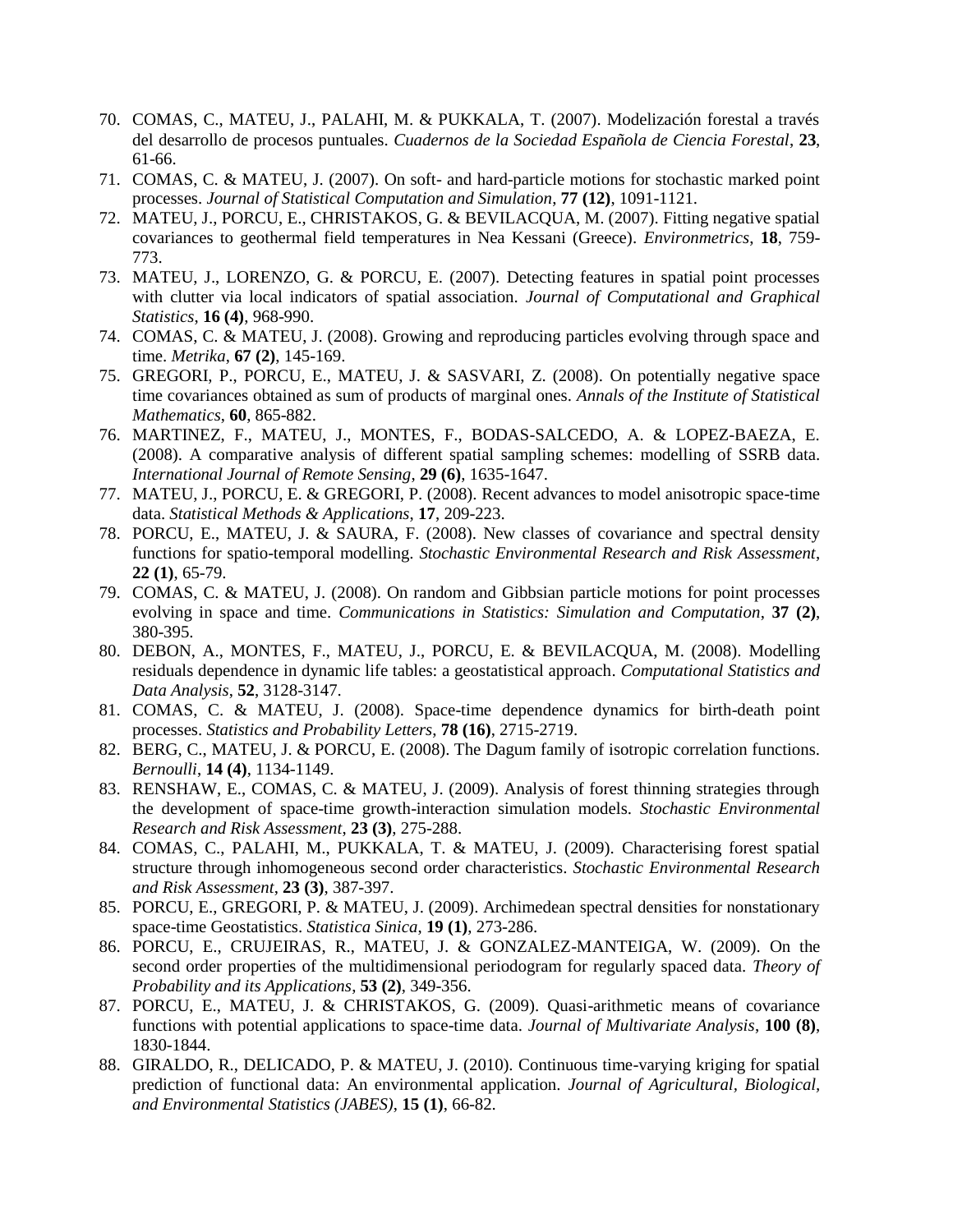- 89. MATEU, J. (2010). Spatiotemporal dynamics of natural phenomena. *Stochastic Environmental Research and Risk Assessment*, **24**, 483-485.
- 90. MARTINEZ-RUIZ, F., MATEU, J., MONTES, F. & PORCU, E. (2010). Mortality risk assessment through stationary space-time covariance functions. *Stochastic Environmental Research and Risk Assessment*, **24**, 519-526.
- 91. PORCU, E., MATKOWSKI, J. & MATEU, J. (2010). On the non-reducibility of non-stationary correlation functions to stationary ones under a class of mean-operator transformations. *Stochastic Environmental Research and Risk Assessment*, **24 (5)**, 599-610.
- 92. MATEU, J., MONTES, F. & PORCU, E. (2010). Spatio-temporal stochastic modelling: environmental and health processes. *Environmetrics*, **21**, 221-223.
- 93. DELICADO, P., GIRALDO, R., COMAS, C. & MATEU, J. (2010). Statistics for spatial functional data: some recent contributions. *Environmetrics*, **21**, 224-239.
- 94. MATEU, J., LORENZO, G. & PORCU, E. (2010). Features detection in spatial point processes via multivariate techniques. *Environmetrics*, **21**, 400-414.
- 95. BEVILACQUA, M., MATEU, J., PORCU, E., ZHANG, H. & ZINI, A. (2010). Weighted composite likelihood-based tests for space-time separability of covariance functions. *Statistics and Computing*, **20 (3)**, 283-293.
- 96. MATEU, J. (2010). Discussion to the paper: A general science-based framework for dynamical spatio-temporal models, by C.K. Wikle & M.B. Hooten. *Test*, **19**, 452-455.
- 97. COMAS, C., MATEU, J. & SARKKA, A. (2010). A third order point process characteristic for multi-type point processes. *Statistica Neerlandica*, **64**, 19-44.
- 98. PORCU, E., MATEU, J. & COMAS, C. (2010). A note on continuous spatial-temporal dynamics of stochastic processes. *Communications in Statistics: Theory and Methods*, **39**, 3472-3484.
- 99. JUAN, P., MATEU, J., JORDAN, M.M., MELENDEZ-PASTOR, I., NAVARRO-PEDRENO, J. & MATAIX-SOLERA, J. (2011). Geostatistical methods to identify and map spatial variations of soil salinity. *Journal of Geochemical Exploration*, **108**, 62-72.
- 100. COMAS, C. & MATEU, J. (2011). Statistical inference for Gibbs point processes based on field observations. *Stochastic Environmental Research and Risk Assessment*, **25 (2)**, 287-300.
- 101. FERNANDEZ-AVILES, G., MONTERO, J.M. & MATEU, J. (2011). Mathematical genesis of the spatio-temporal covariance functions. *Journal of Mathematics and Statistics*, **7 (1)**, 37-44.
- 102. GIRALDO, R., DELICADO, P. & MATEU, J. (2011). Ordinary kriging for function-valued spatial data. *Environmental and Ecological Statistics*, **18 (3)**, 411-426.
- 103. MATEU, J. (2011). Discussion to the paper: An explicit link between Gaussian fields and Gaussian Markov random fields: the stochastic partial differential equation approach, by Lindgren, F., Rue, H. & Lindstrom, J. *Journal of the Royal Statistical Society, B*, **73(4)**, 423-498.
- 104. SAEZ, M. & MATEU, J. (2011). Discussion to the paper: An explicit link between Gaussian fields and Gaussian Markov random fields: the stochastic partial differential equation approach, by Lindgren, F., Rue, H. & Lindstrom, J. *Journal of the Royal Statistical Society, B*, **73(4)**, 423-498.
- 105. GIRALDO, R., DELICADO, P. & MATEU, J. (2011). Geostatistics with infinite dimensional data: a generalization of cokriging and multivariable spatial prediction. *Matemática: ICM-ESPOL*, **9**, 16- 21.
- 106. COMAS, C., DELICADO, P. & MATEU, J. (2011). A second order approach to analyse spatial point patterns with functional marks. *Test*, **20**, 503-523.
- 107. COMAS, C., MATEU, J. & DELICADO, P. (2011). On tree intensity estimation for forest inventories: some statistical issues. *Biometrical Journal*, **53(6)**, 994-1010.
- 108. FUNWI-GABGA, N. & MATEU, J. (2012). Understanding the nesting spatial behaviour of gorillas in the Kagwene Sanctuary, Cameroon. *Stochastic Environmental Research and Risk Assessment*, **26**, 793-811.
- 109. MATEU, J. (2012). Discussion to the paper: Statistical methods for healthcare regulation: rating, screening and surveillance, by Spiegelhalter, D., Sherlaw-Johnson, C., Bardsley, M., Blunt, I., Wood, C. & Grigg, O. *Journal of the Royal Statistical Society, A*, **175**, 1-47.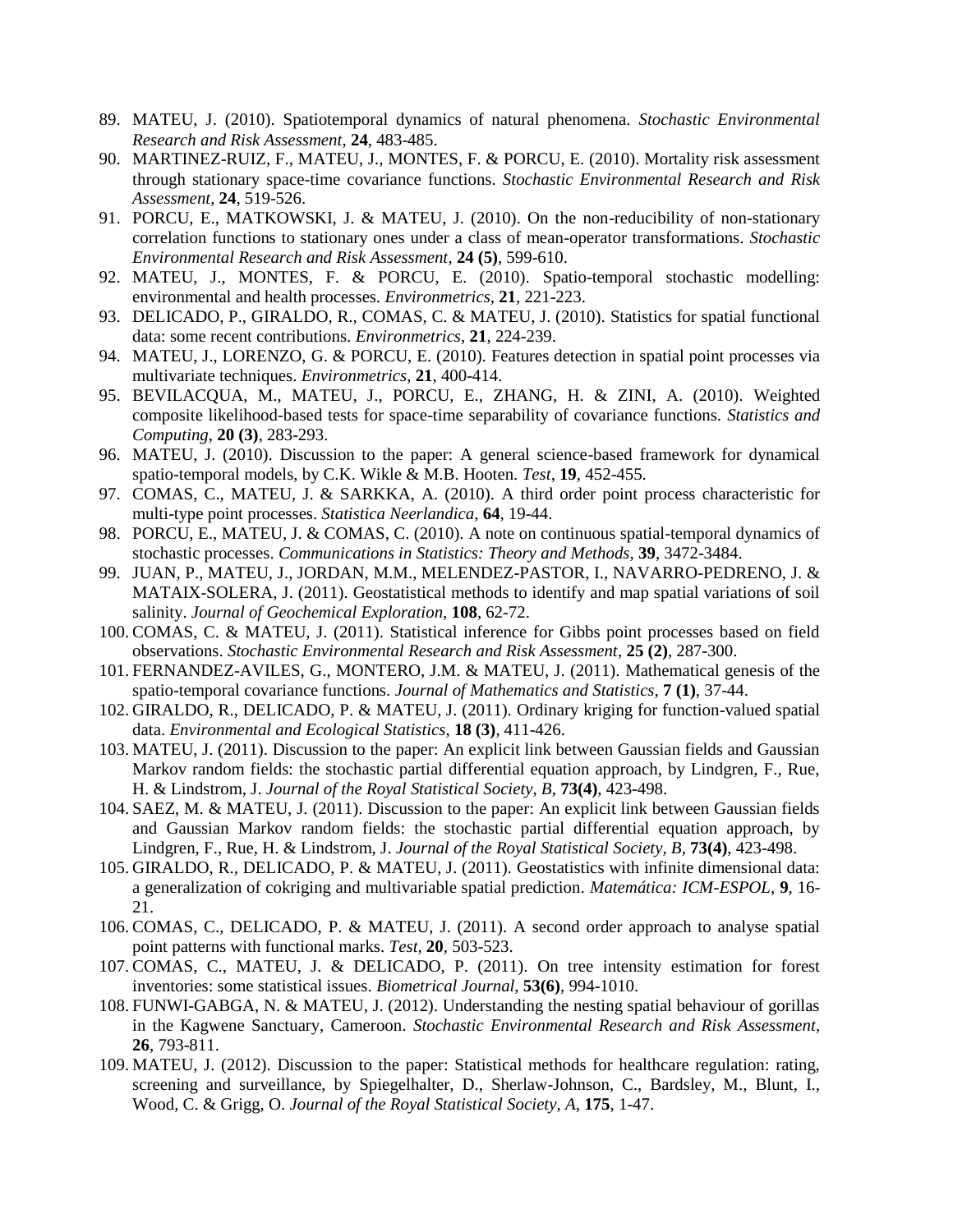- 110. BEVILACQUA, M., GAETAN, C., MATEU, J. & PORCU, E. (2012). Estimating space and spacetime covariance functions for large data sets: a weighted composite likelihood approach. *Journal of the American Statistical Association (JASA)*, **107**, 268-280.
- 111. MATEU, J. (2012). Discussion to the paper: Vignettes and health systems responsiveness in crosscountry comparative analysis, by Rice, N., Robone, S. & Smith, P.C. *Journal of the Royal Statistical Society, A*, **175**, 337-369.
- 112. MATEU, J. & ARAFAT, A. (2012). Discussion to the paper: Catching up faster by switching sooner: a predictive approach to adaptive estimation with an application to the Akaike information criterion-Bayesian information criterion dilemma, by van Erven, T., Grunwald, P. & de Rooij, S. *Journal of the Royal Statistical Society, B*, **74**, 361-417.
- 113. MATEU, J., RODRIGUEZ-CORTES, F. & GONZALEZ, J.A. (2012). Discussion to the paper: Optimum design of experiments for statistical inference, by Gilmour, S.G. & Trinca, L.A. *Journal of the Royal Statistical Society, C*, **61**, 345-401.
- 114. MATEU, J. & ARAFAT, A. (2012). Discussion to the paper: Constructing summary statistics for approximate Bayesian computation: semi-automatic approximate Bayesian computation, by Fearnhead, P. & Prangle, D. *Journal of the Royal Statistical Society, B*, **74**, 419-474.
- 115. MATEU, J. (2012). Discussion to the paper: Quantifying the weight of evidence from a forensic fingerprint comparison: a new paradigm, by Neumann, C., Evett, I.W. & and Skerrett, J. *Journal of the Royal Statistical Society, A*, **175**, 371-415.
- 116.JUAN, P., MATEU, J. & SAEZ, M. (2012). Pinpointing spatio-temporal interactions in wildfire patterns. *Stochastic Environmental Research and Risk Assessment*, **26**, 1131-1150.
- 117. PORCU, E., MATEU, J., GREGORI, P. & OSTOJA-STARZEWSKI, M. (2012). New classes of spectral densities for lattice processes and random fields built from simple univariate marginals. *Stochastic Environmental Research and Risk Assessment*, **26 (4)**, 479-490.
- 118. GIRALDO, R. & MATEU, J. (2012). Kriging for functional data. *Encyclopedia of Environmetrics, Second Edition.*. El-Shaarawi, A.H. and Piegorsch, W.W. (Eds.), J. Wiley & Sons, Chichester, UK. ISBN: 978-0-470-97388-2.
- 119. MATEU, J. (2012). Weibull distribution. *Encyclopedia of Environmetrics, Second Edition.*. El-Shaarawi, A.H. and Piegorsch, W.W. (eds.), J. Wiley & Sons, Chichester, UK. ISBN: 978-0-470- 97388-2.
- 120. MADRID, A.E., ANGULO, J.M. & MATEU, J. (2012). Spatial threshold exceedance analysis through marked point processes. *Environmetrics*, **23(1)**, 108-118.
- 121. SAEZ, M.,BARCELO, M.A., TOBIAS, A., VARGA, D., OCAñA-RIOLA, R., JUAN, P. & MATEU, J. (2012). Space-time interpolation of daily air temperatures. *Journal of Environmental Statistics*, **3(5)**.
- 122. MATEU, J., MELO, O.O. & MELO, C.E. (2012). Discussion to the paper: Log-optimal economic evaluation of probability forecasts, by Johnstone, D.J. *Journal of the Royal Statistical Society, A*, **175(3)**, 661-689.
- 123. DIAZ-AVALOS, C. & MATEU, J. (2012). Discussion to the paper: Probabilistic index models, by Thas, O., De Neve, J., Clement, L. & and Ottoy, J-P. *Journal of the Royal Statistical Society, B*, **74(4)**, 623-671.
- 124. GIRALDO, R., DELICADO, P. & MATEU, J. (2012). Hierarchical clustering of spatially correlated functional data. *Statistica Neerlandica*, **66**, 403-421.
- 125. MATEU, J. & MULLER, W. (2012). Collecting spatio-temporal data. *Spatio-temporal Design. Advances in Efficient Data Acquisition*. Mateu, J. & Mueller, W. (eds.), J. Wiley & Sons, Chichester, UK.
- 126. MATEU, J. (2012). Spatio-temporal evolution modeling of environmental and natural phenomena. *Journal of Environmental Statistics*, **3(5)**.
- 127. GIRALDO, R., MATEU, J. & DELICADO, P. (2012). geofd: An R package for function-valued geostatistical prediction. *Revista Colombiana de Estadística*, **35 (3)**, 383-405.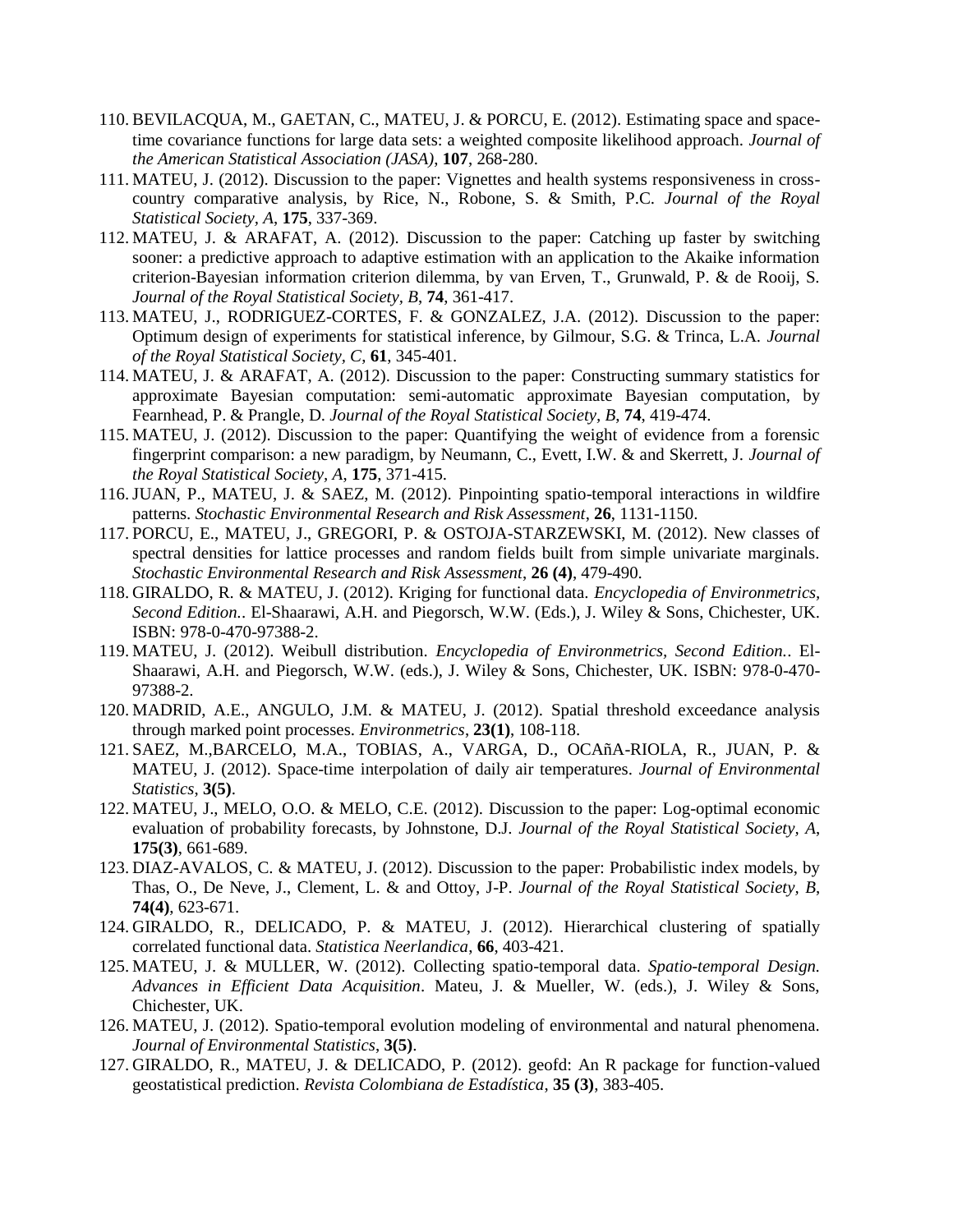- 128. URIA, J., IBANEZ, R. & MATEU, J. (2013). Importance of habitat heterogeneity and biotic processes in the spatial distribution of a riparian herb (Carex remota L.): a point process approach. *Stochastic Environmental Research and Risk Assessment*, **27(1)**, 59-76.
- 129. MATEU, J., MELO, O.O. & MELO, C.E. (2013). Discussion to the paper: Experimental designs for identifying causal mechanisms, by Imai, K., Tingley, D. & Yamamoto, T. *Journal of the Royal Statistical Society, A*, **176(1)**, 5–51.
- 130. MATEU, J., FERNANDEZ-AVILES, G. & MONTERO, J.M. (2013). On a class of non-stationary, compactly supported spatial covariance functions. *Stochastic Environmental Research and Risk Assessment*, **27 (2)**, 297-309.
- 131. SERRA, L., JUAN, P., VARGA, D., MATEU, J. & SAEZ, M. (2013). Spatial pattern modelling of wildfires in Catalonia, Spain 2004-2008. *Environmental Modelling and Software*, **40**, 235-244.
- 132. DIAZ-AVALOS, C., JUAN, P. & MATEU, J. (2013). Similarity measures of conditional intensity functions to test separability in multidimensional point processes. *Stochastic Environmental Research and Risk Assessment*, **27(5)**, 1193-1205.
- 133. DERCOLE, R. & MATEU, J. (2013). On wavelet-based energy densities for spatial point processes. *Stochastic Environmental Research and Risk Assessment*, **27(6)**, 1507-1523.
- 134. CABALLERO, W., GIRALDO, R. & MATEU, J. (2013). A universal kriging approach for spatial functional data. *Stochastic Environmental Research and Risk Assessment*, **27(7)**, 1553-1563.
- 135. MATEU, J. & RODRIGUEZ-CORTES, F. (2013). Discussion to the paper: Group sequential tests for delayed responses, by Hampson, L.V. & Jennison, C. *Journal of the Royal Statistical Society, B*, **75 (1)**, 3-54.
- 136. DIAZ-AVALOS, C. & MATEU, J. (2013). Discussion to the paper: Bayesian approach to complex clinical diagnoses: a case-study in child abuse, by Best, N., Ashby, D., Dunstan, F., Foreman, D. & Mcintosh, N. *Journal of the Royal Statistical Society, A*, **176(1)**, 53-96.
- 137. SAEZ, M. & MATEU, J. (2013). Discussion to the paper: Bayesian approach to complex clinical diagnoses: a case-study in child abuse, by Best, N., Ashby, D., Dunstan, F., Foreman, D. & Mcintosh, N. *Journal of the Royal Statistical Society, A*, **176(1)**, 53-96.
- 138. DERCOLE, R. & MATEU, J. (2013). A continuous wavelet-based approach to detect anisotropic properties in spatial point processes. *International Journal of Wavelets, Multiresolution and Information Processing*, **11(1)**, 1350017-1350046.
- 139. MATEU, J., MELO, O.O. & MELO, C.E. (2013). Discussion to the paper: How to find an appropriate clustering for mixed type variables with application to socio-economic stratification, by Christian Hennig & Tim F. Liao. *Applied Statistics*, **62(3)**, 309–369.
- 140. GUPTA, A.K., NAGAR, D.K., MATEU, J. & RODRIGUEZ-CORTES, F.J. (2013). Percentage points of a test statistic useful in manova with structured covariance matrices. *Journal of Applied Statistical Science*, **20**.
- 141. TAMAYO, I., MATEU, J. & MUGHINI, L. (2013). Temporal distribution and weather correlates of Norway rat (Rattus norvegicus) infestations in the city of Madrid, Spain. *EcoHealth*, **10(2)**, 137- 144.
- 142. BADDELEY, A., TURNER, R., MATEU, J. & BEVAN, A. (2013). Hybrids of Gibbs point process models and their implementation. *Journal of Statistical Software*, **55 (11)**, 1-43.
- 143. MATEU, J. (2013). Discussion to the paper: Large covariance estimation by thresholding principal orthogonal, by Jianqing Fan, Yuan Liao & Martina Mincheva. *Journal of the Royal Statistical Society, B*, **75**, 603-680.
- 144. DIAZ-AVALOS, C., JUAN, P. & MATEU, J. (2014). Significance tests for covariate-dependent trends in inhomogeneous spatio-temporal point processes. *Stochastic Environmental Research and Risk Assessment*, **28 (3)**, 593-609.
- 145. BOHORQUEZ, M., MATEU, J. & DIAZ, L. (2014). A note on smoothness measures for space time surfaces. *Stochastic Environmental Research and Risk Assessment*, **28 (4)**, 1011-1022.
- 146. TAMAYO, I., MATEU, J., ESCOBAR, F. & MUGHINI-GRAS, L. (2014). Risk factors and spatial distribution of urban rat infestations. *Journal of Pest Science*, **87 (1)**, 107-115.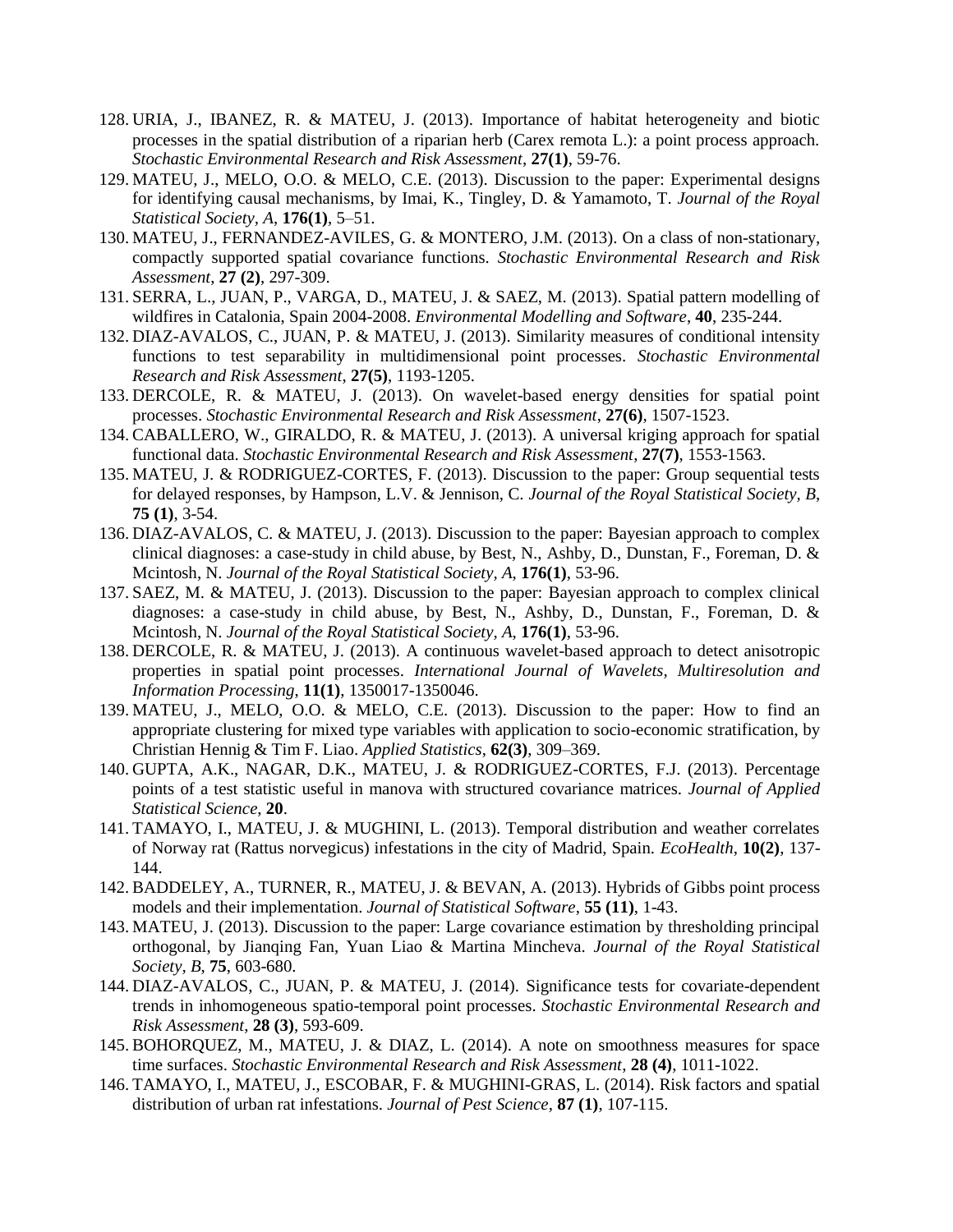- 147. IGNACCOLO, R., MATEU, J. & GIRALDO, R. (2014). Kriging with external drift for functional data for air quality monitoring. *Stochastic Environmental Research and Risk Assessment*, **28 (5)**, 1171-1186.
- 148. MATEU, J. (2014). Discussion to the paper: An Overview of Object Oriented Data Analysis, by Marron, J.S. & Alonso, A.M. *Biometrical Journal*, **56 (5)**, 766–767.
- 149. SERRA, L., SAEZ, M., MATEU, J., VARGA, D., JUAN, P., DIAZ-AVALOS, C. & RUE, H. (2014). Spatio-temporal log-Gaussian Cox processes for modelling wildfire occurence: the case of Catalonia, 1994-2008. *Environmental and Ecological Statistics*, **21 (3)**, 531-563.
- 150. SERRA, L., SAEZ, M., JUAN, P., VARGA, D. & MATEU, J. (2014). A spatio-temporal Poisson Hurdle point process to model wildfires. *Stochastic Environmental Research and Risk Assessment*, **28 (5)**, 1671–1684.
- 151. TAMAYO, I., MATEU, J. & DIGGLE, P. (2014). Modelling of the spatio-temporal distribution of rat sightings in an urban environment. *Spatial Statistics*, **9**, 192-206.
- 152. DERCOLE, R. & MATEU, J. (2014). A wavelet-based approach to quantify the anisotropy degree of spatial random point configurations. *International Journal of Wavelets, Multiresolution and Information Processing*, **12(5)**, 1450037-1450059.
- 153. GREGORI, P., PORCU, E. & MATEU, J. (2014). Models of covariance functions of Gaussian random fields escaping from isotropy, stationarity and non negativity. *Image Analysis and Stereology*, **33 (1)**, 75-81.
- 154. MATEU, J. (2014). Discussion to the paper: Multiscale change point inference, by Frick, K., Munk, A. & Sieling, H. *Journal of the Royal Statistical Society B*, **76 (3)**, 495-580.
- 155. RODRIGUEZ-CORTES, F. & MATEU, J. (2015). Second-order smoothing of spatial point patterns with small sample sizes: A family of kernels. *Stochastic Environmental Research and Risk Assessment*, **29**, 295-308.
- 156. COMAS, C., RODRIGUEZ-CORTES, F. & MATEU, J. (2015). Second-order analysis of anisotropic spatio-temporal point process data. *Statistica Neerlandica*, **69 (1)**, 49-66.
- 157. MATEU, J. & NICOLIS, O. (2015). Multiresolution analysis of linearly-oriented spatial point patterns. *Journal of Statistical Computation and Simulation*, **85 (3)**, 621-637.
- 158. REYES, A., GIRALDO, R. & MATEU, J. (2015). Residual kriging for functional spatial prediction of salinity curves. *Communications in Statistics. Theory and Methods*, **44 (4)**, 798-809.
- 159. MELO, O.O., MATEU, J. & MELO, C.E. (2015). Distance-based beta regression for prediction of mutual funds. *AStA Advances in Statistical Analysis*, **99 (1)**, 83-106.
- 160. VLAD, I.T. & MATEU, J. (2015). A geometric approach to cancer growth prediction based on Cox processes. *Journal of Statistics: Advances in Theory and Applications*, **13 (1)**, 1-32.
- 161. BADRELDIN, N., URIA-DIEZ, MATEU, J., YOUSSEF, A., STAL, C., EL-BANA, M., MAGDY, A. & GOOSSENS, R. (2015). A spatial pattern analysis of the halophytic species distribution in an arid coastal environment. *Environmental Monitoring and Assessment*, **187 (5)**, 1-15*.*
- 162. MATEU, J., SCHOENBERG, F.P., DIEZ, D.M., GONZALEZ, J. & LU, W. (2015). On measures of dissimilarity between point patterns: classification based on prototypes and multidimensional scaling. *Biometrical Journal,* **57 (2)**, 340-358.
- 163. VLAD, I.T., GUAL, J. & MATEU, J. (2015). Two handy geometric prediction methods of cancer growth. *Current Medical Imaging Reviews*,**11 (4)**, 254-261.
- 164. NICOLIS, O. & MATEU, J. (2015). 2D anisotropic wavelet entropy with an application to earthquakes in Chile. *Entropy*, **17**, 4155-4172.
- 165. VLAD, I.T., JUAN, P. & MATEU, J. (2015). Bayesian spatio-temporal prediction of cancer dynamics. *Computers and Mathematics with Applications*, **70**, 857-868.
- 166. NICOLIS, O. & MATEU, J. (2015). Discussion to the paper: Analysis of Spatio-Temporal Mobile Phone Data: a Case Study in the Metropolitan Area of Milan. *Statistical Methods and Applications*, **24 (2)**, 315-319.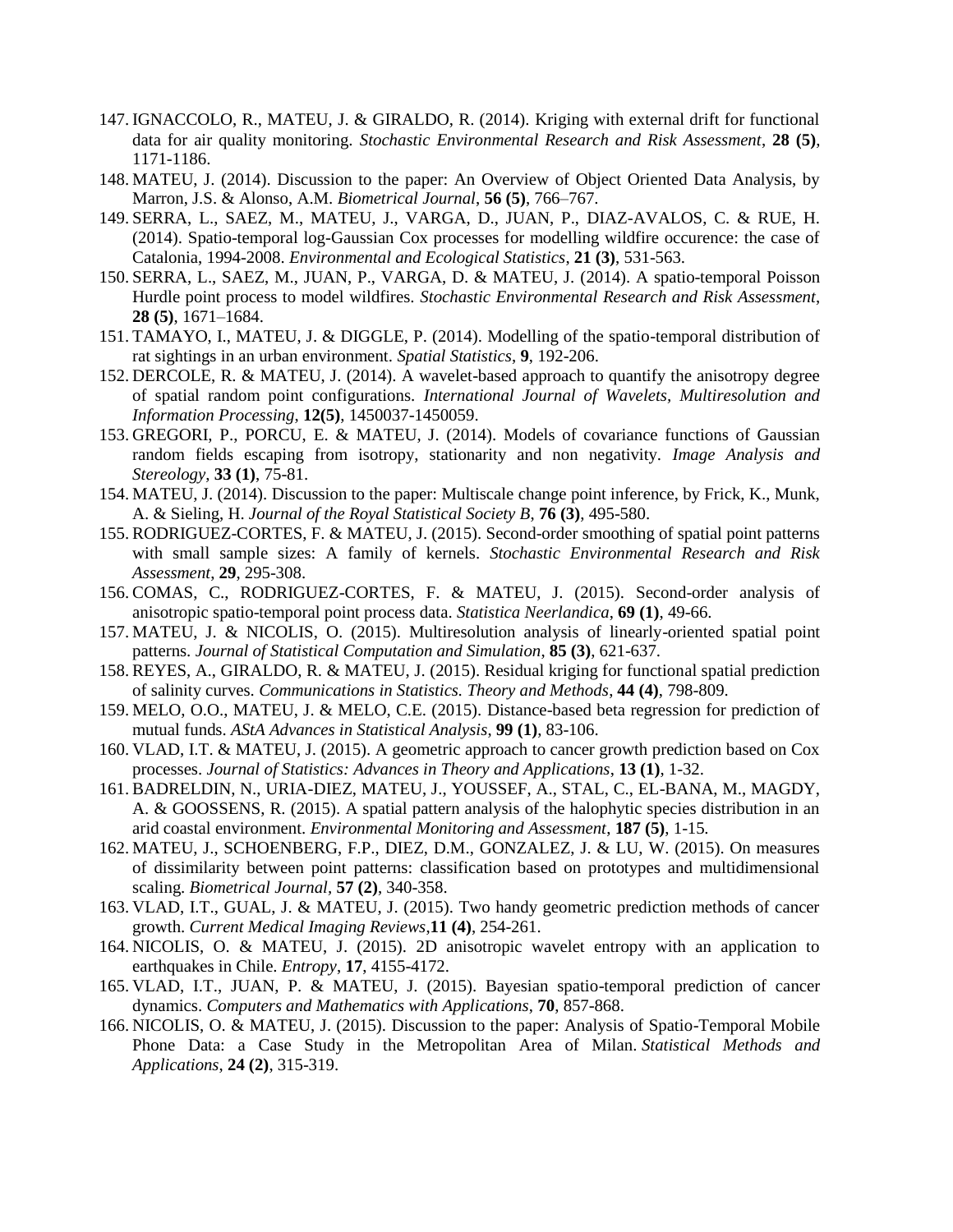- 167. MATEU, J. (2015). Discussion to the paper: Analysis of forensic DNA mixtures with artefacts, by Cowell, R.G., Graversen, T., Lauritzen, S.L. & Mortera, J. *Journal of the Royal Statistical Society C*, **64 (1)**, 1-48.
- 168. ROMANO, E., MATEU, J. & GIRALDO, R. (2015). On the performance of two clustering methods for spatial functional data. *AStA Advances in Statistical Analysis*, **99 (4)**, 467-492.
- 169. MATEU, J. & IGNACCOLO, R. (2015). Spatio-temporal stochastic modelling of environmental hazards. *Spatial Statistics*, **14**, 115-118.
- 170.JALILIAN, A., GUAN, Y., MATEU, J. & WAAGEPETERSEN, R. (2015). Multivariate productshot-noise Cox point process models. *Biometrics*, **71 (4)**, 1022-1033.
- 171. MATEU, J. (2015). Discussion to the paper: Sequential Quasi-Monte-Carlo Sampling, by Gerber, M. & Chopin, N. *Journal of the Royal Statistical Society B*, **77 (3)**, 509-579.
- 172. GIRALDO, R., DELICADO, P. & MATEU, J. (2015). Spatial Prediction for Function Value Data geofd. Version 1.0 *R, Repository CRAN*. **License GPL-2**.
- 173. VLAD, I.T., MATEU, J. & ROMANO, E. (2015). On some descriptive and predictive methods for the dynamics of cancer growth. *Statistica*, **75 (3)**, 247-263.
- 174. MELO, O.O., MELO, C.E. & MATEU, J. (2016). Beta spatial linear mixed model with variable dispersion using Monte Carlo maximum likelihood. *Statistica Neerlandica*, **70 (1)**, 47-76.
- 175. WAAGEPETERSEN, R., GUAN, Y., JALILIAN, A. & MATEU, J. (2016). Analysis of multispecies point patterns using multivariate log Gaussian Cox processes. *Journal of the Royal Statistical Society C*, **65 (1)**, 77-96.
- 176. MATEU, J. (2016). Discussion to the paper: Statistical modelling of citation exchange between statistics journals, by Varin, C., Cattelan, M. & Firth, D. *Journal of the Royal Statistical Society A*, **179 (1)**, 1-63.
- 177. BOHORQUEZ, M., GIRALDO, R. & MATEU, J. (2016). Optimal sampling for spatial prediction of functional data. *Statistical Methods and Applications*, **25 (1)**, 39-54.
- 178. MELO, O.O. MATEU, J. & MELO, C.E. (2016). A generalised linear space-time autoregressive model with space-time autoregressive disturbances. *Journal of Applied Statistics*, **43 (7)**, 1198- 1225.
- 179. FUENTES, I., GONZALEZ-MANTEIGA, W. & MATEU, J. (2016). Consistent smooth bootstrap kernel intensity estimation for inhomogeneous spatial point patterns. *Scandinavian Journal of Statistics*, **43 (2)**, 416–435.
- 180. MATEU, J. (2016). Discussion to the paper: Perils and potentials of self-selected entry to epidemiological studies and surveys, by Keiding, N. & Louis, T.A. *Journal of the Royal Statistical Society A*, **179 (2)**, 319–376.
- 181. BOHORQUEZ, M., GIRALDO, R. & MATEU, J. (2016). Optimal dynamic spatial sampling. *Environmetrics*, **27 (5)**, 293–305.
- 182. MELO, O.O., MELO, C.E. & MATEU, J. (2016). Spatial generalised linear mixed models based on distances. *Statistical Methods in Medical Research*, **25 (5)**, 2138-2160.
- 183. MATEU, J. & PORCU, E. (2016). Guest Editors' introduction to the Special Issue on "Seismomatics: space-time analysis of natural or anthropogenic catastrophes". *Journal of Agricultural, Biological, and Environmental Statistics*, **21 (3)**, 403-406.
- 184. ANGULO, J.M., MADRID, A.E. & MATEU, J. (2016). Point pattern analysis of spatial deformation and blurring effects on exceedances. *Journal of Agricultural, Biological, and Environmental Statistics*, **21 (3)**, 512-530.
- 185. MATEU, J. (2016). Discussion to the paper: Causal inference by using invariant prediction: identification and confidence intervals, by Peters, J., Buhlmann, P. & Meinshausen, N. *Journal of the Royal Statistical Society B*, **78 (5)**, 947-1012.
- 186. GONZALEZ-MONSALVE, J., RODRIGUEZ-CORTES, F.J., CRONIE, O. & MATEU, J. (2016). Spatio-temporal point process statistics: A review. *Spatial Statistics*, **18**, 505–544.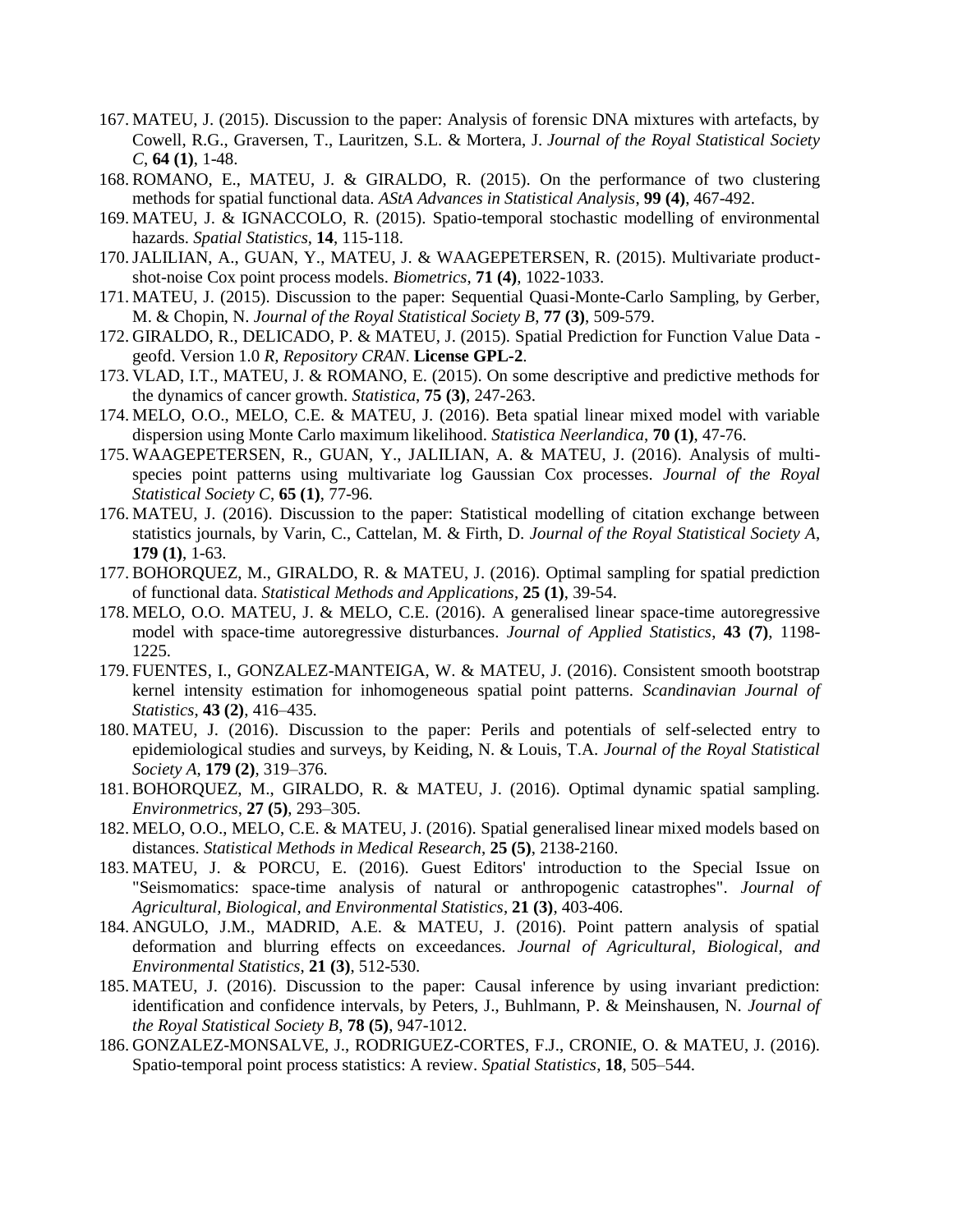- 187. MATEU, J. (2016). Discussion to the paper: Of quantiles and expectiles: consistent scoring functions, Choquet representations and forecast rankings, by Ehm, W., Gneiting, T., Jordan, A. & Kruger, F. *Journal of the Royal Statistical Society B*, **78 (3)**, 505-562.
- 188. MATEU, J. & ROMANO, E. (2017). Advances in spatial functional geostatistics. *Stochastic Environmental Research and Risk Assessment*, **31 (1)**, 1-6.
- 189. BOHORQUEZ, M., GIRALDO, R. & MATEU, J. (2017). Multivariate functional random fields: prediction and optimal sampling. *Stochastic Environmental Research and Risk Assessment*, **31 (1)**, 53-70.
- 190.JUAN, P., DIAZ-AVALOS. C., MEJIA-DOMINGUEZ, N. & MATEU, J. (2017). Hierarchical spatial modeling of the presence of Chagas disease insect vectors in Argentina. A comparative approach. *Stochastic Environmental Research and Risk Assessment*, **31 (2)**, 461-479.
- 191. LAGOS, B.M., FUSTOS, R., FIGUEROA, J. & MATEU, J. (2017). Geostatistical mixed beta regression: A Bayesian approach. *Stochastic Environmental Research and Risk Assessment*, **31 (2)**, 571-584.
- 192. MATEU, J. (2017). Discussion to the paper: New statistics for old?—measuring the wellbeing of the UK, by Allin, P. & Hand, D.J. *Journal of the Royal Statistical Society A*, **180 (1)**, 3-43.
- 193. MATEU, J. & FERREIRA, G. (2017). Discussion to the paper: Should we sample a time series more frequently?: decision support via multirate spectrum estimation, by Nason, G.P., Powell, B., Elliot, D. & Smith, P.A. *Journal of the Royal Statistical Society A*, **180 (2)**, 353-407.
- 194. MATEU, J. & FERREIRA, G. (2017). Discussion to the paper: A Bayesian information criterion for singular models, by Drton, M. & Plummer, M. *Journal of the Royal Statistical Society B*, **79 (2)**, 323-380.
- 195. STOYAN, D., RODRIGUEZ-CORTES, F.J., MATEU, J. & GILLE, W. (2017). Mark variograms for spatio-temporal point processes. *Spatial Statistics*, **20**, 125-147.
- 196. STOICA, R., PHILIPPE, A., GREGORI, P. & MATEU, J. (2017). An ABC Shadow algorithm: a new tool for spatial patterns statistical analysis. *Statistics and Computing*, **27**, 1225–1238.
- 197. IFTIMI, A., MONTES, P., MATEU, J. & AYYAD, C. (2017). Measuring spatial inhomogeneity at different spatial scales using Hybrids of Gibbs point process models. *Stochastic Environmental Research and Risk Assessment*, **31 (6)**, 1455-1469.
- 198. ARAFAT, A., MATEU, J. & GREGORI, P. (2017). A family of Markov processes in Maximal Compact Subgroups of a Semisimple Lie groups. *Statistics and Probability Letters*, **126**, 132-138.
- 199. GRAELER, B., AYYAD, C. & MATEU, J. (2017). Modelling count data based on weakly dependent spatial covariates using a copula approach. Application to rat sightings. *Environmental and Ecological Statistics*, **24 (3)**, 433-448.
- 200. FERREIRA, G., NAVARRETE, J.P., RODRIGUEZ-CORTES, F. & MATEU, J. (2017). Estimation and prediction of time-varying GARCH models through a state-space representation. A computational approach. *Journal of Statistical Computation and Simulation*, **87 (12)**, 2430-2449.
- 201. MATEU, J., CRUJEIRAS, R., MENEZES, R. & MONTES, F. (2017). Spatio-temporal statistical methods in environmental and biometrical problems. *Spatial Statistics*, **22 (2)**, 219-224.
- 202. FUENTES-SANTOS, I. GONZALEZ-MANTEIGA, W. & MATEU, J. (2017). A nonparametric test for the comparison of first-order structures of spatial point processes. *Spatial Statistics*. **22 (2)**, 240-260.
- 203. ECKARDT, M. & MATEU, J. (2017). Analysing highly complex and highly structured point patterns in space. *Spatial Statistics*, **22 (2)**, 296-305.
- 204. MATEU, J. (2017). Discussion to the paper: Beyond subjective and objective in statistics, by Gelman, A. & Henning, C. *Journal of the Royal Statistical Society A*, **180 (4)**, 967-1033.
- 205. SIINO, M., ADELFIO, G., MATEU, J., CHIODI, M. & D´ALESSANDRO, A. (2017). Spatial pattern analysis using hybrid models: an application to the Hellenic seismicity. *Stochastic Environmental Research and Risk Assessment*, **31 (7)**, 1633–1648.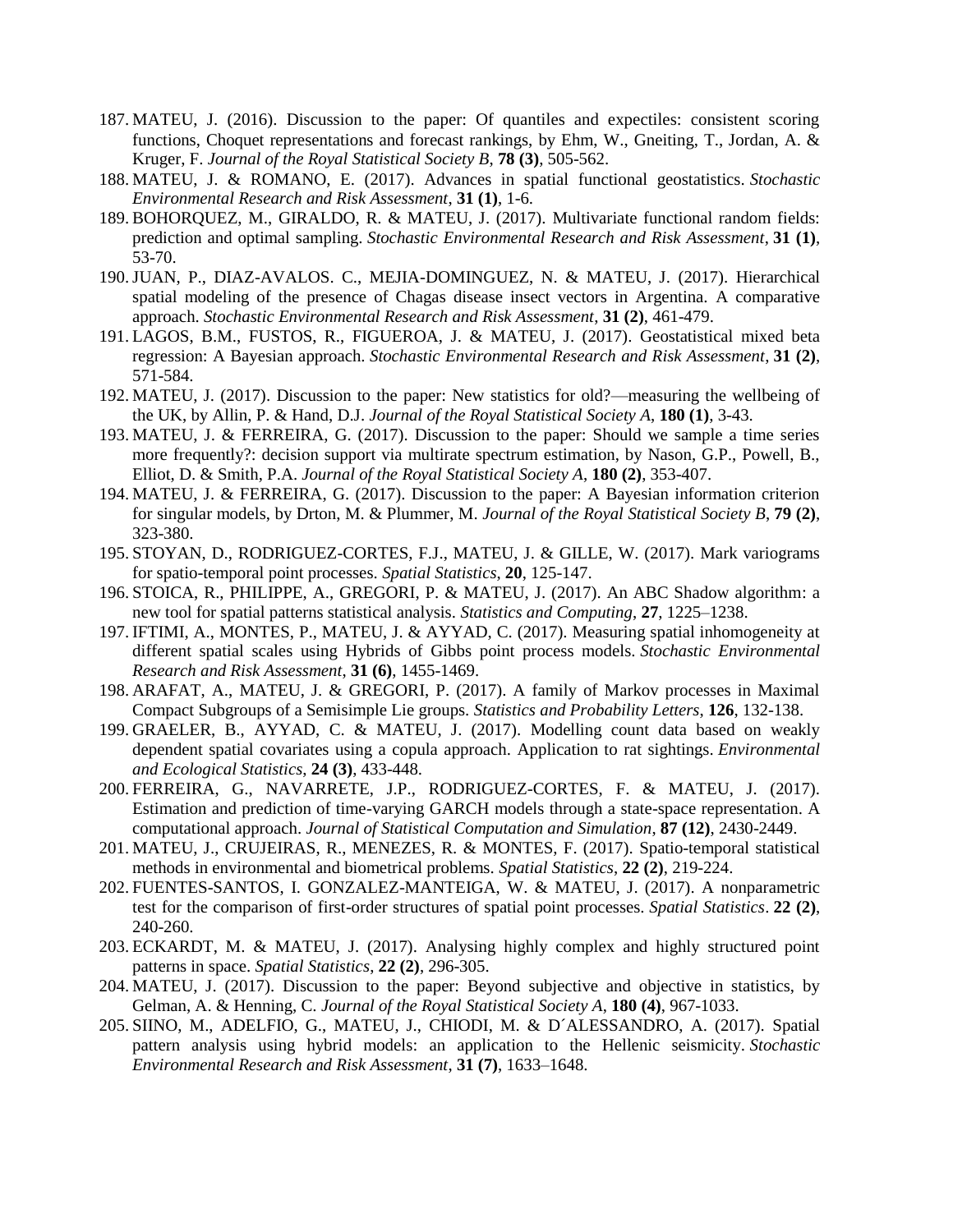- 206. MATEU, J. & ECKARDT, M. (2017). Discussion to the paper: Sparse graphs using exchangeable random measures, by Caron, F. & Fox, E.B. *Journal of the Royal Statistical Society B*, **79 (5)**, 1295- 1366.
- 207. GIRALDO, R., DELICADO, P. & MATEU, J. (2017). Cokriging and multivariate kriging methods based on data of a functional random field. *Comunicaciones en Estadistica*, **10 (2)**, 315-344.
- 208. MATEU, J. (2017). Discussion to the paper: Random-projection ensemble classification, by Cannings, T.I. & Samworth, R.J. *Journal of the Royal Statistical Society B*, **79 (4)**, 959-1035.
- 209. AKANDE, A., COSTA, A.C., MATEU, J. & HENRIQUES, R. (2017). Geospatial analysis of extreme weather events in Nigeria (1985-2015) using self-organizing maps. *Advances in Meteorology*, **ID 8576150**, 11 pages.
- 210. FUENTES-SANTOS, I., GONZALEZ-MANTEIGA, W. & MATEU, J. (2018). A first-order ratiobased nonparametric separability test for spatio-temporal point processes. *Environmetrics*, **29 (1)**, 1- 18.
- 211. FERREIRA, G., MATEU, J. & PORCU, E. (2018). Spatio-temporal analysis with short and longmemory dependence: A state-space approach. *Test*, **27 (1)**, 221-245.
- 212. KHAVARZADEH, R., MOHAMMADZADEH, M. & MATEU, J. (2018). A simple two-step method for spatio-temporal design-based balanced sampling. *Stochastic Environmental Research and Risk Assessment*, **32**, 457-468.
- 213. MATEU, J. (2018). Discussion to the paper: Statistical challenges of administrative and transaction data, by Hand, D.J. *Journal of the Royal Statistical Society A*, **181 (3)**, 1-24.
- 214. MELO, C.E., MELO, O.O. & MATEU, J. (2018). A distance-based model for spatial prediction using radial basis functions. *AStA Advances in Statistical Analysis*, **102 (2)**, 263–288.
- 215. DOOSTI, H., HALL, P. & MATEU, J. (2018). Nonparametric tilted density function estimation: A cross-validation criterion. *Journal of Statistical Planning and Inference*, **197**, 51-68.
- 216. GUPTA, S., DEGBELO, A., MATEU, J. & PEBESMA, E. (2018). Quality of life, big data and the power of statistics. *Statistics and Probability Letters*, **136**, 101-104.
- 217. MORADI, M., RODRIGUEZ-CORTES, F. & MATEU, J. (2018). On kernel-based intensity estimation of spatial point patterns on linear networks. *Journal of Computational and Graphical Statistics*, **27 (2)**, 302-311.
- 218. ECKARDT, M. & MATEU, J. (2018). Point patterns occurring on complex structures in space and space-time: An alternative network approach. *Journal of Computational and Graphical Statistics*, **27 (2)**, 312-322.
- 219. ARAFAT, A., PORCU, E., BEVILACQUA, M. & MATEU, J. (2018). Equivalence and orthogonality of Gaussian measures on spheres. *Journal of Multivariate Analysis*, **167**, 306-318.
- 220. SIINO, M., RODRIGUEZ-CORTES, F., MATEU, J. & ADELFIO, G. (2018). Testing for local structure in spatio-temporal point pattern data. *Environmetrics*, **29 (5-6)**, 1-19.
- 221. AYYAD, C., MATEU, J. & TAMAYO-URIA, I. (2018). Non-linear spatial modelling of rat sightings in relation to urban multi-source foci. *Journal of Infection and Public Health*, **11 (5)**, 667- 676.
- 222. COMAS, C., CONDE, J. & MATEU, J. (2018). A second-order test to detect spatio-temporal anisotropic effects in point patterns. *Statistics*, **52 (4)**, 717-733.
- 223. MOSAMMAM, A.M. & MATEU, J. (2018). A penalized likelihood method for non-separable space-time generalized additive models. *AStA Advances in Statistical Analysis*, **102 (3)**, 333-357.
- 224. MATEU, J. (2018). Discussion to the paper: Optimal treatment allocations in space and time for online control of an emerging infectious disease, by Laber, E.B., Meyer, N.J., Reich, B.J., Pacifici, K., Collazo, J. & Drake, J. *Journal of the Royal Statistical Society C*, **67 (4)**, 743-789.
- 225. GUPTA, S., PEBESMA, E., MATEU, J. & DEGBELO, A. (2018). Air quality monitoring network design optimisation for robust land use regression models. *Sustainability*, **10 (5)**, 1442.
- 226. MATEU, J., BOHORQUEZ, M. & GUEVARA, R. (2018). Discussion to the paper: The statistical analysis of acoustic phonetic data: exploring differences between spoken Romance languages, by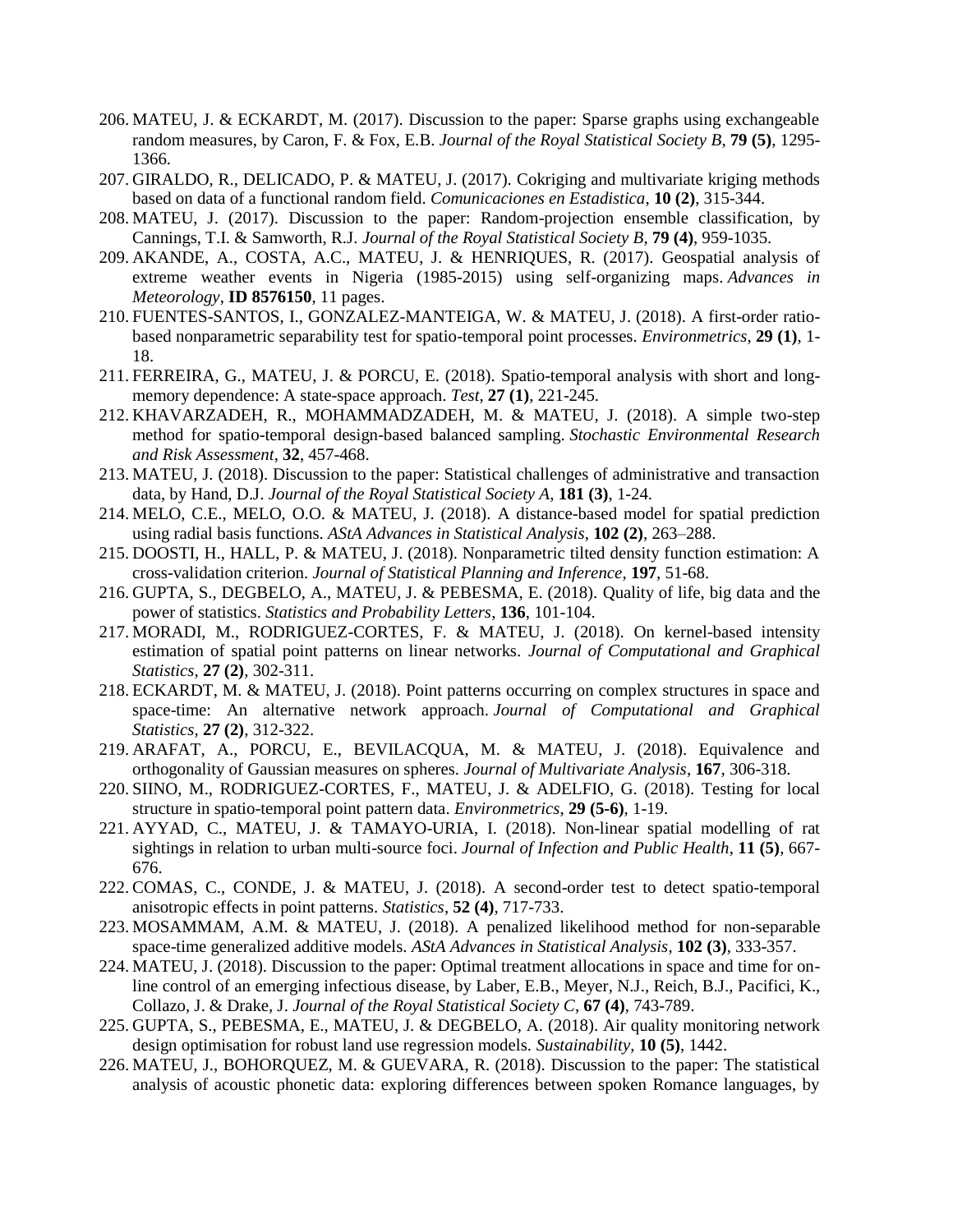Pigoli, D., Hadjipantelis, P.Z., Coleman, J.S. & Aston, J.A. *Journal of the Royal Statistical Society C*, **67 (4)**, 1-27.

- 227. MATEU, J. (2018). Discussion to the paper: Visualizing spatiotemporal models with virtual reality: from fully immersive environments to applications in stereoscopic view, by Castruccio, S., Genton, M. & Sun, Y. *Journal of the Royal Statistical Society A*, **182 (1)**, 1-9.
- 228. SIINO, M., ADELFIO, G. & MATEU, J. (2018). Joint second-order parameter estimation for spatio-temporal log-Gaussian Cox processes.*Stochastic Environmental Research and Risk Assessment*, **32 (12)**, 3525–3539.
- 229. ZHANG, T. & MATEU, J. (2019). Substationarity in spatial point processes. *Journal of Multivariate Analysis*, **171**, 22–36.
- 230. ECKARDT, M. & MATEU, J. (2019). Analysing multivariate spatial point processes with continuous marks: A graphical modelling approach. *International Statistical Review*, **87 (1)**, 44-67.
- 231. AYYAD, C., MATEU, J., OMIDI, M., TAMAYO-URIA, I. & MOHAMMADZADEH, M. (2019). Trivariate non-Gaussian copulas to analyse the spatial behaviour of rat sightings. *Statistica Neerlandica*, **73 (2)**, 256-273.
- 232. OMAN, S.D. & MATEU, J. (2019). The latent scale covariogram: a tool for exploring the spatial dependence structure of non-normal responses. *Journal of Computational and Graphical Statistics*, **28 (1)**, 127-141.
- 233. ZHUANG, J. & MATEU, J. (2019). A semi-parametric spatiotemporal Hawkes-type point process model with periodic background for crime data. *Journal of the Royal Statistical Society A*, **182 (3)**, 919-942.
- 234. PADILLA, L., LAGOS, B., MATEU, J. & FERREIRA, G. (2019). A Kalman filter method for estimation and prediction of space-time data with an autoregressive structure. *Journal of Statistical Planning and Inference*, **203**, 117-130.
- 235. COMAS, C. & MATEU, J. (2019). Forest Inventory. *Wiley StatsRef: Statistics Reference Online.*. Balakrishnan, N., Colton, T., Everitt, B., Piegorsch, W.W., Ruggeri, F. & Teugels, J. (Eds.), J. Wiley & Sons, Chichester, UK. DOI:10.1002/9781118445112.stat07704.pub2. ISBN: 978-1-118- 44511-2.
- 236. MORADI, M., CRONIE, O., RUBAK, E., LACHIEZE-REY, R., MATEU, J. & BADDELEY, A. (2019). Resample-smoothing of Voronoi intensity estimators. *Statistics and Computing*, **29 (5)**, 995-1010.
- 237. ECKARDT, M. & MATEU, J. (2019). Partial characteristics for marked spatial point processes. *Environmetrics*, **30 (6)**, 1-13.
- 238. STRANDBERG, J., SJOSTEDT DE LUNA, S. & MATEU, J. (2019). Prediction of spatial functional random processes: Comparing functional and spatio-temporal kriging approaches. *Stochastic Environmental Research and Risk Assessment*, **33**, 1699–1719.
- 239. ALEGRIA, A., PORCU, E., FURRER, R. & MATEU, J. (2019). Covariance functions for multivariate Gaussian fields evolving temporally over Planet Earth. *Stochastic Environmental Research and Risk Assessment*, **33 (8-9)**, 1593–1608.
- 240. ATKINSON, P. & MATEU, J. (2019). A Conversation with Peter Diggle. *Statistical Science*, **34 (3)**, 504-521.
- 241. NASIRZADEH, R., MATEU, J. & SOLTANI, A.R. (2019). On a linear functional mixed effect model for spatial data. *Journal of Iranian Statistical Society (JIRSS)*, **18 (2)**, 115-137.
- 242. RAKSHIT, S., DAVIES, T.M., MORADI, M., McSWIGGAN, G., NAIR, G., MATEU, J. & BADDELEY, A. (2019). Fast kernel smoothing of point patterns on a large network using 2D convolution. *International Statistical Review*, **87 (3)**, 531-556.
- 243. ADELFIO, G., SIINO, M., MATEU, J. & RODRIGUEZ-CORTES, F. (2020). Some properties of weighted local second-order statistics for spatio-temporal point processes. *Stochastic Environmental Research and Risk Assessment*, **34 (1)**, 149–168.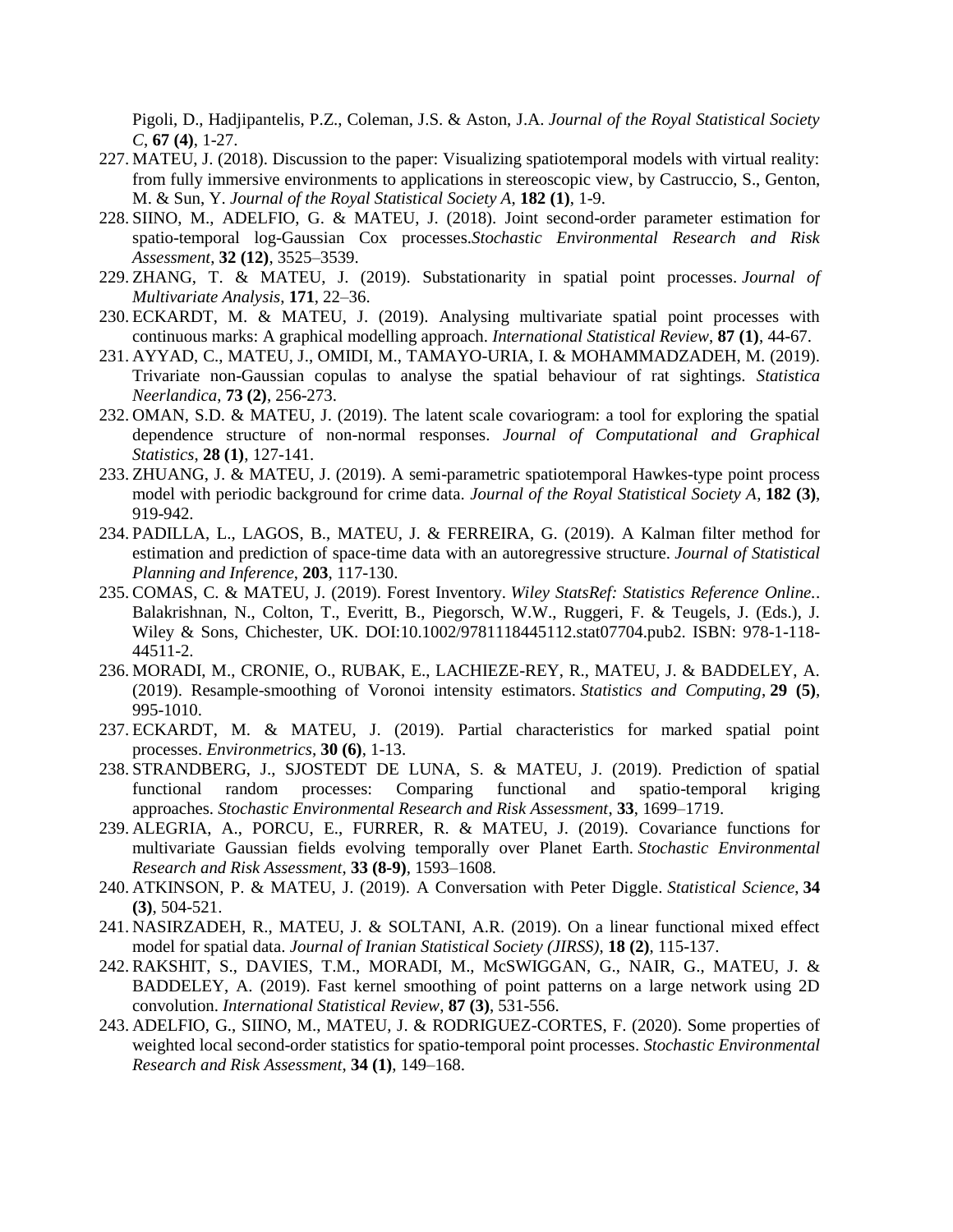- 244. GONZALEZ-MONSALVE, J., HAHN, U. & MATEU, J. (2020). Analysis of tornado reports through replicated spatio-temporal point patterns. *Journal of the Royal Statistical Society C*, **69 (1)**, 3-23.
- 245. NICOLIS, O., MATEU, J. & CONTRERAS-REYES, J. (2020). Wavelet-based entropy measures to characterize 2D-fractional Brownian fields. *Entropy*, **22**, 196-211.
- 246. MATEU, J. (2020). Discussion to the paper: A new standard for the analysis and design of replication studies, by Held, L. *Journal of the Royal Statistical Society A*, **183 (2)**, 449-469.
- 247. MULLER, R., SCHUHMACHER, D. & MATEU, J. (2020). Metrics and barycenters for point pattern data. *Statistics and Computing*, **30 (4)**, 953-972.
- 248. ZHANG, T. & MATEU, J. (2020). Testing first-order spherical symmetry of spatial point processes. *Statistica Sinica*, **30**, 1313-1332.
- 249. CRONIE, O., MORADI, M. & MATEU, J. (2020). Inhomogeneous higher-order summary statistics for point processes on linear networks. *Statistics and Computing*, **30 (5)**, 1221-1239.
- 250. SIINO, M., RODRIGUEZ-CORTES, F., MATEU, J. & ADELFIO, G. (2020). Spatio-temporal classification in point patterns under the presence of clutter. *Environmetrics*, **31 (2)**, 1-17.
- 251. MATEU, J. (2020). Discussion to the paper: Functional models for time-varying random objects, by Dubey, P. & Muller, H-G. *Journal of the Royal Statistical Society B*, **82 (2)**, 275-327.
- 252. MATEU, J. & ECKARDT, M. (2020). Discussion to the paper: Graphical models for extremes, by Engelke, S. & Hitz, A.s. *Journal of the Royal Statistical Society B*, **82 (4)**, 871-932.
- 253. MATEU, J. (2020). Discussion to the paper: Linear mixed effects models for non-Gaussian continuous repeated measurement data, by Asar, O., Bolin, D., Diggle, P.J. & Wallin, J. *Journal of the Royal Statistical Society C*, **69 (5)**, 1-39.
- 254. MELO, C.E., MATEU, J. & MELO, O.O. (2020). A distance-based model for spatial prediction in the presence of trend. *Journal of Agricultural, Biological, and Environmental Statistics*, **25**, 315- 338.
- 255. MORADI, M. & MATEU, J. (2020). First and second-order characteristics of spatio-temporal point processes on linear networks. *Journal of Computational and Graphical Statistics*, **29 (3)**, 432-443.
- 256. SALAFRANCA, D., RODRIGUEZ, S. & MATEU, J. (2020). Geographic profiling: behavior and adaptation to the environment. *International E-Journal of Criminal Sciences*, **15**, 1-27.
- 257. ESQUIVEL, N., NICOLIS, O., PERALTA, B. & MATEU, J. (2020). Spatio-temporal prediction of Baltimore crime events using CLSTM neural networks. *IEEE Access*, **8**, 209101-209112.
- 258. MORADI, M., CRONIE, O. & MATEU, J. (2020). stlnpp: Spatio-temporal analysis of point patterns on linear networks. *<https://cran.r-project.org/web/packages/stlnpp/index.html>*.
- 259. RODRIGUEZ-BERRIO, J.F., RODRIGUEZ-CORTES, F.J., MATEU, J. & ADELFIO, G. (2021). On some statistical properties of the spatio-temporal product density for point processes. *Colombian Journal of Statistics*, **44 (1)**, 23-41.
- 260. NASIRZADEH, F., SHISHEBOR, Z. & MATEU, J. (2021). On new families of anisotropic spatial Log-Gaussian Cox processes. *Stochastic Environmental Research and Risk Assessment*, **35 (2)**, 183–213.
- 261.JALILIAN, A. & MATEU, J. (2021). A hierarchical spatio-temporal model to analyze relative risk variations of COVID-19: a focus on Spain, Italy and Germany. *Stochastic Environmental Research and Risk Assessment*, **35**, 797–812.
- 262. MATEU, J. (2021). Discussion to the paper: Testing by betting: A strategy for statistical and scientific communication, by Shafer, G. *Journal of the Royal Statistical Society A*, **184 (2)**, 407-431.
- 263. ECKARDT, M. & MATEU, J. (2021). Second-order and local characteristics of network intensity functions. *Test*, **30**, 318–340.
- 264. FERREIRA, G., MATEU, J., VILAR, J.A. & MUNOZ, J. (2021). Bootstrapping regression models with locally stationary disturbances. *Test*, **30**, 341–363.
- 265. CRONIE, O., GHORBANI, M., MATEU, J. & YU, J. (2021). Functional marked point processes: A natural structure to unify spatio-temporal frameworks and to analyse dependent functional data. *Test*, **30**, 529-568.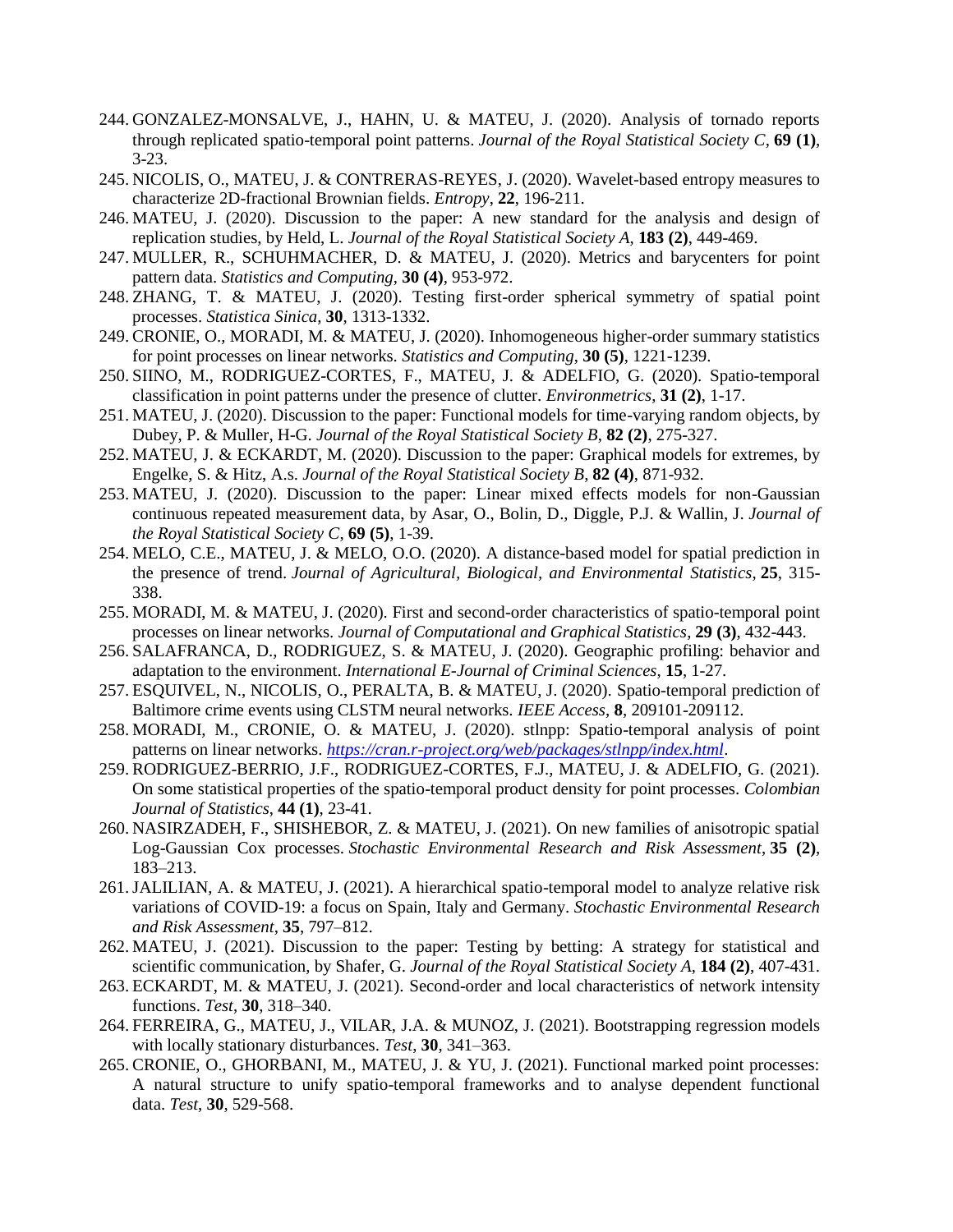- 266. TORRES-SIGNES, A., FRIAS, M.P., MATEU, J. & RUIZ-MEDINA, M.D. (2021). A spatial functional count model for heterogeneity analysis in time. *Stochastic Environmental Research and Risk Assessment*, **35**, 1825-1849.
- 267. GONZALEZ, J.A., RODRIGUEZ-CORTES, F.J., ROMANO, E. & MATEU, J. (2021). Classification of events using local pair correlation functions for spatial point patterns. *Journal of Agricultural, Biological, and Environmental Statistics (JABES)*, **26**, 538–559.
- 268. ECKARDT, M. & MATEU, J. (2021). Partial and semi-partial statistics of spatial associations for multivariate areal data. *Geographical Analysis*, **53 (4)**, 818-835.
- 269. HASHEMI, M., MATEU, J. & ZAMANI, A. (2021). Periodically correlated space-time autoregressive Hilbertian processes. *Statistical Theory and Applications*, **20 (2)**, 164-170.
- 270. MEDIALDEA, A., ANGULO, J.M. & MATEU, J. (2021). Structural complexity and informational transfer in spatial Log-Gaussian Cox processes. *Entropy*, **23 (9)**, 1135.
- 271. SAEZ, M. et al. (2021). Covid-19: la malinterpretación de los datos de la pandemia daña la confianza del público. *The Conversation*. **https://theconversation.com/covid-19-lamalinterpretacion-de-los-datos-de-la-pandemia-dana-la-confianza-del-publico-149387**.
- 272. GONZALEZ, J.A., LAGOS, B. & MATEU, J. (2021). Two-way layout factorial experiments of spatial point pattern responses in mineral flotation. *Test*, **30 (4)**, 1026-1045.
- 273. BRIZ, A., MATEU, J. & MONTES, F. (2022). Identifying crime generators and spatially overlapping high-risk areas through a non-linear model: a comparison between three cities of the Valencian region (Spain). *Statistica Neerlandica*, **76 (1)**, 97-120.
- 274. CARELLA, G., PEREZ, J., ALVAREZ, M. & MATEU, J. (2022). A Bayesian spatial analysis of the heterogeneity in human mobility changes during the first wave of the COVID-19 epidemic in the United States. *The American Statistician*, **76 (1)**, 64-72.
- 275. ROMANO, E., GIRALDO, R., MATEU, J. & DIANA, A. (2022). High leverage detection in general functional regression models with spatially correlated errors. *Applied Stochastic Models in Business and Industry*, **38 (1)**, 169-181.
- 276. FRIAS, M.P., TORRES-SIGNES, A., RUIZ-MEDINA, M.D. & MATEU, J. (2022). Spatial Cox processes in an infinite-dimensional framework. *Test*, **31**, 175–203.
- 277. MATEU, J. (2022). Discussion to the paper: Gaussian differential privacy, by Dong, J., Roth, A. and Su, W.J. *Journal of the Royal Statistical Society B*, **84 (1)**, 47-48.
- 278. MATEU, J. (2022). Editorial. *Journal of Agricultural, Biological and Environmental Statistics*, **27**,  $1-3.$
- 279. BORRAJO, M.I., COMAS, C., COSTAFREDA-AUMEDES, S. & MATEU, J. (2022). Stochastic smoothing of point processes for wildlife-vehicle collisions on road networks. *Stochastic Environmental Research and Risk Assessment*, **36**, 1563-1577.
- 280. BRIZ, A., MATEU, J. & MONTES, F. (2022). Modeling the influence of places on crime risk through non-linear effects: a comparison with risk terrain modeling. *Applied Spatial Analysis and Policy*, **15**, 507-527.
- 281. MAHMOOD, M., MATEU, J. & HERNANDEZ-ORALLO, E. (2022). Contextual contact tracing based on stochastic compartment modeling and spatial risk assessment. *Stochastic Environmental Research and Risk Assessment*, **36**, 893-917.
- 282. MILA, C., MATEU, J., PEBESMA, E. & MEYER, H. (2022). Nearest neighbour distance matching leave-one-out cross-validation for map validation. *Methods in Ecology and Evolution*, **13 (6)**, 1304- 1316.
- 283. ARISTIZABAL, J., GIRALDO, R. & MATEU, J. (2022). Analysis of variance for spatially correlated functional data: application to brain data. *Spatial Statistics*. **doi: 10.1016/j.spasta.2019.100381**.
- 284. MATEU, J., MORADI, M. & CRONIE, O. (2022). Spatio-temporal point patterns on linear networks: pseudo-separable intensity estimation. *Spatial Statistics*. **doi: 10.1016/j.spasta.2019.100400**.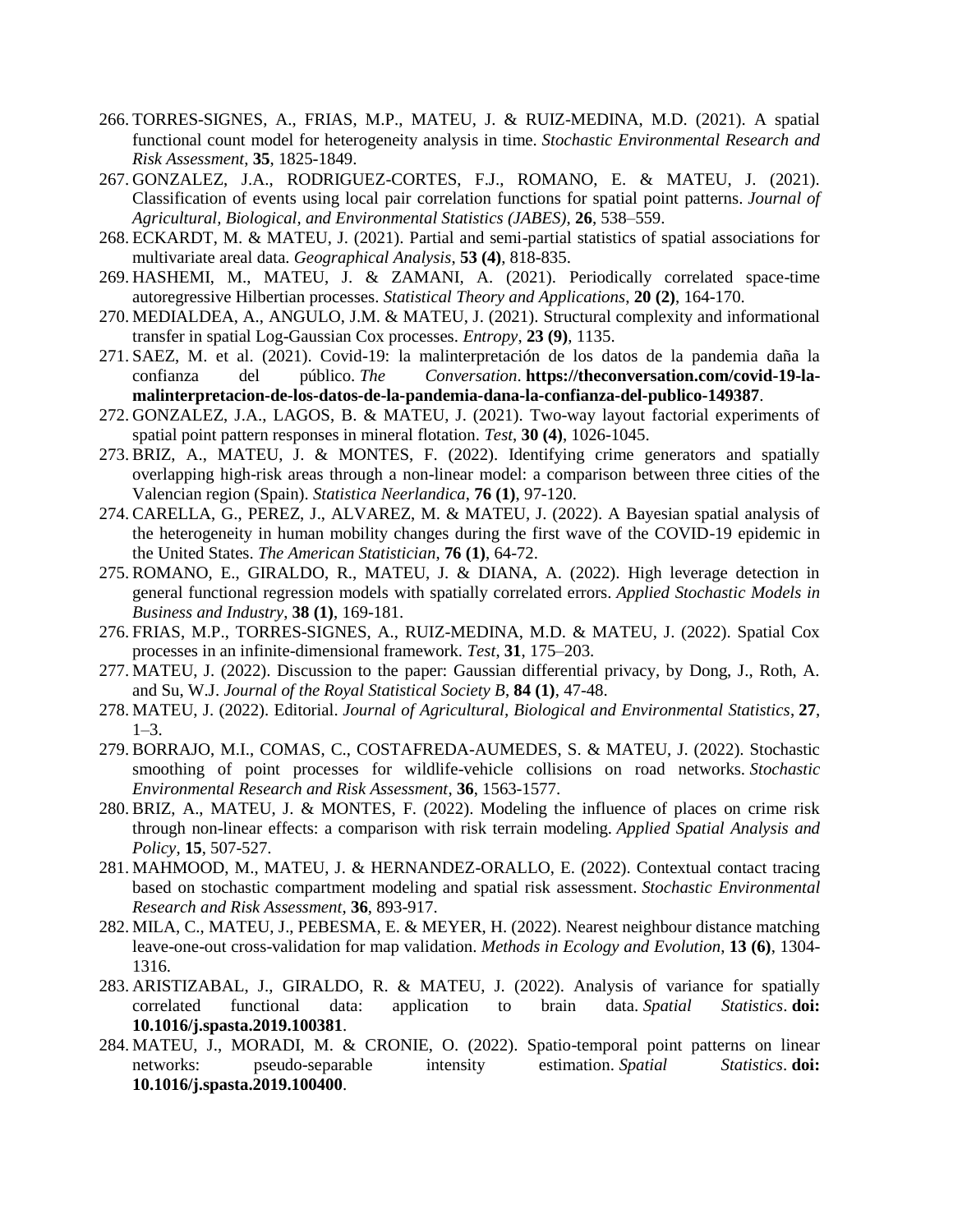- 285. PADILLA, L., LAGOS-ALVAREZ, B., MATEU, J. & PORCU, E. (2022). Space-time autoregressive estimation and prediction with missing data based on Kalman filtering. *Environmetrics*. **doi: 10.1002/env.2627**.
- 286. SHIROTA, S., GELFAND, A.E. & MATEU, J. (2022). Analyzing car thefts and recoveries with connections to modeling origin-destination point patterns. *Spatial Statistics*. **doi: 10.1016/ j.spasta.2020.100440**.
- 287. ROMANO, E., MATEU, J. & BUTZBACH, O. (2022). Heteroskedastic geographically weighted regression model for functional data. *Spatial Statistics*. **doi: 10.1016/j.spasta.2020.100444**.
- 288. MRKVICKA, T., DVORAK, J., GONZALEZ, J.A. & MATEU, J. (2022). Revisiting the random shift approach for testing in spatial statistics. *Spatial Statistics*. **doi: 10.1016/j.spasta.2020.100430**.
- 289. MATEU, J. & STEIN, A. (2022). Introduction to the special issue Towards Spatial Data Science. *Spatial Statistics*. **doi: 10.1016/ j.spasta.2020.100466**.
- 290. MORADI, M., MATEU, J. & COMAS, C. (2022). Directional analysis for point patterns on linear networks. *Stat*. **doi: 10.1002/sta4.323**.
- 291. ECKARDT, M., GONZALEZ, J.A. & MATEU, J. (2022). Graphical modelling and partial characteristics for multitype and multivariate-marked spatio-temporal point processes. *Computational Statistics and Data Analysis*. **doi: 10.1016/j.csda.2020.107139**.
- 292. MORADI, M., CHAUDHURI, S. & MATEU, J. (2022). On the trend detection of time-ordered intensity images of point processes on linear networks. *Communications in Statistics. Simulation and Computation*. **doi: 10.1080/03610918.2021.1881116**.
- 293. FUENTES-SANTOS, I., GONZALEZ-MANTEIGA, W. & MATEU, J. (2022). Testing similarity between first-order intensities of spatial point processes. A comparative study. *Communications in Statistics. Simulation and Computation*. **doi: 10.1080/03610918.2021.1901118**.
- 294. BRIZ, A., MATEU, J. & MONTES, F. (2022). Modeling accident risk at the road level through zero-inflated negative binomial models: a case study of multiple road networks. *Spatial Statistics*. **doi: 10.1016/j.spasta.2021.100503**.
- 295. D'ANGELO, N., ADELFIO, G. & MATEU, J. (2022). Assessing local differences between the spatio-temporal second-order structure of two point processes occurring on the same linear network. *Spatial Statistics*. **doi: 10.1016/j.spasta.2021.100534**.
- 296. SLATER, J.J., BROWN, P., ROSENTHAL, J.S. & MATEU, J. (2022). Capturing spatial dependence of COVID-19 case counts with cellphone mobility data. *Spatial Statistics*. **doi: 10.1016/j.spasta.2021.100540**.
- 297. MARTINEZ-BENEITO, M.A., MATEU, J. & BOTELLA-ROCAMORA, P. (2022). Spatiotemporal small area surveillance of the COVID-19 pandemics. *Spatial Statistics*. **doi: 10.1016/j.spasta.2021.100551**.
- 298. CABALLERO, Y., GIRALDO, R. & MATEU, J. (2022). A spatial randomness test based on the box-counting dimension. *AStA Advances in Statistical Analysis*. **doi: 10.1007/s10182-021-00434-4**.
- 299. FORERO, A.M., BOHORQUEZ, M., RENTERIA, R.R. & MATEU, J. (2022). Identification of patterns for space-time event networks. *Applied Network Science*. **doi: 10.1007/s41109-021-00442 y**.
- 300.JALILIAN, A. & MATEU, J. (2022). Assessing similarities between spatial point patterns with a Siamese Neural Network discriminant model. *Advances in Data Analysis and Classification*. **doi: 10.1007/s11634-021-00485-0**.
- 301. NIRAULA, P., MATEU, J. & CHAUDHURI, S. (2022). A Bayesian machine learning approach for spatio-temporal prediction of COVID-19 cases. *Stochastic Environmental Research and Risk Assessment*. **doi: 10.21203/rs.3.rs-636809/v1**.
- 302. CALATAYUD, J., JORNET, M. & MATEU, J. (2022). A stochastic Bayesian bootstrapping model for COVID-19 data. *Stochastic Environmental Research and Risk Assessment*. **doi: 10.1007/s00477-022-02170-w**.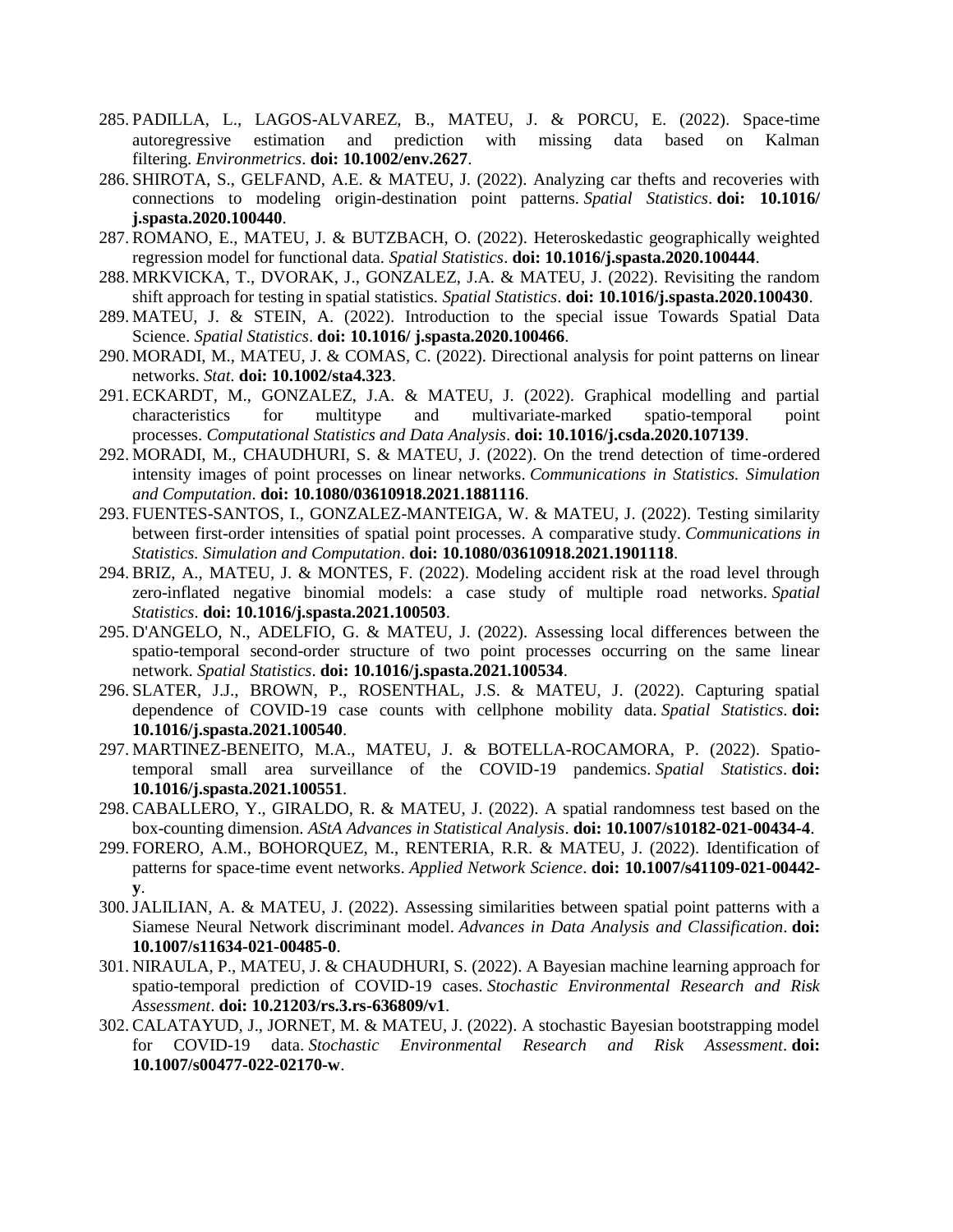- 303. GILARDI, A., MATEU, J., BORGONI, R. & LOVELACE, R. (2022). Multivariate hierarchical analysis of car crashes data considering a spatial network lattice. *Journal of the Royal Statistical Society A*. **doi: 10.1111/rssa.12823**.
- 304. MATEU, J. & JALILIAN, A. (2022). Spatial point processes and neural networks: a convenient couple. *Spatial Statistics*. **doi: 10.1016/j.spasta.2022.100644**.
- 305. D'ANGELO, N., PAYARES, D., ADELFIO, G. & MATEU, J. (2022). Self-exciting point process modelling of crimes on linear networks. *Statistical Modelling*. **doi: 10.1177/1471082X221094146**.
- 306. DVORAK, J., MRKVICKA, T., MATEU, J. & GONZALEZ, J.A. (2022). Nonparametric testing of the dependence structure among points-marks-covariates in spatial point patterns. *International Statistical Review*. **doi: 10.1111/insr.12503**.
- 307. D'ANGELO, N., ADELFIO, G., ABBRUZZO, A. & MATEU, J. (2022). Inhomogeneous spatiotemporal point processes on linear networks for visitors' stops data. *Annals of Applied Statistics*. **Forthcoming**.
- 308. MATEU, J. (2022). Discussion to the paper: Small data, big time. A retrospect of the first weeks of COVID-19, by Zhao, Q. *Journal of the Royal Statistical Society A*. **Forthcoming**.
- 309. MATEU, J. (2022). Discussion to the paper: Modeling the COVID-19 infection trajectory: a piecewise linear quantile trend model, by Jiang, F., Zhao, Z. and Shao, X. *Journal of the Royal Statistical Society C*. **Forthcoming**.
- 310. BRIZ, A., IFTIMI, A., MATEU, J. & ROMERO, C. (2022). A mechanistic spatio-temporal modeling of COVID-19 data. *Biometrical Journal*. **Forthcoming**.
- 311. PAYARES, E., MATEU, J. & SCHICK, W. (2022). Spatially informed Bayesian neural network for neurodegenerative diseases classification. *Statistics in Medicine*. **Forthcoming**.
- 312. GABRIEL, E., RODRIGUEZ-CORTES, F., COVILLE, J., MATEU, J. & CHADEUF, J. (2022). Mapping the intensity function of a non-stationary point process in unobserved areas. *Stochastic Environmental Research and Risk Assessment*. **Forthcoming**.
- 313. FERREIRA, G., MATEU, J. & PORCU, E. (2022). Multivariate Kalman filtering for spatiotemporal processes. *Stochastic Environmental Research and Risk Assessment*. **Forthcoming**.

# **8. BOOKS (since 2000)**

- 1. *Spatio-Temporal Modelling of Environmental Processes. Proceedings of the I Spanish Workshop on Spatio-Temporal Modelling of Environmental Processes* (2001). J. MATEU & F. MONTES (Eds.) Editorial Universitat Jaume I, Castellón, Spain. ISBN: 84-8021-368-X.
- 2. *Spatial Statistics Through Applications* (2002). J. MATEU & F. MONTES (Eds.) Editorial WITPress, Southampton, UK. ISBN: 1-85312-649-7.
- 3. *Proceedings of ISI International Conference on Environmental Statistics and Health* (2003). J. MATEU, D. HOLLAND & W. GONZALEZ-MANTEIGA (Eds.) Universidade de Santiago de Compostela, Spain. ISBN: 84-9750-154-3.
- 4. *Spatial Point Process Modelling and its Applications. Proceedings of the International Conference on Spatial Point Process Modelling and its Applications* (2004). A. BADDELEY, P. GREGORI, J. MATEU, R. STOICA & D. STOYAN (Eds). Colección Trabajos de Informática y Tecnología, Num 20. Editorial Universitat Jaume I, Castellón, Spain. ISBN: 84-8021-475-9.
- 5. *Case Studies in Spatial Point Process Models* (2005). A. BADDELEY, P. GREGORI, J. MATEU, R. STOICA & D. STOYAN (Eds). *Lecture Notes in Statistics*, 185. Springer-Verlag. ISBN: 0-387- 28311-0.
- 6. *New Advances in Space-Time Random Field Modelling* (2008). E. PORCU & J. MATEU. Colección Trabajos de Informática y Tecnología, Num 28. Editorial Universitat Jaume I, Castellón, Spain. ISBN: 978-84-8021-650-0.
- 7. *Statistics for Spatio-Temporal Modelling* (2008). D. COCCHI, J. MATEU, F. MONTES, E. OTRANTO, E. PORCU & A. USAI (Eds). Editorial Democratica Sarda, Italy. ISBN: 88-6025-098- 6.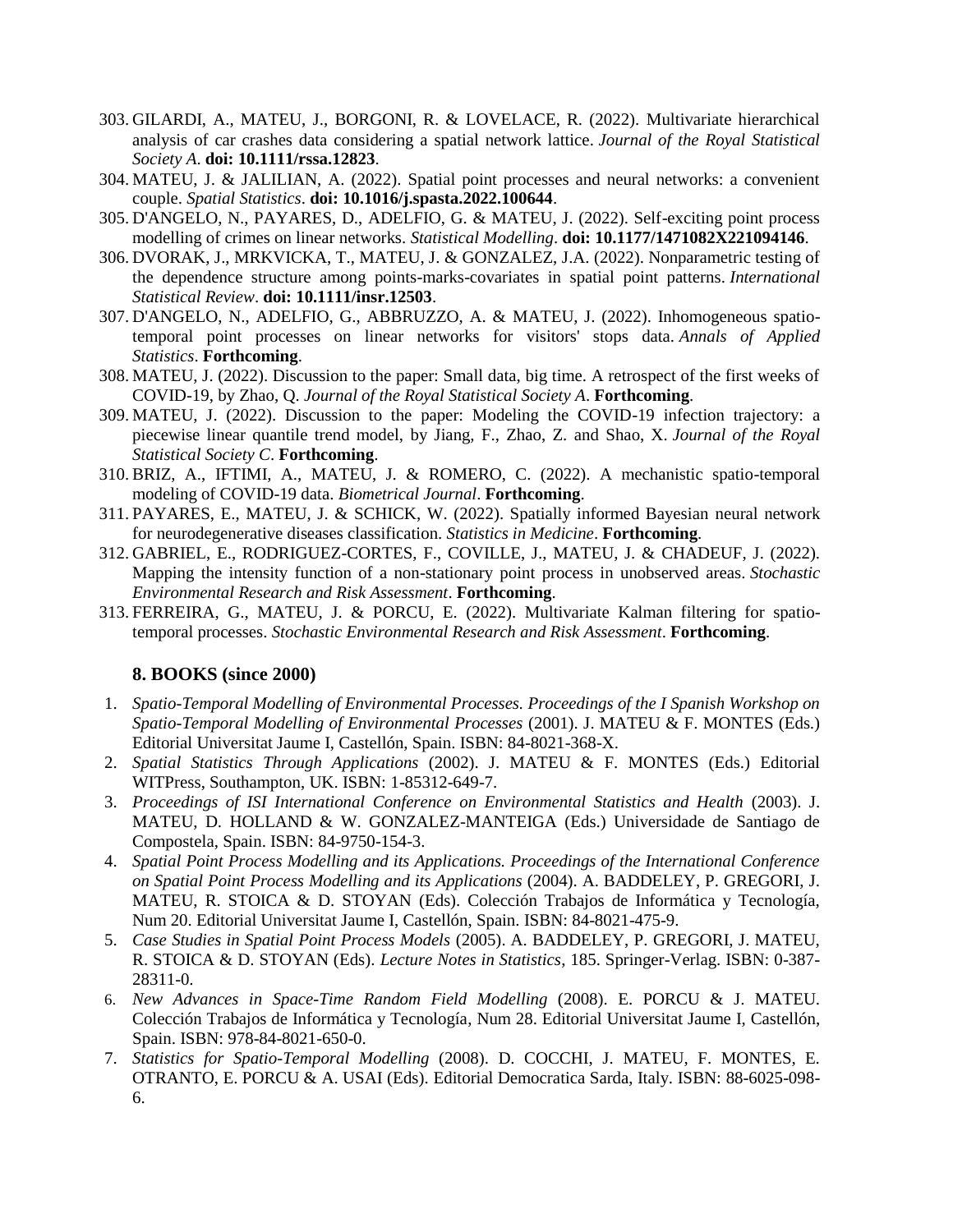- 8. *Positive Definite Functions: from Schoenberg to Space-Time Challenges* (2008). J. MATEU & E. PORCU (Eds). Editorial Universitat Jaume I. Department of Mathematics. ISBN: 978-84-612- 8282-1.
- 9. *Stochastic Processes for Spatial Econometrics* (2009). J. MATEU, M. ALBERT, C. COMAS, V. ORTS, J.C. PERNIAS & E. PORCU. **Editorial Netbiblo, Spain**. ISBN: 978-84-974-5412-4.
- 10. *Spatio-temporal Design. Advances in Efficient Data Acquisition* (2012). J. MATEU & W. MULLER (Eds). **John Wiley & Sons, Chichester, UK**. ISBN: 978-0-470-97429-2.
- 11. *Encyclopedia of Environmetrics* (2012). 2nd Edition. A.H. El-Shaarawi & W.W. Piegorsch (Editors-in-Chief). J. Mateu Editor of Section on *Extremes and Environmental Risk*. **John Wiley & Sons, Chichester, UK**. ISBN: 978-0-470-97388-2.
- 12. *Spatial and Spatio-Temporal Geostatistical Modeling and Kriging* (2015). G. FERNANDEZ-AVILES, J.M. MONTERO & J. MATEU. **John Wiley & Sons, Chichester, UK**. ISBN: 978-1- 1184-1318-0.
- 13. *Proceedings of the 8th International Workshop on Spatio-Temporal Modelling* (2016). A. IFTIMI, J. MATEU & F. MONTES (Eds). **Universitat de Valencia, Spain**, ISBN: 978-84-608-8468-2.
- 14. *Dinámica espacio-temporal del ciudadano en la ciudad de Castellón* (2019). J. MATEU, P. JUAN, P. ARAGO, M. BELTRAN, R. MARTIN-POZUELO, C. AYYAD, M. NUNEZ-REDO. **Davalos-Fletcher**. ISBN: 978-84-09-11712-3. D.L.: CS-508-2019.
- 15. *Geostatistical Functional Data Analysis* (2021). J. MATEU & R. GIRALDO (Eds). **John Wiley & Sons, Chichester, UK**. ISBN: 978-1-119-38784-8.

# **9. SUPERVISION OF MASTER THESIS**

- 1. *Spatial modelling of the mediterranean shrub (Ulex parviflorus pourr.) in connection to soil properties*. January 2000. Author: **Luis Roca** (*Universitat de Valencia, Valencia, Spain*).
- 2. *Empirical estimation of the theoretical distribution of words in natural language texts*. July 2000. Author: **Patricia Sastre** (*Universidad Nacional del Centro de la Provincia de Buenos Aires, Azul, Argentina*).
- 3. *Statistical tools for fitting and smoothing*. July 2000. Author: **Miguel Montenegro** (*Universidad Tecnológica Metropolitana, Santiago de Chile, Chile*).
- 4. *Features detection in point processes*. July 2000. Author: **Gil Lorenzo** (*Universitat Jaume I, Castellón, Spain*).
- 5. *Inhomogeneity in spatial point processes*. July 2000. Author: **Angeles Calduch** (*Universitat Politécnica de Valencia, Valencia, Spain*).
- 6. *Geostatistical analysis of rainfall erosivity in Castellon Province*. July 2001. Author: **Pablo Juan**  (*Universitat Jaume I, Castellón, Spain*).
- 7. *Statistical time series analysis for environmental problems*. April 2003. Author: **Patricia Salvador** (*Universitat Jaume I, Castellón, Spain*).
- 8. *Point processes and spectral methods*. September 2004. Author: **Fuensanta Saura** (*Universitat Jaume I, Castellón, Spain*).
- 9. *Exact simulation for spatial point processes: CFTP method*. October 2004. Author: **Jordi Artés** (*Universitat Jaume I, Castellón, Spain*).
- 10. *Statistical modeling through copulas*. July 2008. Author: **Carlos Ayyad** (*Universitat Jaume I, Castellón, Spain*).
- 11. *Inconsistent estimation for space and space-time random fields*. September 2008. Author: **Alberto Córdoba** (*Universitat Jaume I, Castellón, Spain*).
- 12. *Comparative second order characteristic estimation techniques*. September 2008. Author: **Modesto Beltrán** (*Universitat Jaume I, Castellón, Spain*).
- 13. *Doubly stochastic point processes: Theory and applications*. May 2009. Author: **Iulian Vlad** (*Universitat Jaume I, Castellón, Spain*).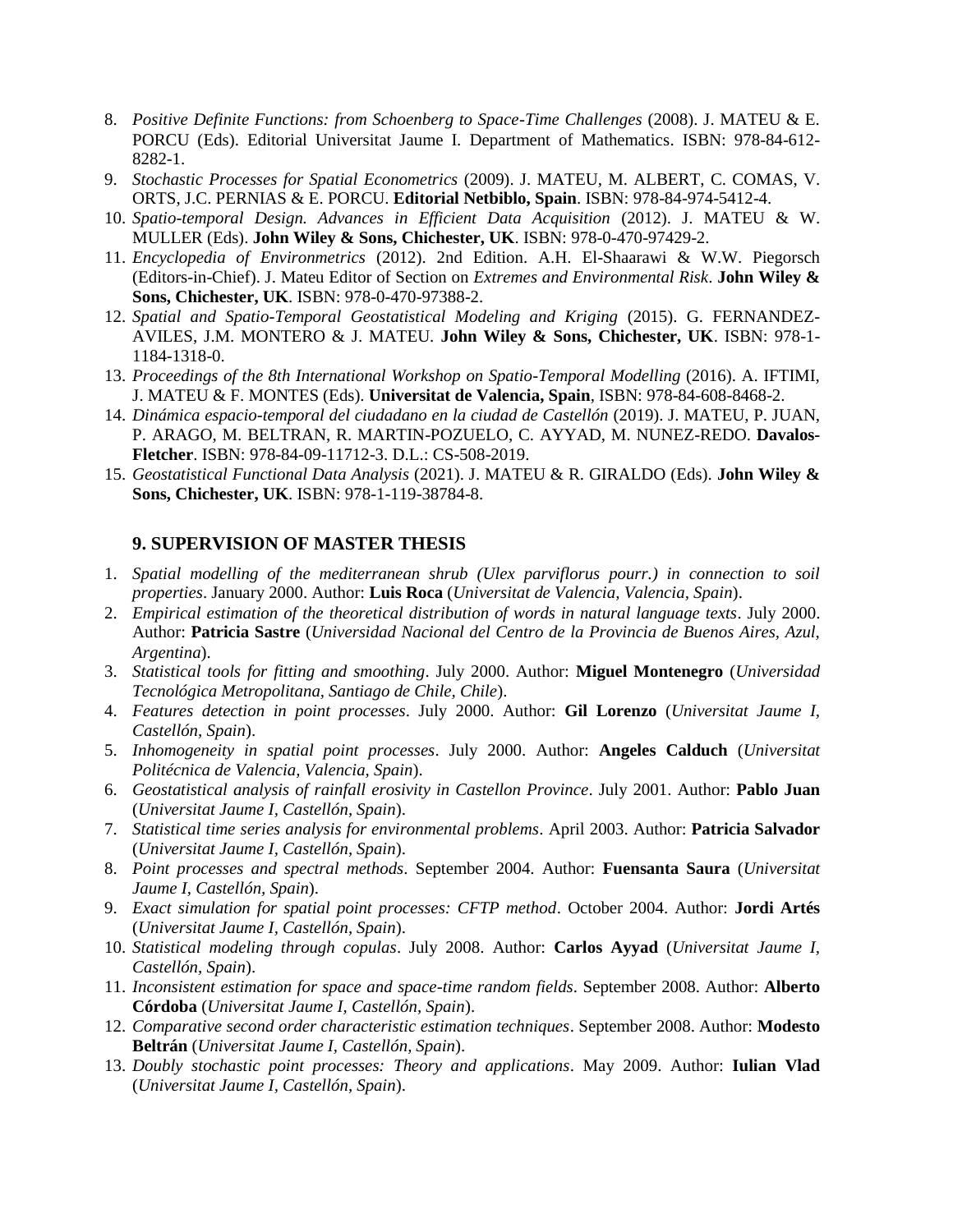- 14. *Human and climatic change impact modelling on the habitat suitability for the chimpanzee (Pan troglodytes ellioti). Case study: the proposed Mount Cameroon National Park*. March 2010. Author: **Francis Mwambo** (*Universitat Jaume I, Castellón, Spain*).
- 15. *Hydrologic modelling and uncertainty analysis of an ungauged watershed using MapWindow-SWAT*. March 2010. Author: **Boluwade Alaba** (*Universitat Jaume I, Castellón, Spain*).
- 16. *Spatial distribution of Malaria Indicator in Tanzania*. March 2010. Author: **Benedict Mugambi** (*Universitat Jaume I, Castellón, Spain*).
- 17. *Quantification of urban land use intensity. A case of Dhaka City of Bangladesh*. February 2011. Author: **Dipak Chandra Saha** (*IFGI, University of Muenster, Germany*).
- 18. *Stratigraphic interpretation of well-log data of the Athabasca oil sands of Alberta Canada through pattern recognition and artificial intelligence*. February 2011. Author: **Onyedika Igbokwe** (*IFGI, University of Muenster, Germany*).
- 19. *Landslide susceptibility assessment in Karanganyar regency, Indonesia. Comparison of knowledgebased and data-driven models*. February 2011. Author: **Faus Tinus Handi Feryandi** (*IFGI, University of Muenster, Germany*).
- 20. *Spatial point pattern analysis of Gorilla nest sites in the Kagwene Sanctuary, Cameroon: towards understanding the nesting behaviour of a critically endangered subspecies*. March 2011. Author: **Funwi Gabga Neba** (*Universitat Jaume I, Castellón, Spain*).
- 21. *Spatial analysis and investigation of fire events occurrences in the Valencian Community, Spain*. March 2011. Author: **Adriana Tanfara** (*Universitat Jaume I, Castellón, Spain*).
- 22. *Mapping the quality of life experience in Alfama. A case study in Lisbon, Portugal*. March 2011. Author: **Pearl May de la Cruz** (*University of Lisbon, Portugal*).
- 23. *Metodología Estadística para el análisis de datos funcionales cerebrales: Una aproximación con potenciales evocados.* June 2011. Author: **Jeimy Paola Aristizabal** (*Universidad Nacional de Colombia, Bogotá*).
- 24. *Investigating the use of dasymetric techniques for assessing employment containment in Melbourne, Australia*. February 2012. Author: **Christabel McCarthy** (*IFGI, University of Muenster, Germany*).
- 25. *Spatial and temporal analysis of recent drought years using Vegetation temperature condition Index. Case of Somali Regional State, Ethiopia*. February 2012. Author: **Elias Fekade Mekuria** (*University of Lisbon, Portugal*).
- 26. *Spatial-temporal analysis of climate elements, Vegetation characteristics and sea surface anomalies: case study in Gojam, Ethiopia*. February 2012. Author: **Yitea Seneshaw Getahun** (*University of Lisbon, Portugal*).
- 27. *Evaluation of a volunteered geographical information trust measure in the case of Open Street Map*. February 2012. Author: **Rene Theodore Anton de Groot** (*IFGI, University of Muenster, Germany*).
- 28. *Analysing and visualising areal crime data. A case study of residential burglary in San Francisco, USA*. March 2012. Author: **Susan Bumpus** (*University of Lisbon, Portugal*).
- 29. *Evaluation of spatial interpolation techinques for mapping climate variables with low sample density. A case study using a new gridded dataset of Bangladesh* March 2012. Author: **Avit Bhowmik** (*University of Lisbon, Portugal*).
- 30. *MANOVA con matrices de covarianza estructuradas: contrastes y puntos porcentuales*. April 2012. Author: **Francisco Rodríguez Cortés** (*University Jaume I, Castellón, Spain*).
- 31. *Jump-marked point processes in Lie groups and manifolds*. December 2012. Author: **Ahmed Arafat Hassan** (*University Jaume I, Castellón, Spain*).
- 32. *Spatio-temporal analysis of the relationship between Armed Conflict and Climate Change in Eastern Africa*. February 2013. Author: **Riazuddin Kawsar** (*IFGI, University of Muenster, Germany*).
- 33. *Urban LULC change detection and modeling case study: MALATYA (TURKEY)*. February 2013. Author: **Gulendam Baysal** (*IFGI, University of Muenster, Germany*).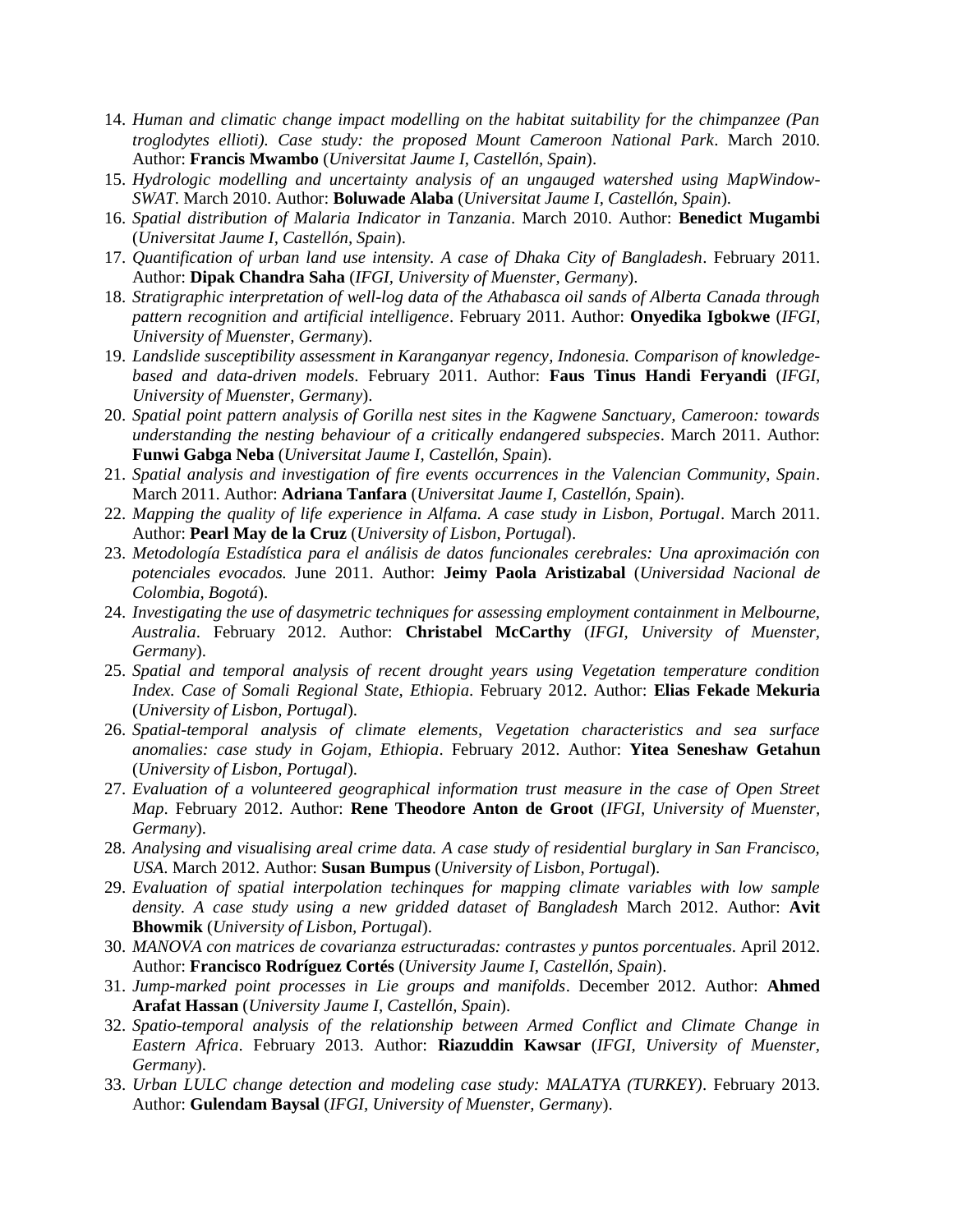- 34. *Assessing the impacts of land use and land cover change on hydrology of watershed. A case study on Gilgel– Abbay Watershed, Lake Tana basin (Ethiopia)*. February 2013. Author: **Asmamaw Adamu Geremew** (*ISEGI, University of Lisbon, Portugal*).
- 35. *Web-application for gathering, analyzing, and processing health information about allergy data*. March 2013. Author: **Agasha Ochneva** (*University Jaume I, Castellón, Spain*).
- 36. *Analysis of variance for replicated spatio-temporal point patterns*. April 2013. Author: **Jonatan González Monsalve** (*University Jaume I, Castellón, Spain*).
- 37. *Spatial patterns and irregularities of the electoral data: general elections in Canada*. March 2014. Author: **Alex Eskov** (*University Jaume I, Castellón, Spain*).
- 38. *The edges of areal units. A case study in the heterogeneous effects of assessment district edges*. March 2014. Author: **Thomas D. Buckley** (*ISEGI, University of Lisbon, Portugal*).
- 39. *Analysis of urban land use and land cover changes: a case study in Bahir Dar, Ethiopia*. March 2014. Author: **Atalel Getu** (*ISEGI, University of Lisbon, Portugal*).
- 40. *Using GIS to map the spatial and temporal occurrence of cholera epidemic in Cameroon*. March 2014. Author: **Ayuk Sally Agbor** (*ISEGI, University of Lisbon, Portugal).*
- 41. *Watershed-scale runoff routing and solute transport in a spatially aggregated hydrological framework*. March 2014. Author: **Jairo A. Torres** (*IFGI, University of Muenster, Germany).*
- 42. *Coastal vulnerability assessment model using InVEST tool due to potential sea level rise*. March 2014. Author: **Arfanara Najnin** (*IFGI, University of Muenster, Germany*).
- 43. *SDAR: A Package for Plotting and Analyzing Stratigraphy Data in R*. February 2015. Author: **John Ortiz** (*IFGI, University of Muenster, Germany*).
- 44. *Spatial analysis of crime evolution in Portugal between 1995 and 2013*. February 2015. Author: **Stjepan Rajcic** (*ISEGI, University of Lisbon, Portugal*).
- 45. *Groundwater quality, vulnerability and potential assessment of Kobo Valley development project, Ethiopia*. February 2015. Author: **Fesseha Fentahun** (*ISEGI, University of Lisbon, Portugal*).
- 46. *Parking Reservation Simulation using Changing GIS Data. The Case for UJI Campus*. February 2015. Author: **German Mendoza** (*UJI, University Jaume I of Castellon, Spain*).
- 47. *Investigating crime patterns in Egypt using crowdsourced data between 2011-2013*. February 2016. Author: **Abbas Adel Ibrahim** (*IFGI, University of Muenster, Germany*).
- 48. *Location analysis of city sections socio-demographic segmentation and restaurant potentiality estimation. Case study City of Lisbon*. February 2016. Author: **Dejan Popovic** (*ISEGI, University of Lisbon, Portugal*).
- 49. *Environmental quality of life index incorporating MCA & GIS. Case study: Lisbon Metropolitan Area, Portugal*. February 2016. Author: **David Thor Gudmundsson** (*ISEGI, University of Lisbon, Portugal*).
- 50. *Rebalancing citi bike: bicycle redistribution in New York city*. February 2016. Author: **Alexander Tedeschi** (*ISEGI, University of Lisbon, Portugal*).
- 51. *Spatio-temporal modelling of Tornados with R-INLA, at the county-level in Texas and Ocklahoma*. February 2017. Author: **Angela Afonso Rodrigues** (*ISEGI, University of Lisbon, Portugal*).
- 52. *Evaluation of a homogeneization method based on geostatistical simulation using a benchmark temperature data set*. February 2017. Author: **Julia Velastegui Caceres** (*ISEGI, University of Lisbon, Portugal*).
- 53. *Geospatial analysis of extreme weather events in Nigeria (1985 -2015) using self organizing maps*. February 2017. Author: **Adeoluwa Stephen Akande** (*ISEGI, University of Lisbon, Portugal*).
- 54. *Spatio-temporal analysis of sex-based crimes in Chicago*. February 2018. Author: **Raquel Martin** (*UJI, University Jaume I of Castellon, Spain*).
- 55. *Spatio-temporal forecasts for bike availability in dockless bike sharing systems*. February 2019. Author: **Lucas van der Meer** (*IFGI, University of Muenster, Germany*).
- 56. *Predicting soccer outcome with machine learning based on weather condition* . February 2019. Author: **Denny Asarias Palinggi** (*UJI, University Jaume I of Castellon, Spain*).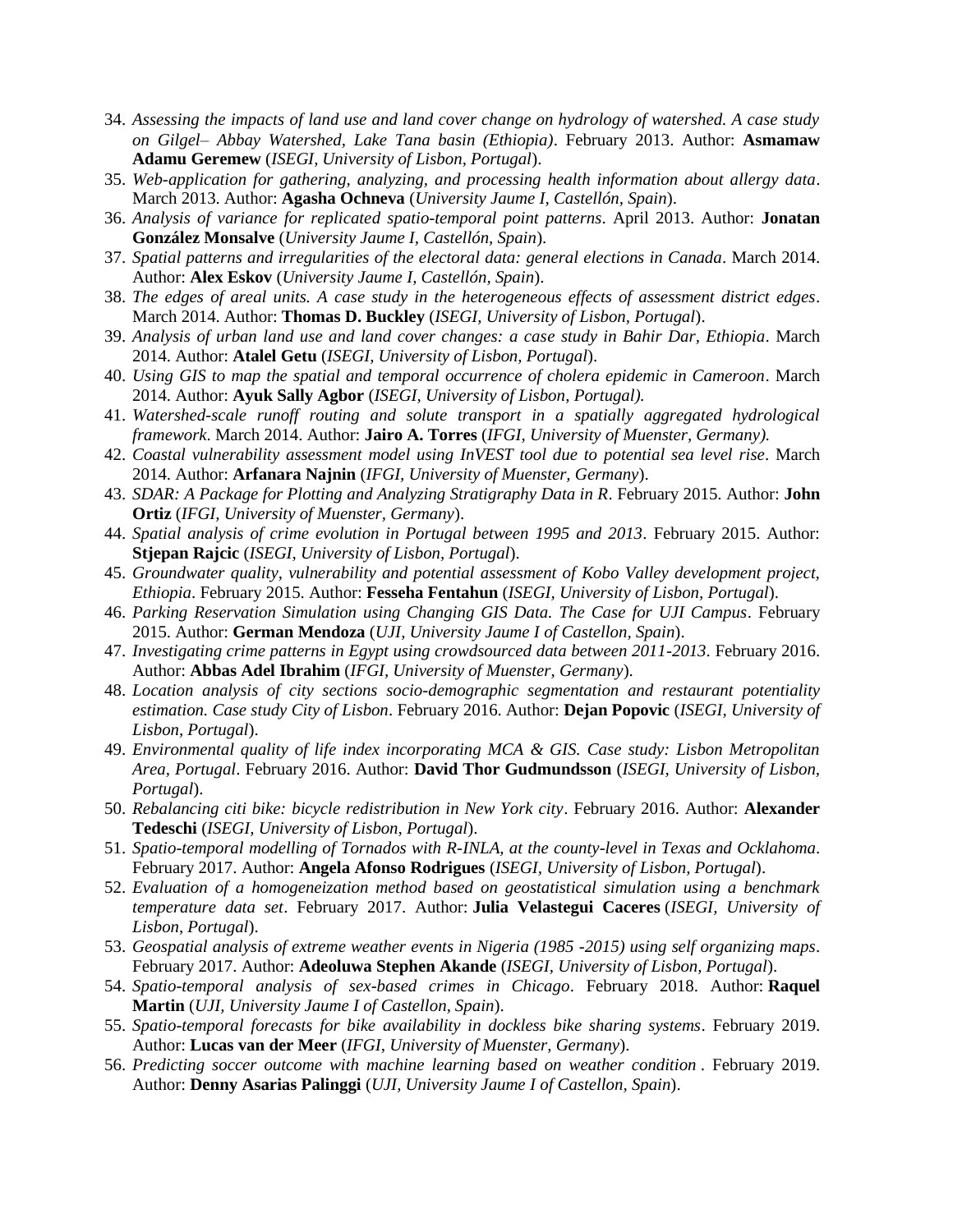- 57. *Automatic training sample extraction from old maps for intra-annual land cover mapping at central Portugal* . February 2019. Author: **William A. Martínez-Blanco** (*ISEGI, University of Lisbon, Portugal*).
- 58. *Impat of land cover changes on carbn stock trends in Kenya using free open data*. February 2019. Author: **Nicodemus Ontweka Nyamari** (*ISEGI, University of Lisbon, Portugal*).
- 59. *Modeling malaria incidence associated with environmental risk factors in Ethiopia using the semiparametric geographically weighted regression model*. February 2020. Author: **Berhanu Berga Dadi** (*UJI, University Jaume I of Castellon, Spain*).
- 60. *Spatio-temporal modeling of traffic risk mapping on urban road networks*. February 2020. Author: **Somnath Chaudhuri** (*UJI, University Jaume I of Castellon, Spain*).
- 61. *Modelling the outbreak and spread of infectious diseases using a machine learning approach*. February 2021. Author: **Poshan Niraula** (*IFGI, University of Muenster, Germany*).
- 62. *The spatial prediction sandbox investigating the use of spatially-explicit modelling and crossvalidation strategies in spatial interpolation machine learning problems*. February 2021. Author: **Carles Mila** (*IFGI, University of Muenster, Germany*).
- 63. *Detection and classification of neurodegenerative diseases: A Bayesian deep learning approach*. February 2021. Author: **David Payares-García** (*IFGI, University of Muenster, Germany*).
- 64. *Urban traffic flow prediction. A spatial-temporal approach*. February 2021. Author: **Edwige Mukundane** (*IFGI, University of Muenster, Germany*).
- 65. *Contextual contact tracing based spatio enhanced SIR modelling & spatial risk assessment*. February 2021. Author: **Muhammad Mateen Mahmood** (*UJI, University Jaume I of Castellon, Spain*).
- 66. *Machine learning for the automated classification of biotope types in remote sensing images*. February 2022. Author: **Mohamed Atef Ahmed Ibrahim Elmokadem** (*IFGI, University of Muenster, Germany*).

#### **10. SUPERVISION OF PHD THESIS**

- 1. *Characterization and statistical modelling of atmospheric pollutants in an industrial area*. May 2001, **Sobresaliente Cum Laude**. Author: **Carlos Alvarez** (*Universitat Jaume I, Castellón, Spain*).
- 2. *Kernel smoothing: theory and applications*. October 2001, **Sobresaliente Cum Laude**. Author: **Miguel Montenegro** (*Universidad Tecnológica Metropolitana, Santiago de Chile, Chile*).
- 3. *Statistical tools for the analysis of linguistic texts*. June 2002, **Sobresaliente Cum Laude**. Author: **Patricia Sastre** (*Universidad Nacional del Centro de la Provincia de Buenos Aires, Azul, Argentina*).
- 4. *Pseudolikelihood and inhomogeneity in spatial point processes*. June 2004, **Sobresaliente Cum Laude**. Author: **María de los ángeles Calduch** (*Universitat Politécnica de Valencia, Valencia, Spain*).
- 5. *Statistical analysis of spatial data: Computational analysis of Besag's methodology and its applications to economy*. June 2004, **Sobresaliente Cum Laude**. Author: **Miguel Albert** (*Universitat Jaume I, Castellón, Spain*).
- 6. *Geostatistica spazio-temporale: nuove classi di covarianza, variogramma e densità spettrali/Spatio-temporal geostatistics: new classes of covariance, variogram and spectral densities*. September 2004, **Sobresaliente Cum Laude**. Author: **Emilio Porcu** (*Università degli Studi di Milano-Bicocca, Italy*).
- 7. *Spectral analysis for geostatistics. Testing spatial independence and stationarity*. June 2005, **Sobresaliente Cum Laude**. Author: **Pablo Juan** (*Universitat Jaume I, Castellón, Spain*).
- 8. *Features detection in noisy images. An aproximation by LISA functions in spatial point processes*. June 2005, **Sobresaliente Cum Laude**. Author: **Gil Lorenzo** (*Universitat Jaume I, Castellón, Spain*).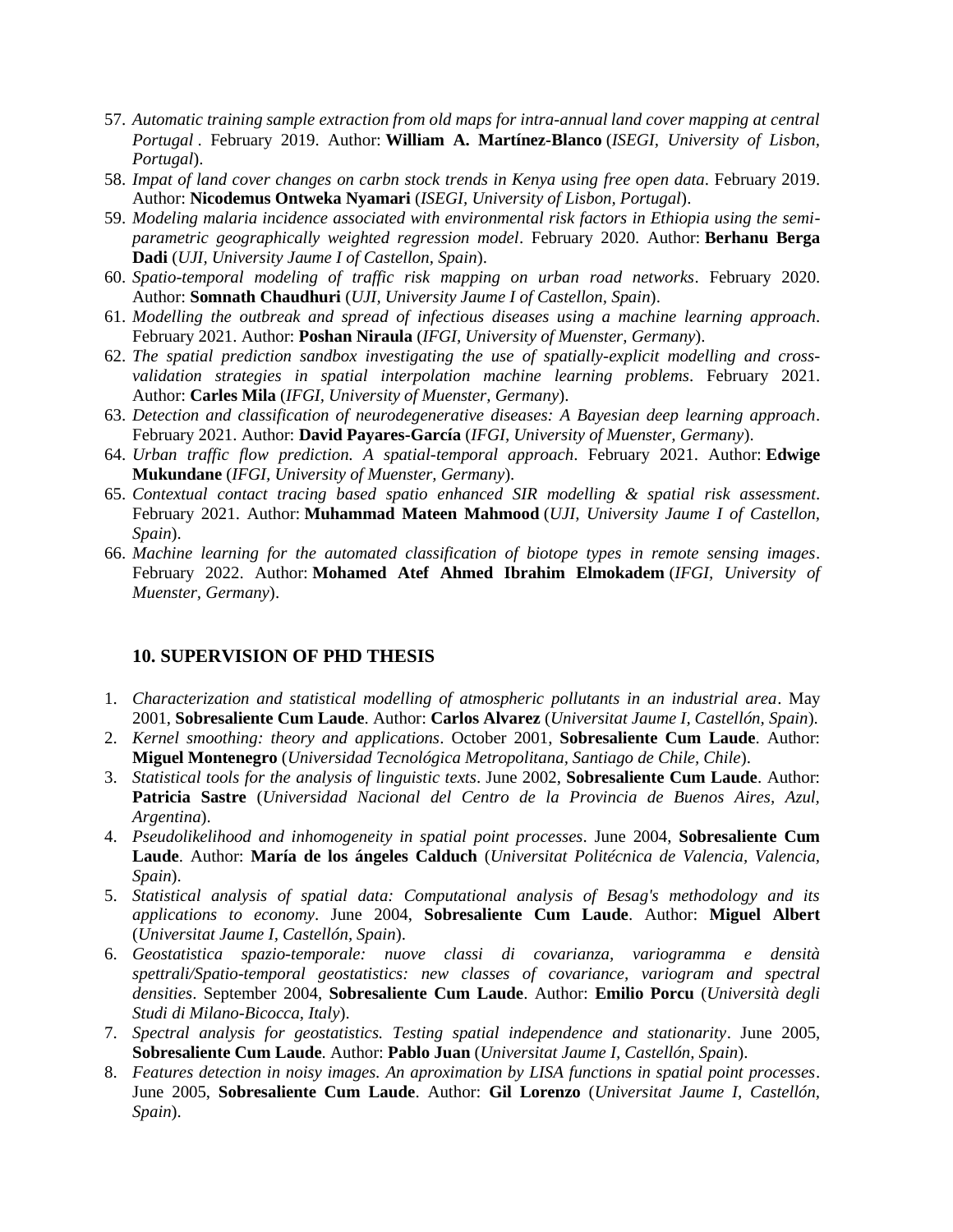- 9. *Modeling the space-time covariance function. Analysis and applications*. February 2008, **Sobresaliente Cum Laude**. Author: **Francisco Martínez** (*Universitat de Valencia, Valencia, Spain*).
- 10. *Geostatistical analysis of functional data*. July 2009, **Sobresaliente Cum Laude**. Author: **Ramón Giraldo** (*Universitat Politecnica de Catalunya, Barcelona, Spain*).
- 11. *Spatio-temporal modeling of environmental processes derived from the economic activity*. May 2010, **Sobresaliente Cum Laude**. Author: **Gema Fernández-Avilés** (*Universidad de Castilla La Mancha, Toledo, Spain*).
- 12. *Analisis geoestadístico espacio-tiempo basado en distancias y splines con aplicaciones*. September 2012, **Sobresaliente Cum Laude**. Author: **Carlos Melo** (*Universitat de Barcelona, Spain*).
- 13. *Nueva herramienta para la gestión de las aguas subterráneas en acuíferos costeros. Volumen ecológico de remediación*. January 2013. Autor: **Arianna Renau** (*Universitat Jaume I, Castellón, Spain*).
- 14. *Modelos lineales generalizados geoestadísticos basados en distancias*. July 2013, **Sobresaliente Cum Laude**. Autor: **Oscar Melo** (*Universitat de Barcelona, Spain*).
- 15. *Análisis espacio-temporal de plagas urbanas.* December 2013, **Sobresaliente Cum Laude**. Autor: **Ibon Tamayo** (*Universidad de Alcala de Henares, Spain*).
- 16. *Mixed models and point processes*. December 2013, **Sobresaliente Cum Laude**. Autor: **Laura Serra** (*Universitat de Girona, Spain*).
- 17. *Modelling, estimation and applications of second-order spatio-temporal characteristics of point processes*. March 2014, **Sobresaliente Cum Laude**. Autor: **Francisco J. Rodriguez Cortés** (*Universitat Jaume I, Castellón, Spain*).
- 18. *Mathematical methods to predict the dynamic shape evolution of cancer growth based on spatiotemporal Bayesian and geometrical models*. January 2016, **Sobresaliente Cum Laude**. Autor: **Iulian Vlad** (*Universitat Jaume I, Castellón, Spain*).
- 19. *Spatial statistical modelling of rat sightings*. January 2016, **Sobresaliente Cum Laude**. Autor: **Carlos Ayyad** (*Universitat Jaume I, Castellón, Spain*).
- 20. *Nonparametric inference for first-order characteristics of spatial and spatio-temporal point processes*. February 2016, **Sobresaliente Cum Laude**. Autor: **Isabel Fuentes** (*Universidad de Santiago de Compostela, Spain*).
- 21. *Spatio-temporal sampling design for functional geostatistics*. May 2016, **Sobresaliente Cum Laude**. Autor: **Martha Bohorquez** (*Universidad Nacional de Colombia, Bogota, Colombia*).
- 22. *Mathematical developments on isotropic positive definite functions on spheres*. May 2017, **Sobresaliente Cum Laude**. Autor: **Ahmed Arafat** (*Universitat Jaume I, Castellón, Spain*).
- 23. *Spatio-temporal analysis of variance for replicated point patterns*. February 2018, **Sobresaliente Cum Laude**. Autor: **Jonatan Gonzalez** (*Universitat Jaume I, Castellón, Spain*).
- 24. *Spatial and spatio-temporal point patterns on linear networks*. November 2018, **Sobresaliente Cum Laude**. Autor: **Mehdi Moradi** (*Universitat Jaume I, Castellón, Spain*).
- 25. *Spatial modelling of air pollution for open smart cities*. November 2018, **Sobresaliente Cum Laude**. Autor: **Shivam Gupta** (*IFGI, University of Muenster, Germany*).
- 26. *Analysing conditional independence in multivariate spatial data and extensions to space-time: A unifying graphical model approach based on partial marked point process characteristics*. September 2019, **Sobresaliente Cum Laude**. Autor: **Matthias Eckardt** (*Humboldt-Universitat zu Berlin, Germany).*
- 27. *New anisotropic families of log-Gaussian Cox processes*. October 2020, **Sobresaliente Cum Laude**. Autor: **Fariba Nasirzadeh** (*Shiraz University, Iran).*
- 28. *Statistical models and data structures for spatial data on road networks*. April 2021, **Sobresaliente Cum Laude**. Autor: **Andrea Gilardi** (*University of Milano-Biccocca, Italy*)

**In progress during 2022-2024:**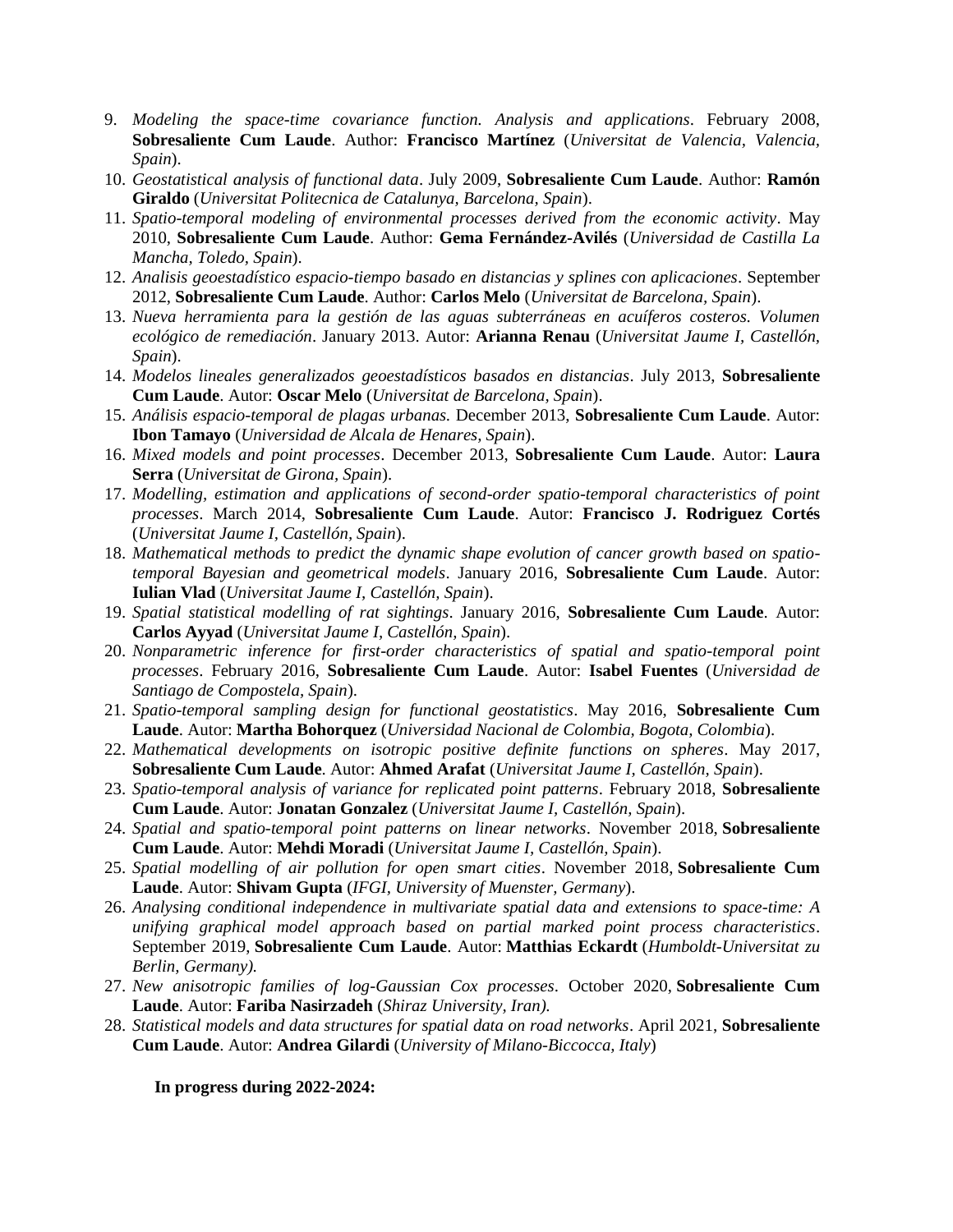- 1. Stochastic artificial intelligence for space-time data. Expected March 2023. Autor: **Juanjo Picazo** (*Universitat Jaume I, Castellón, Spain)*.
- 2. Interpretable AI methods for forecasting space-time data. Expected March 2024. Autor: **Alba Bernabeu** (*Universitat Jaume I, Castellón, Spain*).

#### **11. PROFESSIONAL AFFILIATIONS**

Spanish Society of Statistics and Operations Research (SEIO) since 1996.

 Bernoulli Society for Mathematical Statistics and Probability (International Statistical Institute) since 1993.

- New York Academy of Sciences since 1997.
- Elected member of ISI. Nominated by: Dave Holland, Abdel El-shaarawi, Jim Zidek, Alan Gelfand, Wenceslao González-Manteiga. January 2004.
- Fellow of Wessex Institute in Great Britain since July 2004.
- Spanish National Agency for Research Evaluation (ANEP) since 2003.

 External Consultant de ESRI (GIS and Mapping Software) since april 2003. ESRI is located in Redlands, California, which is approximately 60 miles east of downtown Los Angeles. 380 New York Street, Redlands, CA 92373-8100.

Fellow of the Royal Statistical Society (RSS) since June 2016.

#### **12. REVIEWING**

Annals of Applied Statistics, Biometrical Journal, Biometrics, Biometrika, Communications in Statistics, Computational Statistics and Data Analysis, Environmetrics, Journal of the American Statistical Association, Journal of Multivariate Analysis, Journal of the Royal Statistical Society A, B, C, Pattern Recognition Letters, Scandinavian Journal of Statistics, Stochastic Environmental Research and Risk Assessment, Test.

# **13. GUEST EDITOR OF SPECIAL ISSUES**

 Guest Editor of the special issue in *Journal of Geophysical Research* entitled "*Application of Recent Advances in Space-Time Statistics to Atmospheric Data"*, July 2003.

 Guest Editor of the special issue in *Boletín Geológico Minero* entitled "*Geoestadística y Modelos Matemáticos en Hidrogeología*", July-September 2003.

 Guest Editor of the special issue in *Environmetrics* entitled "Spatio-temporal stochastic modelling: environmental and health processes*"*, 2010.

 Guest Editor of the special issue in *Stochastic Environmental Research and Risk Assessment* entitled "*Statistics for space-time environmental problems"*, 2010.

 Guest Editor of the special issue in *Journal of Environmental Statistics* entitled "*Statistical modelling of spatio-temporal environmental phenomena"*, 2012.

 Guest Editor of the special issue in *Journal of Spatial Statistics* entitled "*Spatio-temporal stochastic modelling of environmental hazards"*, 2015.

 Guest Editor of the special issue in *Stochastic Environmental Research and Risk Assessment* entitled "Advances in s*patial functional analysis"*, 2016.

 Guest Editor of the special issue in *Journal of Agricultural, Biological and Environmental Statistics* entitled "*Space-time analysis of catastrophes"*, 2016.

 Guest Editor of the special issue in *Journal of Spatial Statistics* entitled "*Space-time statistical methods for environmental and biometrical problems"*, 2017.